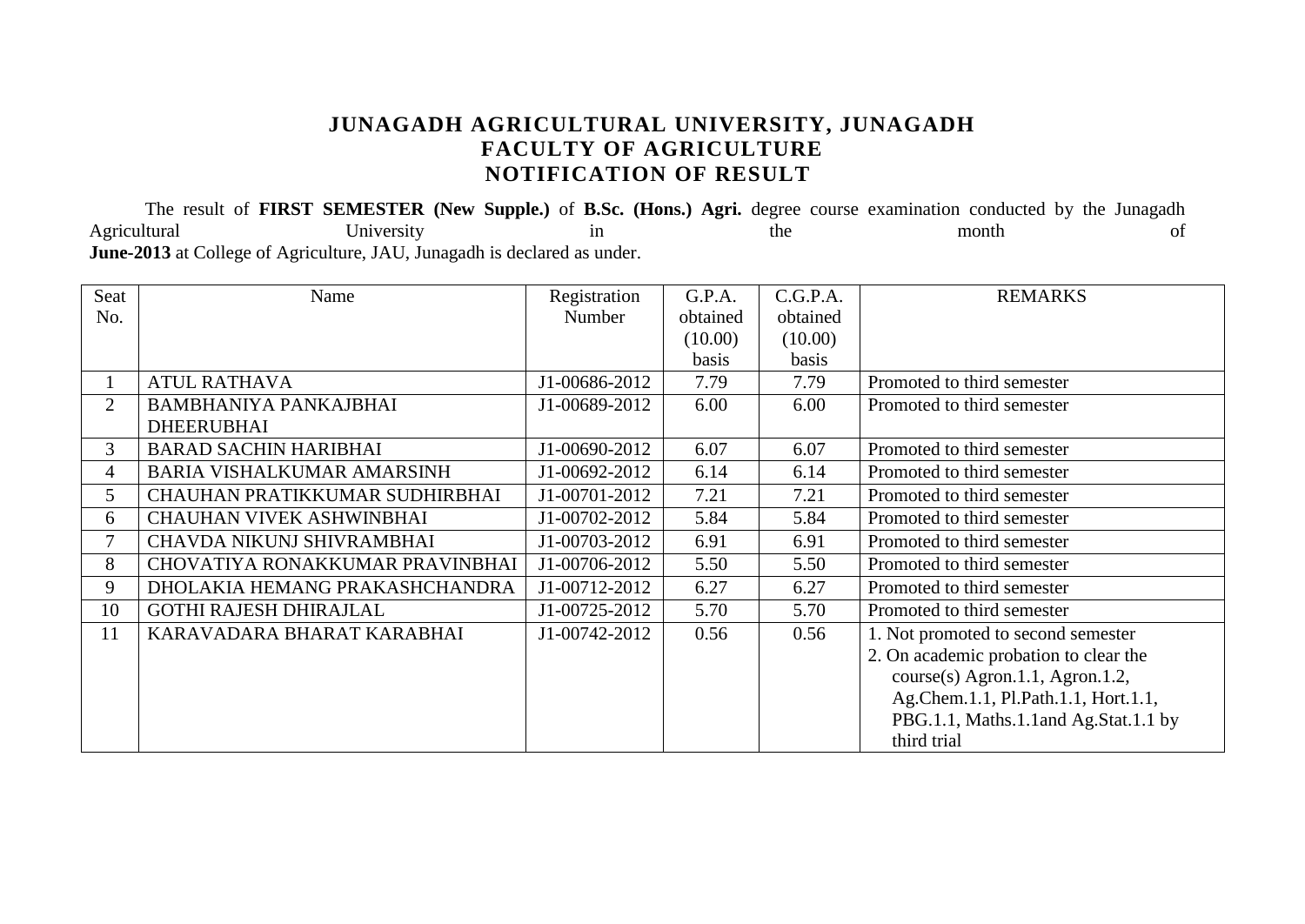| 12 | KHARADI SACHINKUMAR BIPINBHAI             | J1-00743-2012 | 3.52 | 3.52 | 1. Not promoted to second semester<br>2. On academic probation to clear the<br>course(s) Agron.1.1, Agron.1.2,<br>Ag.Chem.1.1, Pl.Path.1.1 and Hort.1.1 by<br>third trial |
|----|-------------------------------------------|---------------|------|------|---------------------------------------------------------------------------------------------------------------------------------------------------------------------------|
| 13 | KHOKHARIYA AKSHAYKUMAR<br><b>RAMANLAL</b> | J1-00744-2012 | 3.75 | 3.75 | 1. Not promoted to second semester<br>2. On academic probation to clear the course $(s)$<br>Agron.1.1, Agron.1.2, Ag.Chem.1.1 and<br>Pl.Path.1.1 by third trial           |
| 14 | NAGHERA PRAKASH RAMASIBHAI                | J1-00755-2012 | 5.56 | 5.56 | Promoted to third semester                                                                                                                                                |
| 15 | PADAVI SARASWATI RAMESHBHAI               | J1-00759-2012 | 5.83 | 5.83 | Promoted to third semester                                                                                                                                                |
| 16 | PATEL HIRALKUMAR NAROTTAMBHAI             | J1-00769-2012 | 6.01 | 6.01 | Promoted to third semester                                                                                                                                                |
| 17 | PATIL SANDIPKUMAR LALABHAI                | J1-00771-2012 | 5.12 | 5.12 | 1. Not promoted to second semester<br>2. On academic probation to clear the<br>course(s) Agron.1.1, Agron.1.2 and<br>Ag.Chem.1.1 by third trial                           |
| 18 | RATHWA NIMISHABEN RAJUBHAI                | J1-00779-2012 | 4.63 | 4.63 | 1. Not promoted to second semester<br>2. On academic probation to clear the<br>course(s) Agron.1.1, Agron.1.2,<br>Ag.Chem.1.1 and Pl.Path.1.1 by third trial              |
| 19 | SOLANKI BHARATBHAI RAJESHKUMAR            | J1-00784-2012 | 4.07 | 4.07 | 1. Not promoted to second semester<br>2. On academic probation to clear the<br>course(s) Agron.1.1, Agron.1.2,<br>Ag.Chem.1.1, Pl.Path.1.1 and PBG.1.1 by<br>third trial  |
| 20 | TAVIYAD TARALKUMAR KANTILAL               | J1-00787-2012 | 4.27 | 4.27 | 1. Not promoted to second semester<br>2. On academic probation to clear the<br>course(s) Agron.1.1, Agron.1.2,<br>Ag.Chem.1.1, Pl.Path.1.1 and PBG.1.1 by<br>third trial  |
| 21 | THESIA RAVIKUMAR PRAVINBHAI               | J1-00788-2012 | 5.89 | 5.89 | Promoted to second semester                                                                                                                                               |
| 22 | VORA KINJAL VINODRAI                      | J1-00796-2012 | 5.56 | 5.56 | Promoted to third semester                                                                                                                                                |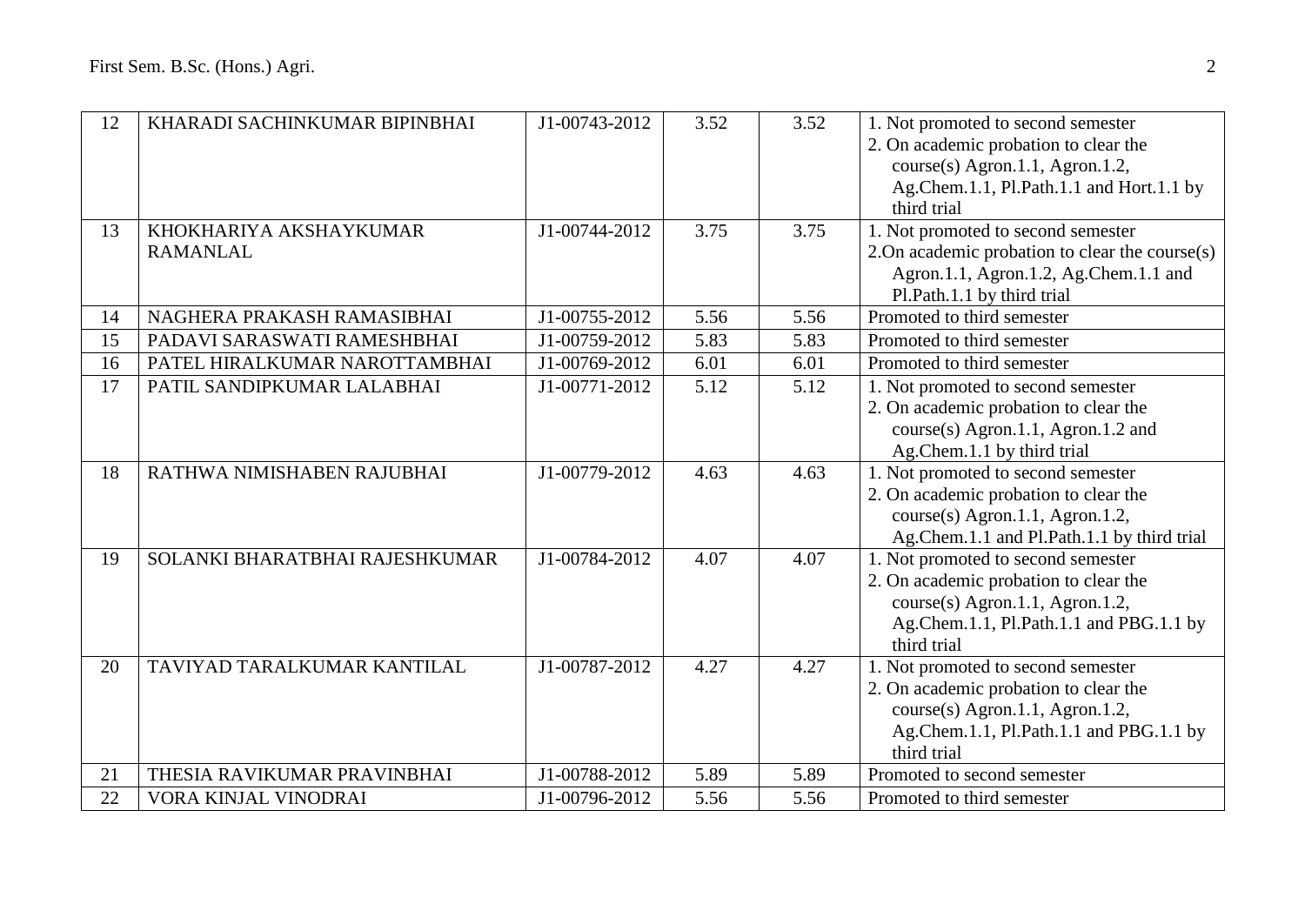| 23 | KALASVA DHARMENDRASINH<br><b>AMARSINH</b> | J1-00610-2011 | 5.23 | 5.23 | Promoted to second semester                                                                                                                                                                    |
|----|-------------------------------------------|---------------|------|------|------------------------------------------------------------------------------------------------------------------------------------------------------------------------------------------------|
| 24 | PARGI JAYDEEPKUMAR JASHAVANTBHAI          | J1-00635-2011 | 4.47 | 4.47 | 1. Not promoted to second semester<br>2. Discontinued from Uni. Enrolment due<br>to failure to clear the course(s)<br>Agron.1.1, Agron.1.2, Pl.Path.1.1 and<br>PBG.1.1 by fourth & final trial |
| 25 | PARGI JIGNESHBHAI RAVJIBHAI               | J1-00636-2011 | 5.36 | 5.36 | Promoted to second semester                                                                                                                                                                    |
| 26 | SUVAGIYA JAIVIK RAMESHKUMAR               | J1-00661-2011 | 3.76 | 3.76 | 1. Not promoted to second semester<br>2. Discontinued from Uni. Enrolment due<br>to failure to clear the course $(s)$<br>Agron.1.1 and Agron.1.2 by fourth $\&$<br>final trial                 |

No. JAU / REG / EXAM /T-2 / 3604-06/ 2013 **REGISTRAR** Date: 22/08/2013.

- 1. The Principal, College of Agriculture, JAU, Junagadh (5 copies)
- 2. The Director of Students' Welfare, JAU, Junagadh
- 3. Table-4 of this branch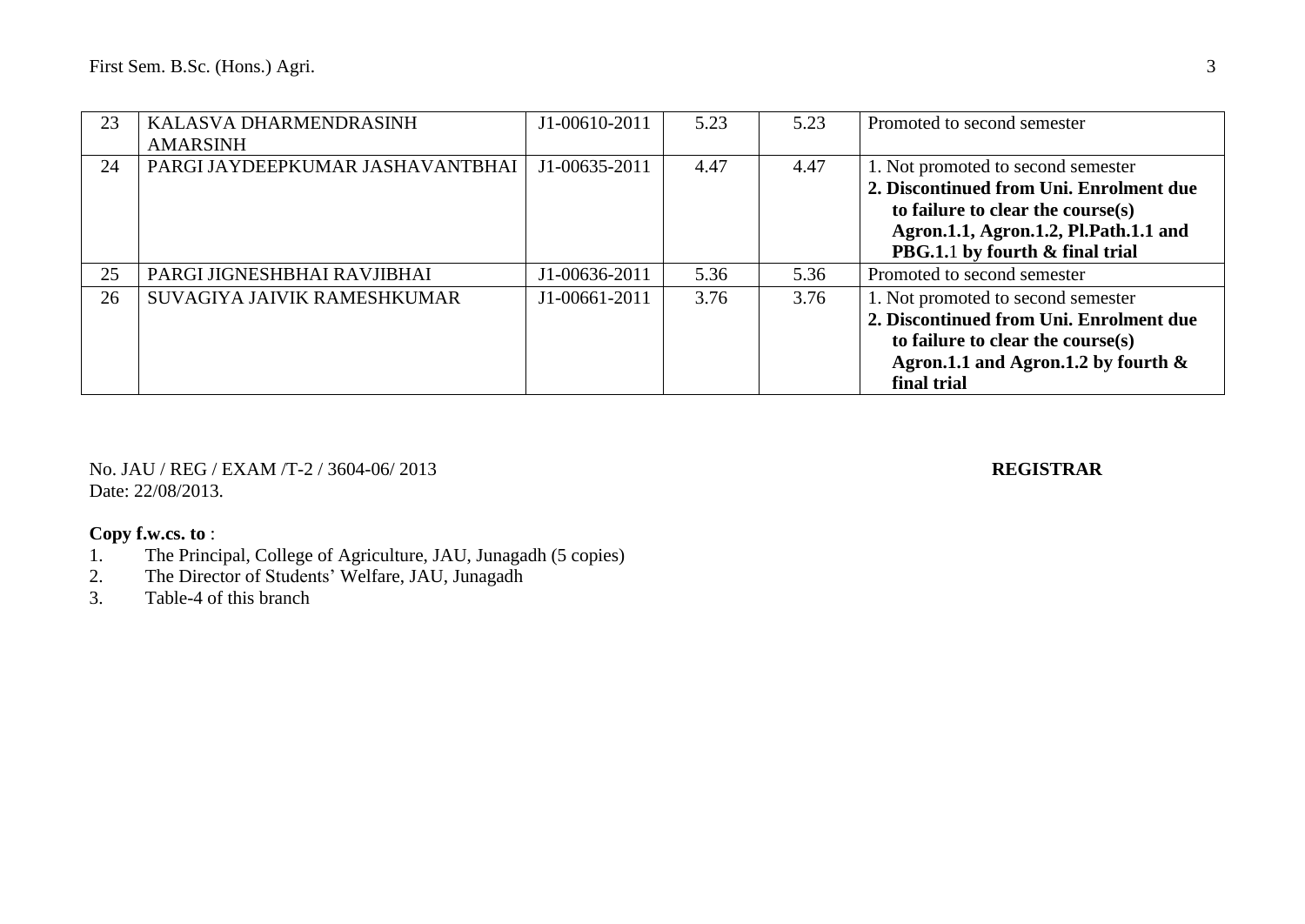# **JUNAGADH AGRICULTURAL UNIVERSITY, JUNAGADH FACULTY OF AGRICULTURE**

# **NOTIFICATION OF RESULT**

The result of **SECOND SEMESTER (New Regular)** of **B.Sc. (Hons.) Agri.** degree course examination conducted by the Junagadh Agricultural University in the month of **June-2013** at College of Agriculture, JAU, Junagadh is declared as under.

| Seat           | <b>NAME</b>                        | Registration  | G.P.A.   | C.G.P.A. | <b>REMARKS</b>                                  |
|----------------|------------------------------------|---------------|----------|----------|-------------------------------------------------|
| No.            |                                    | Number        | obtained | obtained |                                                 |
|                |                                    |               | (10.00)  | (10.00)  |                                                 |
|                |                                    |               | basis    | basis    |                                                 |
|                | AKABARI KARAN RAJESHBHAI           | J1-00681-2012 | 7.30     | 7.13     | Promoted to third semester                      |
| $\overline{2}$ | <b>ANJANA PANERA</b>               | J1-00682-2012 | 8.74     | 8.49     | Promoted to third semester                      |
| 3              | ANSODARIYA SAMIR NARENDRABHAI      | J1-00683-2012 | 6.96     | 6.79     | Promoted to third semester                      |
| 4              | APNESH KUMAR KATARA                | J1-00684-2012 | 7.54     | 7.34     | Promoted to third semester                      |
| 5              | APRAJITA KESARWANI                 | J1-00685-2012 | 8.24     | 8.13     | Promoted to third semester                      |
| 6              | <b>ATUL RATHAVA</b>                | J1-00686-2012 | 7.83     | 7.81     | Promoted to third semester                      |
| $\overline{7}$ | <b>BAJANIYA NIDHIBEN ARJANBHAI</b> | J1-00687-2012 | 6.54     | 6.58     | Promoted to third semester                      |
| 8              | BALDANIYA MANISHBHAI JODHABHAI     | J1-00688-2012 | 6.27     | 6.26     | Promoted to third semester                      |
| 9              | <b>BAMBHANIYA PANKAJBHAI</b>       | J1-00689-2012 | 6.12     | 6.06     | Promoted to third semester                      |
|                | <b>DHEERUBHAI</b>                  |               |          |          |                                                 |
| 10             | <b>BARAD SACHIN HARIBHAI</b>       | J1-00690-2012 | 6.01     | 6.04     | 1. Promoted to third semester                   |
|                |                                    |               |          |          | 2. On academic probation to clear the course(s) |
|                |                                    |               |          |          | Ag.Stat.2.2 by second trial                     |
| 11             | <b>BARAIYA VIPUL KARSHAN</b>       | J1-00691-2012 | 7.48     | 7.12     | Promoted to third semester                      |
| 12             | <b>BARIA VISHALKUMAR AMARSINH</b>  | J1-00692-2012 | 6.84     | 6.50     | Promoted to third semester                      |
| 13             | <b>BARSIYA RUTUBEN ARVINDBHAI</b>  | J1-00693-2012 | 8.03     | 7.67     | Promoted to third semester                      |
| 14             | BAVALIYA HASMUKHBHAI JEMABHAI      | J1-00694-2012 | 8.01     | 7.64     | Promoted to third semester                      |
| 15             | <b>BAVISA RUPABEN VINUBHAI</b>     | J1-00695-2012 | 7.57     | 7.50     | Promoted to third semester                      |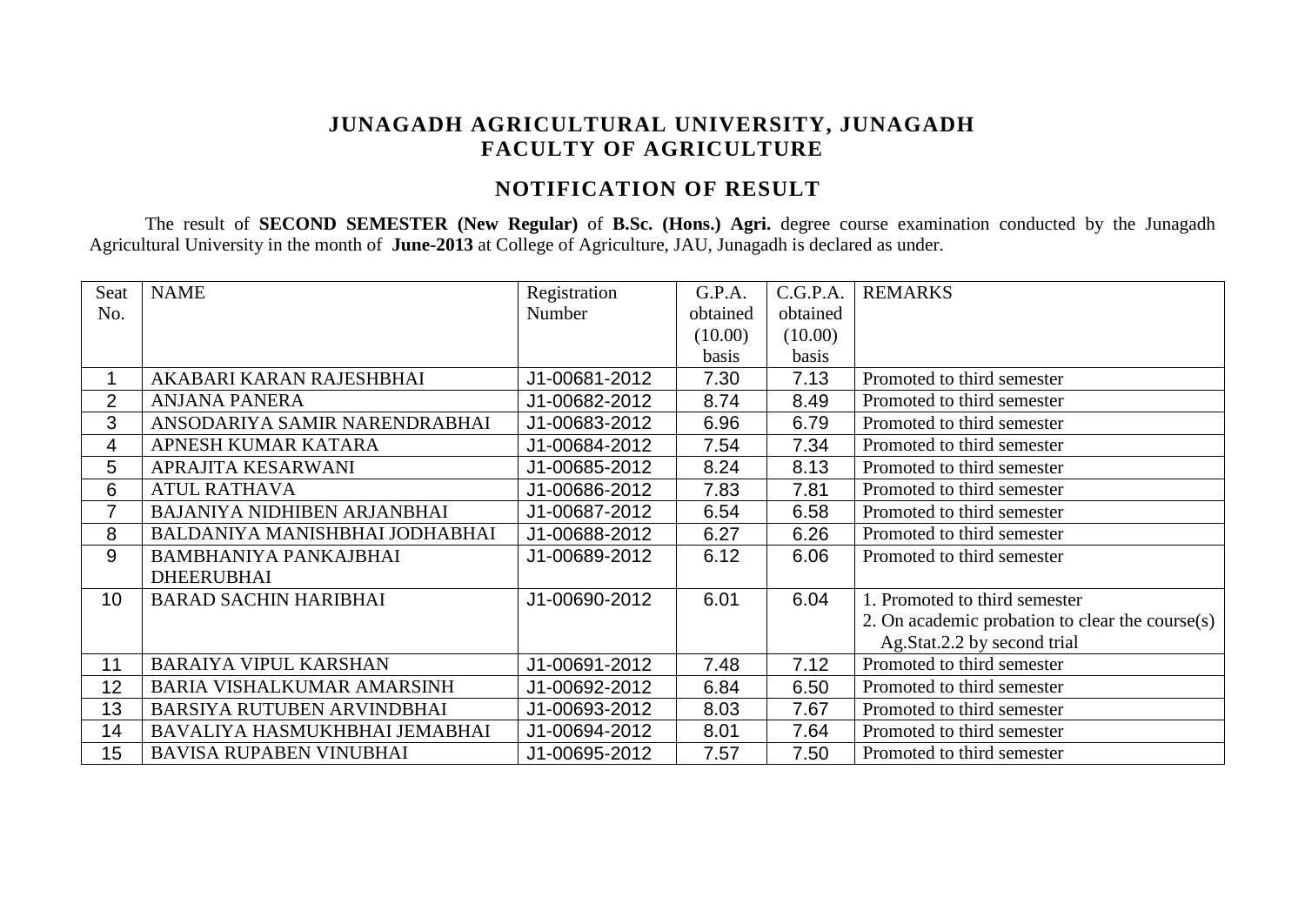| 16 | <b>BED RAHUL PARABATBHAI</b>        | J1-00486-2010 | 5.19 | 5.27 | 1. Promoted to third semester                   |
|----|-------------------------------------|---------------|------|------|-------------------------------------------------|
|    |                                     |               |      |      | 2. On academic probation to clear the course(s) |
|    |                                     |               |      |      | Ag.Stat.2.2 by second trial                     |
| 17 | <b>BHALODIA BRIJESH HARSUKHBHAI</b> | J1-00696-2012 | 6.80 | 6.60 | Promoted to third semester                      |
| 18 | <b>BHANDERI HIREN DHEERAJLAL</b>    | J1-00697-2012 | 6.75 | 6.75 | Promoted to third semester                      |
| 19 | <b>BHOOT HARIKRUSHN VALLABHBHAI</b> | J1-00698-2012 | 6.53 | 6.53 | Promoted to third semester                      |
| 20 | <b>BHUT VISHAL VASHARAMBHAI</b>     | J1-00699-2012 | 6.36 | 6.25 | Promoted to third semester                      |
| 21 | CHAUDHARI ANKITKUMAR ASHOKBHAI      | J1-00700-2012 | 7.71 | 7.58 | Promoted to third semester                      |
| 22 | CHAUHAN PRATIKKUMAR SUDHIRBHAI      | J1-00701-2012 | 6.94 | 7.07 | Promoted to third semester                      |
| 23 | <b>CHAUHAN VIVEK ASHWINBHAI</b>     | J1-00702-2012 | 5.54 | 5.68 | 1. Promoted to third semester                   |
|    |                                     |               |      |      | 2. On academic probation to clear the course(s) |
|    |                                     |               |      |      | Ag.Stat.2.2 by second trial                     |
| 24 | CHAVDA NIKUNJ SHIVRAMBHAI           | J1-00703-2012 | 7.74 | 7.33 | Promoted to third semester                      |
| 25 | CHOVATIA KEYUR GANGDASBHAI          | J1-00704-2012 | 6.81 | 6.81 | Promoted to third semester                      |
| 26 | <b>CHOVATIYA PRAGNESH</b>           | J1-00705-2012 | 7.59 | 7.45 | Promoted to third semester                      |
|    | <b>NARENDRABHAI</b>                 |               |      |      |                                                 |
| 27 | <b>CHOVATIYA RONAKKUMAR</b>         | J1-00706-2012 | 5.40 | 5.45 | 1. Promoted to third semester                   |
|    | <b>PRAVINBHAI</b>                   |               |      |      | 2. On academic probation to clear the course(s) |
|    |                                     |               |      |      | Ag.Stat.2.2, PBG.2.2, by second trial           |
| 28 | DAMOR MAYURKUMAR PREMJIBHAI         | J1-00707-2012 | 7.17 | 6.84 | Promoted to third semester                      |
| 29 | DAVARA MONALIBEN ASHOKBHAI          | J1-00708-2012 | 7.07 | 6.90 | Promoted to third semester                      |
| 30 | <b>DEEP KUMAR</b>                   | J1-00709-2012 | 7.61 | 7.32 | Promoted to third semester                      |
| 31 | DELVADIYA INDRAJAY RATILAL          | J1-00710-2012 | 7.75 | 7.54 | Promoted to third semester                      |
| 32 | DEVANI BHAVIK ARVINDBHAI            | J1-00587-2011 | 1.51 | 3.26 | 1. Not promoted to third semester               |
|    |                                     |               |      |      | 2. On academic probation to clear the course(s) |
|    |                                     |               |      |      | Ag.Econ.2.1, Ag.Engg.2.1, Ag.Micro.2.1,         |
|    |                                     |               |      |      | Ag.Stat.2.2, Ag.Chem.2.2 and PBG.2.2 by         |
|    |                                     |               |      |      | second trial                                    |
| 33 | <b>DHAVAL GOHEL</b>                 | J1-00711-2012 | 7.92 | 7.76 | Promoted to third semester                      |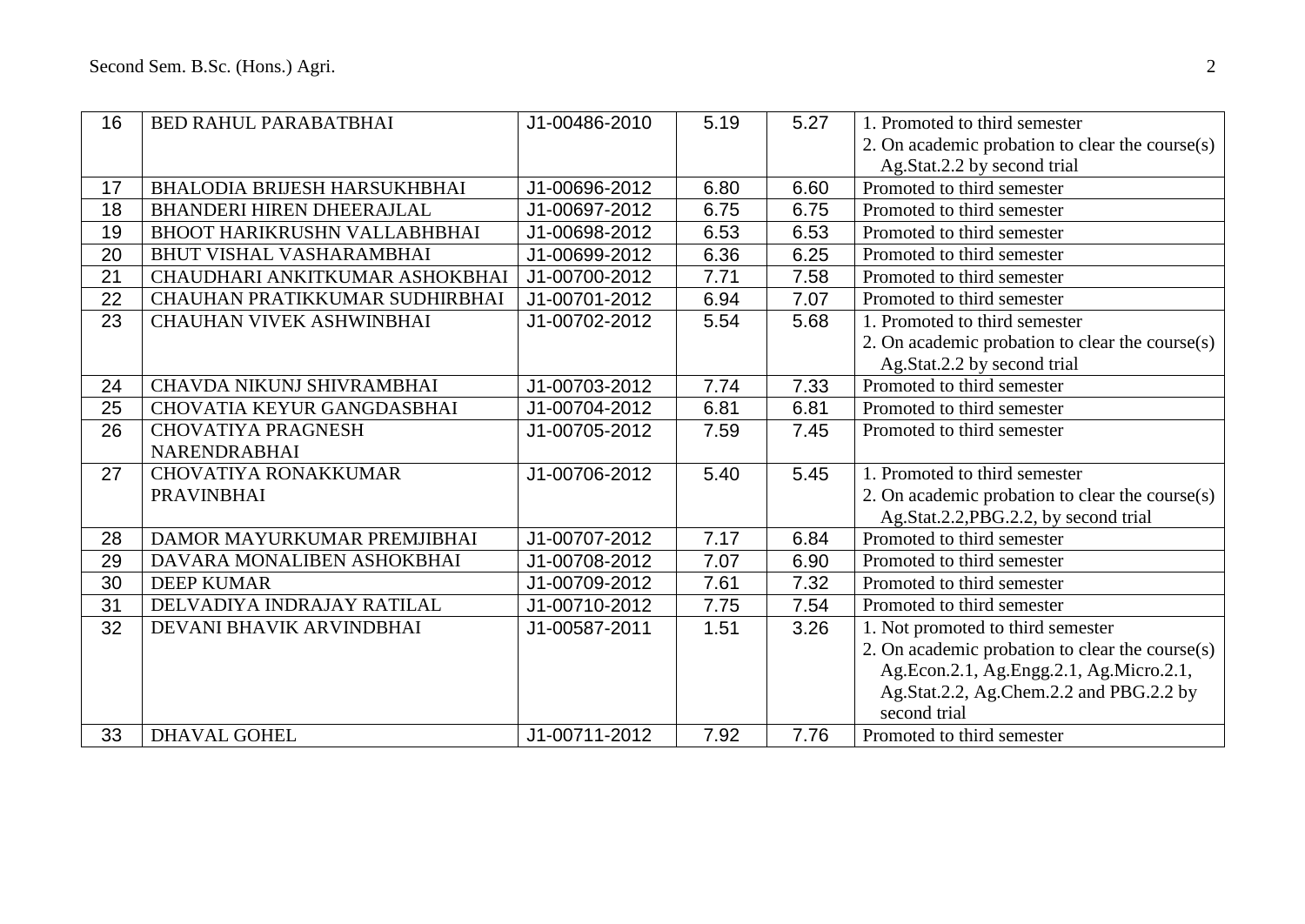| 34 | DHOLA PRADIPKUMAR HARSURBHAI         | J1-00413-2009 | 5.23 | 5.29 | 1. Promoted to third semester                   |
|----|--------------------------------------|---------------|------|------|-------------------------------------------------|
|    |                                      |               |      |      | 2. On academic probation to clear the course(s) |
|    |                                      |               |      |      | Ag.Econ.2.1 and Ag.Stat.2.2 by second trial     |
| 35 | <b>DHOLAKIA HEMANG</b>               | J1-00712-2012 | 6.69 | 6.48 | Promoted to third semester                      |
|    | PRAKASHCHANDRA                       |               |      |      |                                                 |
| 36 | DONGA ABHISHEK SHASHIKANTBHAI        | J1-00713-2012 | 7.17 | 6.99 | Promoted to third semester                      |
| 37 | FALDU TARANG ASHOKBHAI               | J1-00714-2012 | 7.80 | 7.65 | Promoted to third semester                      |
| 38 | GADHIYA KAVITABEN KANUBHAI           | J1-00715-2012 | 7.95 | 7.81 | Promoted to third semester                      |
| 39 | <b>GAJERA FORAM VITTHALBHAI</b>      | J1-00716-2012 | 7.42 | 7.31 | Promoted to third semester                      |
| 40 | GAJERA VIPULKUMAR CHANDUBHAI         | J1-00717-2012 | 6.71 | 6.86 | Promoted to third semester                      |
| 41 | <b>GANVIT JIGNESHKUMAR BHAGUBHAI</b> | J1-00718-2012 | 6.89 | 6.56 | Promoted to third semester                      |
| 42 | <b>GEDIYA LALJIBHAI NARANBHAI</b>    | J1-00719-2012 | 8.63 | 8.32 | Promoted to third semester                      |
| 43 | <b>GHETIYA KRUPABEN PRAVINBHAI</b>   | J1-00720-2012 | 7.80 | 7.44 | Promoted to third semester                      |
| 44 | <b>GINOYA AARTI VRAJLAL</b>          | J1-00721-2012 | 7.33 | 7.27 | Promoted to third semester                      |
| 45 | GODHANI MITALBEN RAMESHBHAI          | J1-00722-2012 | 7.56 | 7.10 | Promoted to third semester                      |
| 46 | GONDALIYA KRUPAL PRAVINBHAI          | J1-00723-2012 | 6.57 | 6.36 | Promoted to third semester                      |
| 47 | GOTHALIYA DIKSHITA RAJESHBHAI        | J1-00724-2012 | 8.16 | 8.11 | Promoted to third semester                      |
| 48 | <b>GOTHI RAJESH DHIRAJLAL</b>        | J1-00725-2012 | 5.83 | 5.76 | 1. Promoted to third semester                   |
|    |                                      |               |      |      | 2. On academic probation to clear the course(s) |
|    |                                      |               |      |      | Ag.Econ.2.1 by second trial                     |
| 49 | HADAVANI JANAKIBEN KANTIBHAI         | J1-00726-2012 | 8.43 | 7.98 | Promoted to third semester                      |
| 50 | HAPANI VIVEK VASANTBHAI              | J1-00727-2012 | 6.43 | 6.63 | Promoted to third semester                      |
| 51 | HINGLADIYA JIGNESHKUMAR              | J1-00728-2012 | 7.29 | 7.35 | Promoted to third semester                      |
|    | <b>PRABHUBHAI</b>                    |               |      |      |                                                 |
| 52 | HIRANI NIKUNJ BHARATBHAI             | J1-00729-2012 | 7.95 | 7.85 | Promoted to third semester                      |
| 53 | HIRAPARA MONIKA MANSUKHBHAI          | J1-00730-2012 | 7.19 | 6.90 | Promoted to third semester                      |
| 54 | <b>JADAV ANIRUDDHSINH HARIBHAI</b>   | J1-00731-2012 | 7.04 | 6.60 | Promoted to third semester                      |
| 55 | JADAV DANABHAI ARJANBHAI             | J1-00732-2012 | 7.22 | 7.18 | Promoted to third semester                      |
| 56 | JADEJA KHUSHBUBA MAHAVIRSINH         | J1-00733-2012 | 7.07 | 7.09 | Promoted to third semester                      |
| 57 | <b>JADEJA VIHAL KARSHANBHAI</b>      | J1-00734-2012 | 6.26 | 6.10 | Promoted to third semester                      |
| 58 | JIVANI HARSHAL KISHORBHAI            | J1-00735-2012 | 7.92 | 7.90 | Promoted to third semester                      |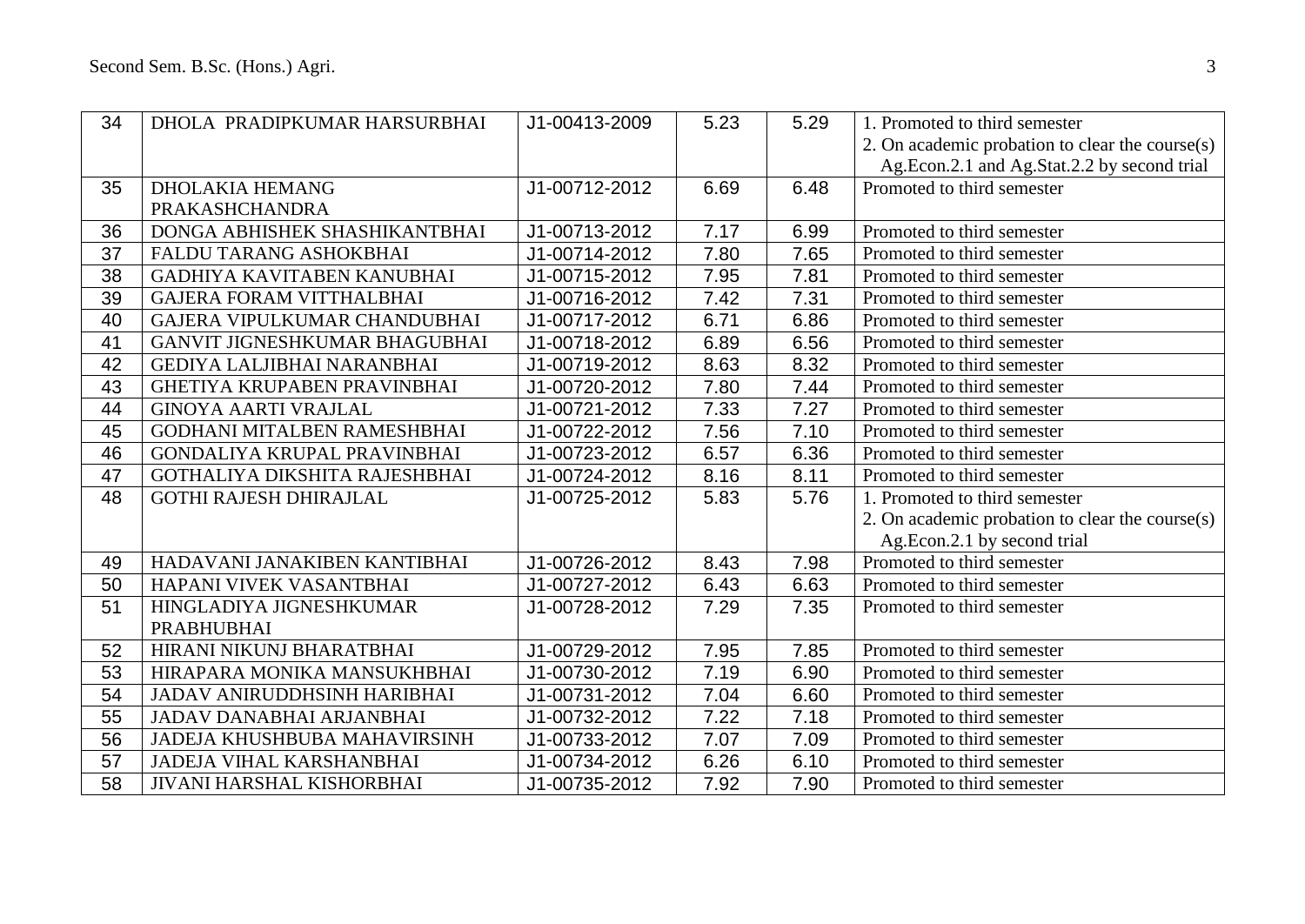| 59 | JOSHI BHARTIBEN MAHASHANKARBHAI | J1-00736-2012 | 7.90 | 7.84 | Promoted to third semester                      |
|----|---------------------------------|---------------|------|------|-------------------------------------------------|
| 60 | KACHHADIYA KETAN DHIRUBHAI      | J1-00607-2011 | 6.77 | 6.36 | Promoted to third semester                      |
| 61 | KACHHADIYA TARUN BATUKBHAI      | J1-00737-2012 | 6.52 | 6.58 | Promoted to third semester                      |
| 62 | KAMANI KISHAN BHIKHABHAI        | J1-00738-2012 | 7.44 | 7.48 | Promoted to third semester                      |
| 63 | KANERIA PRASHANT BHARATBHAI     | J1-00739-2012 | 7.86 | 7.87 | Promoted to third semester                      |
| 64 | KANTARIYA GHANSHYAMBHAI         | J1-00740-2012 | 6.40 | 6.33 | Promoted to third semester                      |
|    | <b>KALABHAI</b>                 |               |      |      |                                                 |
| 65 | KAPURIYA TUSHAR DINESHBHAI      | J1-00741-2012 | 7.07 | 7.14 | Promoted to third semester                      |
| 66 | KATHROTIYA KRUNAL VINUBHAI      | J1-00616-2011 | 6.38 | 6.11 | Promoted to third semester                      |
| 67 | KM SONAM RANI AGRAHARI          | J1-00746-2012 | 8.13 | 7.89 | Promoted to third semester                      |
| 68 | KOTAK JIGAR NARENDRABHAI        | J1-00747-2012 | 7.57 | 7.24 | Promoted to third semester                      |
| 69 | KUCHA HARESHKUMAR CHHAGANBHAI   | J1-00748-2012 | 6.93 | 6.72 | Promoted to third semester                      |
| 70 | <b>LAKHLANI MANSHIBEN</b>       | J1-00749-2012 | 7.75 | 7.64 | Promoted to third semester                      |
|    | <b>MAHESHKUMAR</b>              |               |      |      |                                                 |
| 71 | LUNA KHIMANAND SAMRABHAI        | J1-00750-2012 | 6.46 | 6.38 | Promoted to third semester                      |
| 72 | LUNAGARIYA NIDHI PRAVINBHAI     | J1-00751-2012 | 7.35 | 7.40 | Promoted to third semester                      |
| 73 | MARU MILANKUMAR GOVINDBHAI      | J1-00529-2010 | 5.83 | 5.92 | 1. Promoted to third semester                   |
|    |                                 |               |      |      | 2. On academic probation to clear the course(s) |
|    |                                 |               |      |      | Ag.Stat.2.2 by second trial                     |
| 74 | MARVANIYA BHARGAV GORDHANBHAI   | J1-00752-2012 | 7.29 | 7.22 | Promoted to third semester                      |
| 75 | MONIKA JILOWA                   | J1-00753-2012 | 8.02 | 7.73 | Promoted to third semester                      |
| 76 | MS. MEENU MEENA                 | J1-00754-2012 | 7.51 | 7.17 | Promoted to third semester                      |
| 77 | NAGHERA PRAKASH RAMASIBHAI      | J1-00755-2012 | 5.87 | 5.72 | 1. Promoted to third semester                   |
|    |                                 |               |      |      | 2. On academic probation to clear the course(s) |
|    |                                 |               |      |      | Ag.Stat.2.2 by second trial                     |
| 78 | NAKUM SANJAYBHAI DAHYABHAI      | J1-00756-2012 | 6.51 | 6.34 | Promoted to third semester                      |
| 79 | OZA SHRUTI PRAKASHBHAI          | J1-00757-2012 | 6.28 | 6.08 | Promoted to third semester                      |
| 80 | PADALIYA SHIVAM RAMESHBHAI      | J1-00758-2012 | 7.43 | 7.24 | Promoted to third semester                      |
| 81 | PADAVI SARASWATI RAMESHBHAI     | J1-00759-2012 | 6.40 | 6.12 | Promoted to third semester                      |
| 82 | PADMANI SUMITKUMAR              | J1-00760-2012 | 7.01 | 6.89 | Promoted to third semester                      |
|    | <b>GORDHANBHAI</b>              |               |      |      |                                                 |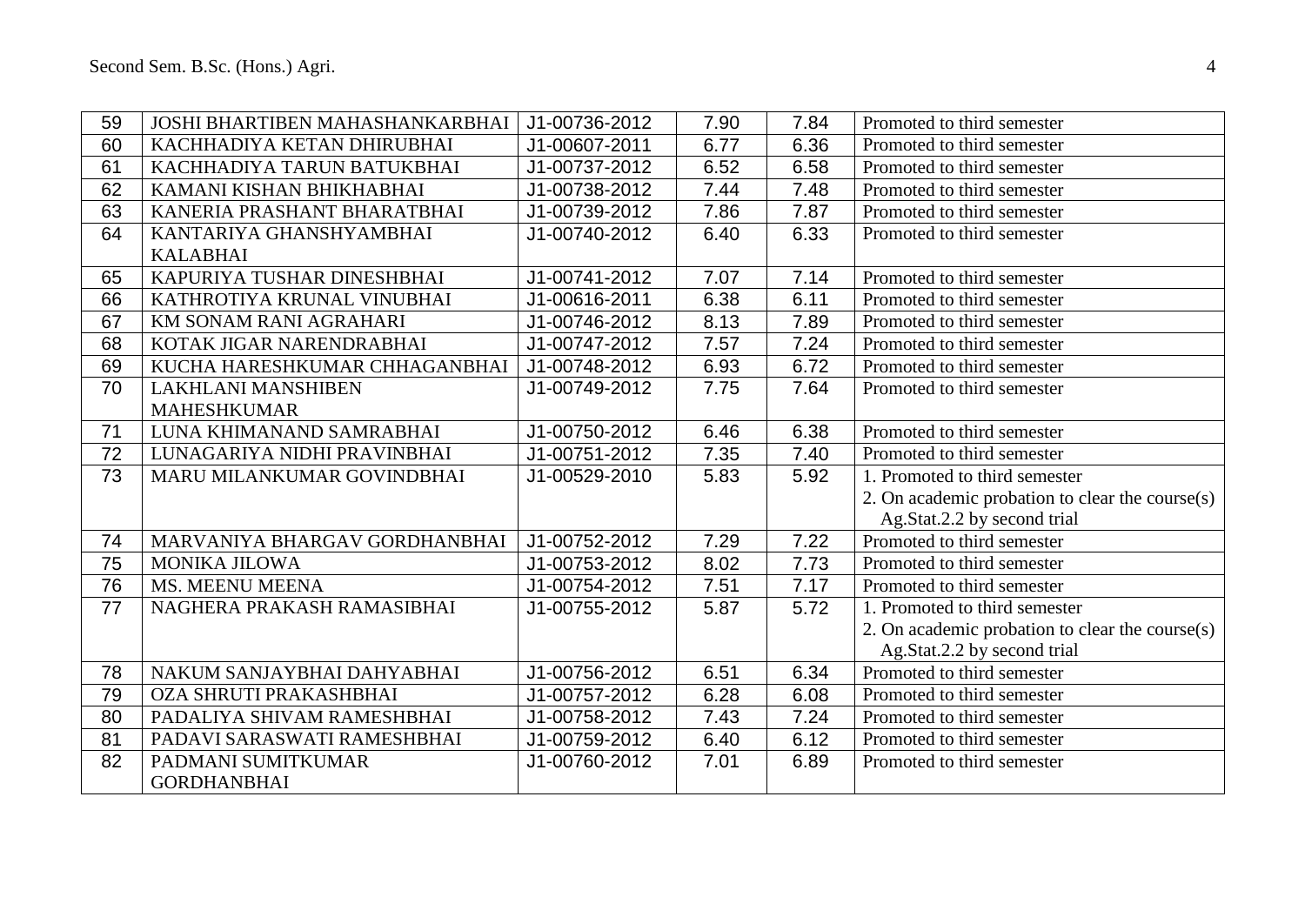| 83  | PALAS NRUGMALA MAHESHCHANDRA   | J1-00533-2010 | 4.78 | 5.12 | 1. Promoted to third semester                   |
|-----|--------------------------------|---------------|------|------|-------------------------------------------------|
|     |                                |               |      |      | 2. On academic probation to clear the course(s) |
|     |                                |               |      |      | Ag.Engg.2.1, Ag.Micro.2.1, Ag.Stat.2.2 and      |
|     |                                |               |      |      | PBG.2.2 by second trial                         |
| 84  | PARMAR BHAVANABEN RAMSINH      | J1-00761-2012 | 6.37 | 6.61 | 1. Promoted to third semester                   |
|     |                                |               |      |      | 2. On academic probation to clear the course(s) |
|     |                                |               |      |      | Ag.Stat.2.2 by second trial                     |
| 85  | PARMAR HITESHKUMAR DALSUKHBHAI | J1-00762-2012 | 6.82 | 6.64 | Promoted to third semester                      |
| 86  | PARMAR JAYKETU ASHVINBHAI      | J1-00639-2011 | 6.07 | 5.99 | Promoted to third semester                      |
| 87  | PARMAR VINOD KARSHANBHAI       | J1-00764-2012 | 6.67 | 6.55 | Promoted to third semester                      |
| 88  | PATAT RAKESH DHARNATBHAI       | J1-00765-2012 | 5.89 | 5.98 | 1. Promoted to third semester                   |
|     |                                |               |      |      | 2. On academic probation to clear the course(s) |
|     |                                |               |      |      | Ag.Stat.2.2 by second trial                     |
| 89  | PATEL DIVYA SUNILKUMAR         | J1-00766-2012 | 7.68 | 7.56 | Promoted to third semester                      |
| 90  | PATEL HETALBEN JESINGBHAI      | J1-00767-2012 | 6.11 | 6.24 | 1. Promoted to third semester                   |
|     |                                |               |      |      | 2. On academic probation to clear the course(s) |
|     |                                |               |      |      | Ag.Stat.2.2 by second trial                     |
| 91  | PATEL HIMALAY RAJESHBHAI       | J1-00768-2012 | 8.16 | 7.98 | Promoted to third semester                      |
| 92  | PATEL HIRALKUMAR NAROTTAMBHAI  | J1-00769-2012 | 6.77 | 6.40 | Promoted to third semester                      |
| 93  | PATELIYA ANILKUMAR BHAGVANBHAI | J1-00770-2012 | 7.06 | 6.71 | Promoted to third semester                      |
| 94  | POPALIYA MADHAVI JAGDISHBHAI   | J1-00772-2012 | 8.17 | 8.02 | Promoted to third semester                      |
| 95  | POPANIYA MITALBEN DUDABHAI     | J1-00773-2012 | 7.30 | 7.08 | Promoted to third semester                      |
| 96  | POSHIYA PRIMA GIRDHARBHAI      | J1-00774-2012 | 7.41 | 7.27 | Promoted to third semester                      |
| 97  | PRAKASHSINH RATHAVA            | J1-00775-2012 | 8.23 | 8.05 | Promoted to third semester                      |
| 98  | PUROHIT HARSH BHARATKUMAR      | J1-00776-2012 | 6.42 | 6.34 | Promoted to third semester                      |
| 99  | RAIYANI VIPUL NITINBHAI        | J1-00777-2012 | 7.12 | 6.98 | Promoted to third semester                      |
| 100 | RATHOD ATULKUMAR RAMESHBHAI    | J1-00778-2012 | 6.81 | 6.65 | Promoted to third semester                      |
| 101 | RATHOD MANSUKH HAKABHAI        | J1-00545-2010 | 5.01 | 5.24 | 1. Promoted to third semester                   |
|     |                                |               |      |      | 2. On academic probation to clear the course(s) |
|     |                                |               |      |      | Ag.Micro.2.1, Ag.Stat.2.2 and PBG.2.2 by        |
|     |                                |               |      |      | second trial                                    |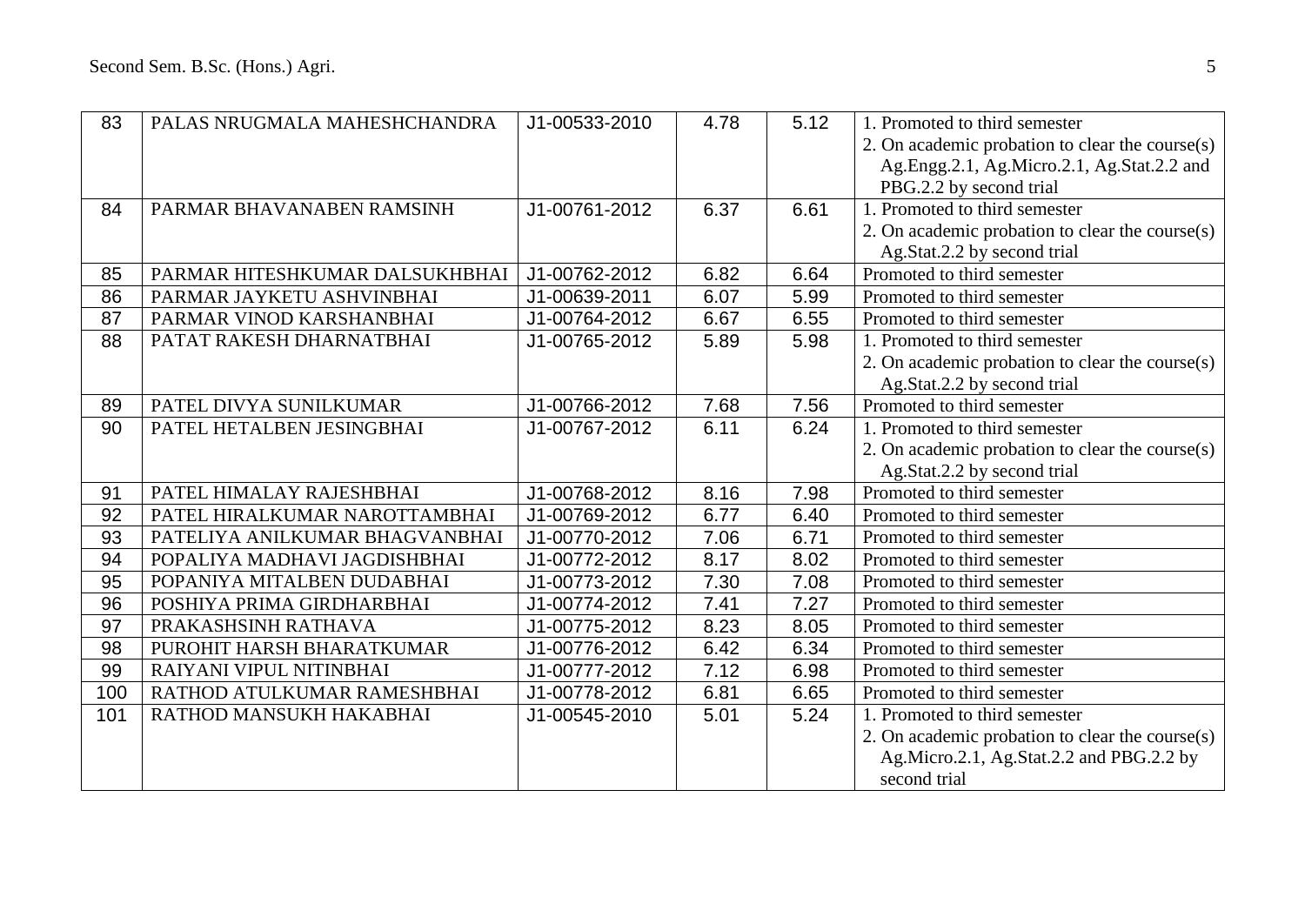| 102 | RIBADIYA TRUPTIBEN RAJESHBHAI  | J1-00780-2012 | 7.33 | 7.12 | Promoted to third semester                      |
|-----|--------------------------------|---------------|------|------|-------------------------------------------------|
| 103 | RUPAPARA BHAVINKUMAR           | J1-00781-2012 | 7.71 | 7.63 | Promoted to third semester                      |
|     | <b>RAMESHBHAI</b>              |               |      |      |                                                 |
| 104 | SATASIYA PARTH ASHVINBHAI      | J1-00652-2011 | 5.73 | 5.65 | 1. Promoted to third semester                   |
|     |                                |               |      |      | 2. On academic probation to clear the course(s) |
|     |                                |               |      |      | Ag.Stat.2.2 by second trial                     |
| 105 | SAVALIYA HITESH BHIKHUBHAI     | J1-00782-2012 | 6.69 | 6.27 | Promoted to third semester                      |
| 106 | SHEKHADA MAULIK RAMESHBHAI     | J1-00783-2012 | 7.57 | 7.47 | Promoted to third semester                      |
| 107 | SISARA MAHESHBHAI NARSINHBHAI  | J1-00658-2011 | 5.44 | 5.48 | 1. Promoted to third semester                   |
|     |                                |               |      |      | 2. On academic probation to clear the course(s) |
|     |                                |               |      |      | Ag.Econ.2.1 by second trial                     |
| 108 | SOLANKI KEVALBHAI DILIPSINH    | J1-00785-2012 | 5.95 | 6.06 | 1. Promoted to third semester                   |
|     |                                |               |      |      | 2. On academic probation to clear the course(s) |
|     |                                |               |      |      | Ag.Stat.2.2 by second trial                     |
| 109 | SURBHI KANSAGARA               | J1-00786-2012 | 7.28 | 7.48 | Promoted to third semester                      |
| 110 | TRIVEDI SANDHYABEN KIRITKUMAR  | J1-00789-2012 | 6.56 | 6.57 | Promoted to third semester                      |
| 111 | <b>USADADIYA KRISTALBEN</b>    | J1-00790-2012 | 7.19 | 7.19 | Promoted to third semester                      |
|     | NARENDRAKUMAR                  |               |      |      |                                                 |
| 112 | VADALIYA BHUMIKABEN            | J1-00791-2012 | 7.93 | 7.82 | Promoted to third semester                      |
|     | <b>MANSUKHBHAI</b>             |               |      |      |                                                 |
| 113 | VADHEL MUKESHKUMAR BABUBHAI    | J1-00792-2012 | 6.28 | 6.03 | Promoted to third semester                      |
| 114 | VAGHASIYA KRUPALI PARSOTAMBHAI | J1-00793-2012 | 7.61 | 7.39 | Promoted to third semester                      |
| 115 | VAJA ABDULMUNAF SHAFI          | J1-00794-2012 | 6.55 | 6.46 | Promoted to third semester                      |
| 116 | VITHLANI ABHI SUNILBHAI        | J1-00795-2012 | 6.24 | 6.14 | Promoted to third semester                      |
| 117 | VORA KINJAL VINODRAI           | J1-00796-2012 | 5.98 | 5.78 | Promoted to third semester                      |
| 118 | ZALA PRASHANTKUMAR HARIBHAI    | J1-00797-2012 | 6.10 | 6.09 | Promoted to third semester                      |
| 119 | ZINZALA SUMITABEN NANABHAI     | J1-00798-2012 | 7.62 | 7.39 | Promoted to third semester                      |
| 120 | VEKARIYA CHIRAGKUMAR           | J1-00672-2011 | 5.31 | 5.43 | 1. Not promoted to forth semester               |
|     | <b>CHANDULAL</b>               |               |      |      | 2. On academic probation to clear the course(s) |
|     |                                |               |      |      | Ag.Stat.2.2 by fourth and final trial           |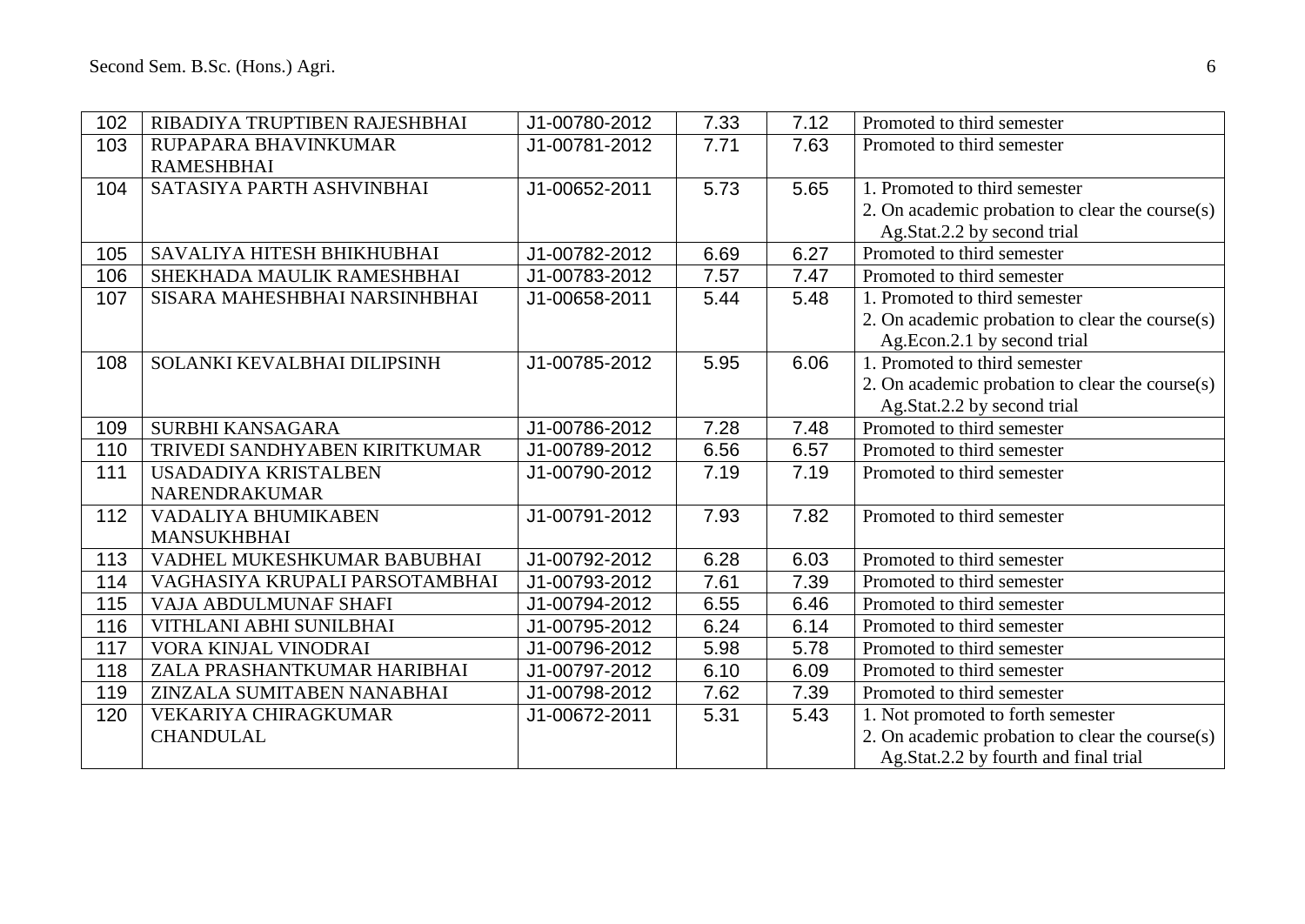No. JAU / REG / EXAM /T-2 / 3607-09/ 2013 **REGISTRAR** Date: 22/08/2013.

- 1. The Principal, College of Agriculture, JAU, Junagadh (5 copies)<br>2. The Director of Students' Welfare, JAU, Junagadh
- 2. The Director of Students' Welfare, JAU, Junagadh<br>3. Table-4 of this branch
- Table-4 of this branch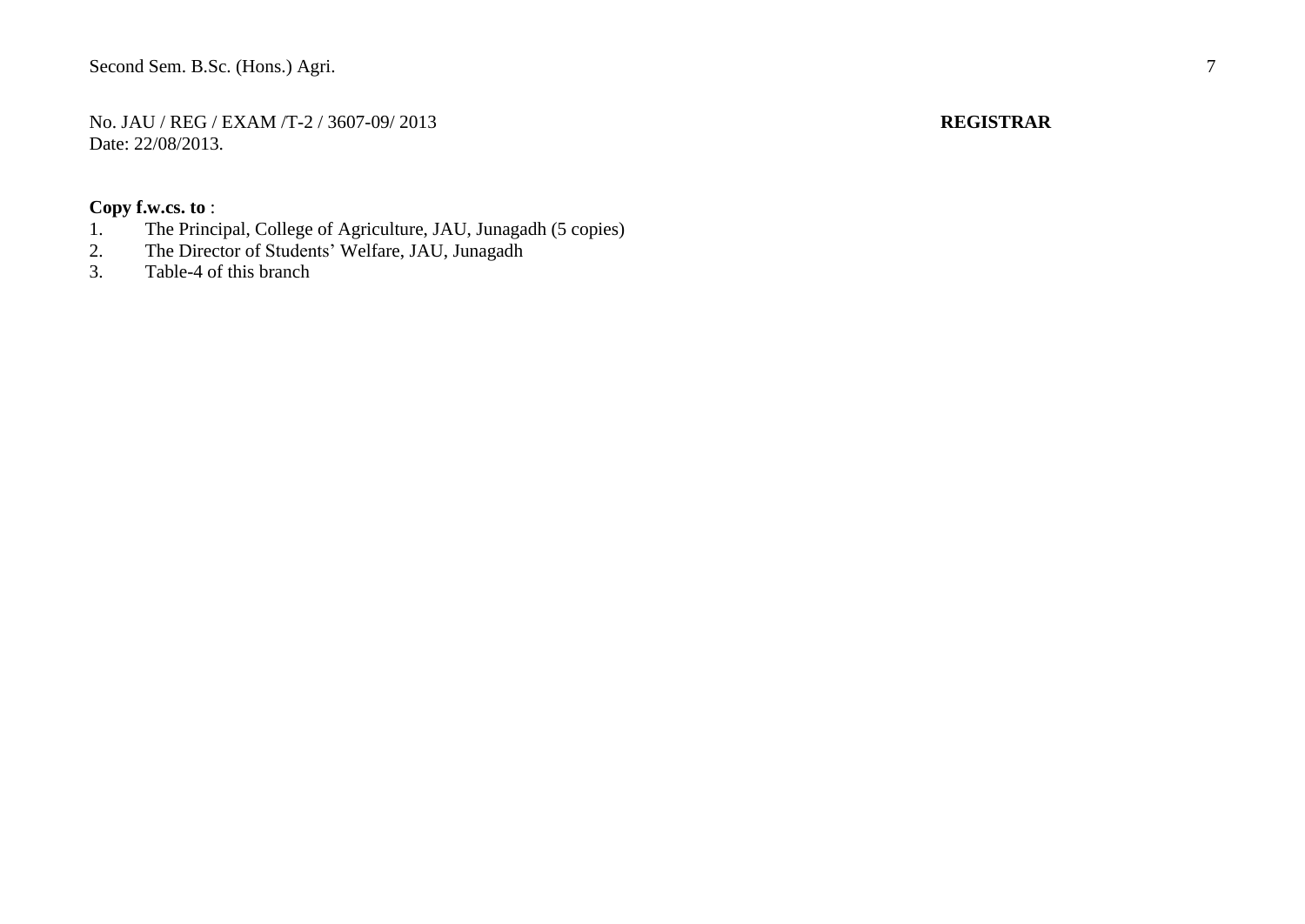### **JUNAGADH AGRICULTURAL UNIVERSITY, JUNAGADH FACULTY OF AGRICULTURE NOTIFICATION OF RESULT**

The result of **THIRD SEMESTER (New Supple.)** of **B.Sc. (Hons.) Agri.** degree course examination conducted by the Junagadh Agricultural University in the month of **June-2013** at College of Agriculture, JAU, Junagadh is declared as under.

| Seat           | <b>NAME</b>                          | Registration  | G.P.A.          | C.G.P.A.        | <b>REMARKS</b>                                  |
|----------------|--------------------------------------|---------------|-----------------|-----------------|-------------------------------------------------|
| No.            |                                      | Number        | obtained        | obtained        |                                                 |
|                |                                      |               | $(10.00)$ basis | $(10.00)$ basis |                                                 |
|                | AGHERA DIVYESH KANJIBHAI             | J1-00572-2011 | 6.95            | 6.28            | Promoted to fifth semester                      |
| $\overline{2}$ | <b>BAJANIYA VITHTHALKUMAR</b>        | JD1-0002-2012 | 6.10            | 6.10            | Promoted to fifth semester                      |
|                | <b>GIRADHARBHAI</b>                  |               |                 |                 |                                                 |
| $\overline{3}$ | BALDANIYA UMESHBHAI BABUBHAI         | J1-00482-2010 | 5.67            | 5.52            | Promoted to fifth semester                      |
| $\overline{4}$ | <b>BARIA KIRANSINH KALUBHAI</b>      | JD1-0003-2012 | 3.95            | 3.95            | 1. Not promoted to fourth semester              |
|                |                                      |               |                 |                 | 2. On academic probation to clear the course(s) |
|                |                                      |               |                 |                 | Agron.3.5, PBG.3.3, Hort.3.2, Pl.Phy.3.1,       |
|                |                                      |               |                 |                 | Ag.Ento.3.1, Pl.Path.3.2 and Ag.Engg.3.2 by     |
|                |                                      |               |                 |                 | third trial                                     |
| 5              | BORICHA RAHULKUMAR HARJIBHAI         | JD1-0004-2012 | 6.15            | 6.15            | Promoted to fifth semester                      |
| 6              | CHAVDA HIRENKUMAR TRIKAMBHAI         | JD1-0005-2012 | 6.55            | 6.55            | Promoted to fifth semester                      |
|                |                                      |               |                 |                 |                                                 |
| $\overline{7}$ | DABHI NAGJI GOVINDBHAI               | JD1-0007-2012 | 6.14            | 6.14            | Promoted to fifth semester                      |
| 8              | DAMOR RAJNIKANT BABUBHAI             | JD1-0008-2012 | 4.12            | 4.12            | 1. Not promoted to fourth semester              |
|                |                                      |               |                 |                 | 2. On academic probation to clear the course(s) |
|                |                                      |               |                 |                 | Agron.3.5, PBG.3.3, Hort.3.2, Pl.Path.3.2       |
|                |                                      |               |                 |                 | and Ag.Engg.3.2 by third trial                  |
| 9              | DHOLU ROHIT DALSUKHBHAI              | J1-00500-2010 | 6.38            | 5.98            | Promoted to fifth semester                      |
| 10             | DOBARIYA PARTHKUMAR BALUBHAI         | J1-00589-2011 | 6.33            | 5.90            | Promoted to fifth semester                      |
|                |                                      |               |                 |                 |                                                 |
| 11             | <b>GAJERA CHIRAG CHATURBHAI</b>      | JD1-0009-2012 | 5.87            | 5.87            | Promoted to fifth semester                      |
| 12             | GONDALIYA VIVEK HASMUKHBHAI          | JD1-0012-2012 | 6.24            | 6.24            | Promoted to fifth semester                      |
| 13             | <b>GUDRASIYA ANILKUMAR RAMJIBHAI</b> | J1-00507-2010 | 5.83            | 5.57            | Promoted to fifth semester                      |
|                |                                      |               |                 |                 |                                                 |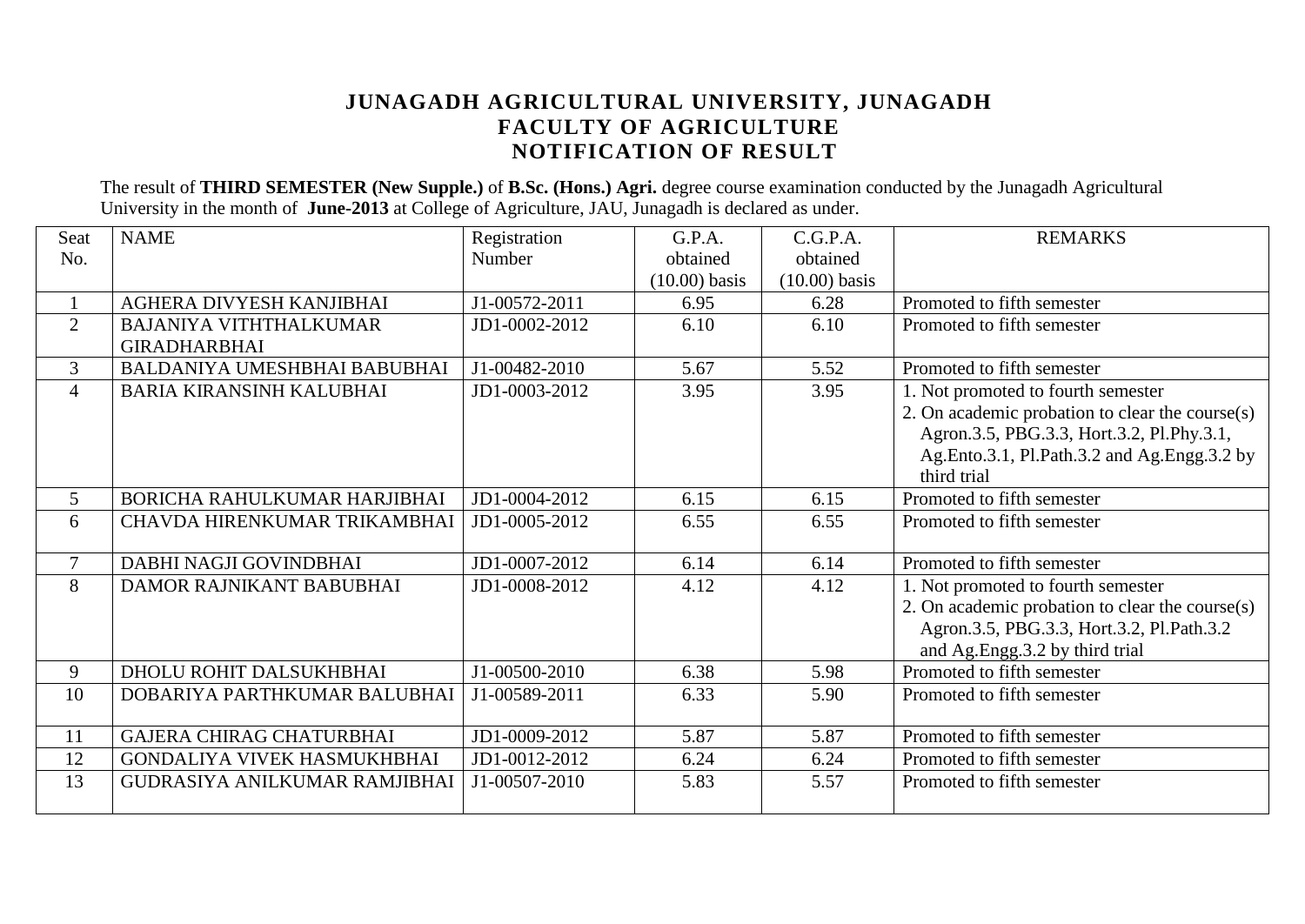Second Sem. B.Sc. (Hons.) Agri. 2

| 14 | MANKDIYA DIVYABEN RASIKLAL   | J1-00626-2011 | 6.02 | 5.63 | Promoted to fifth semester                      |
|----|------------------------------|---------------|------|------|-------------------------------------------------|
| 15 | PRAJAPATI TUSHARKUMAR        | JD1-0016-2012 | 4.76 | 4.76 | 1. Not promoted to fourth semester              |
|    | <b>BABUBHAI</b>              |               |      |      | 2. On academic probation to clear the course(s) |
|    |                              |               |      |      | Agron.3.5, PBG.3.3 and Pl.Phy.3.1 by third      |
|    |                              |               |      |      | trial                                           |
| 16 | RAMANI BHUMIKA BIPINKUMAR    | J1-00543-2010 | 6.25 | 5.85 | Promoted to fifth semester                      |
| 17 | RAMANI MITULKUMAR LABHUBHAI  | J1-00644-2011 | 6.64 | 6.16 | Promoted to fifth semester                      |
| 18 | RAVIYA PRANAVKUMAR BIPINBHAI | JD1-0017-2012 | 6.27 | 6.27 | Promoted to fifth semester                      |
| 19 | <b>SOLANKI PRAVIN SAMANT</b> | JD1-0019-2012 | 6.04 | 6.04 | Promoted to fifth semester                      |
| 20 | TARAL BIPINKUMAR KANTILAL    | J1-00555-2010 | 5.54 | 5.53 | 1. Not promoted to fifth semester               |
|    |                              |               |      |      | 2. He has to clear the course(s) Ag. Ento.4.2,  |
|    |                              |               |      |      | LPM.4.1, Ag.Econ.4.3, PBG.4.4 and               |
|    |                              |               |      |      | Ag.Extn.4.2 of forth semester by second trial   |
| 21 | VASAVA DHAVAL MANUBHAI       | J1-00670-2011 | 5.83 | 5.74 | Promoted to fifth semester                      |
| 22 | <b>VEKARIYA CHIRAGKUMAR</b>  | J1-00672-2011 | 5.63 | 5.53 | 1. Not promoted to forth semester               |
|    | <b>CHANDULAL</b>             |               |      |      | 2. He has to clear the course(s) Ag.Stat.2.2 of |
|    |                              |               |      |      | second semester by fourth and final trial       |
| 23 | ZALA AJITKUMAR SAVDASBHAI    | JD1-0020-2012 | 6.26 | 6.26 | Promoted to fifth semester                      |
| 24 | ZALA LAVKUMAR BHIMSHIBHAI    | J1-00680-2011 | 6.27 | 6.01 | Promoted to fifth semester                      |

No. JAU / REG / EXAM /T-2 / 3610-12/ 2013 **REGISTRAR**

Date: 22/08/2013.

- 1. The Principal, College of Agriculture, JAU, Junagadh (5 copies)
- 2. The Director of Students' Welfare, JAU, Junagadh
- 3. Table-4 of this branch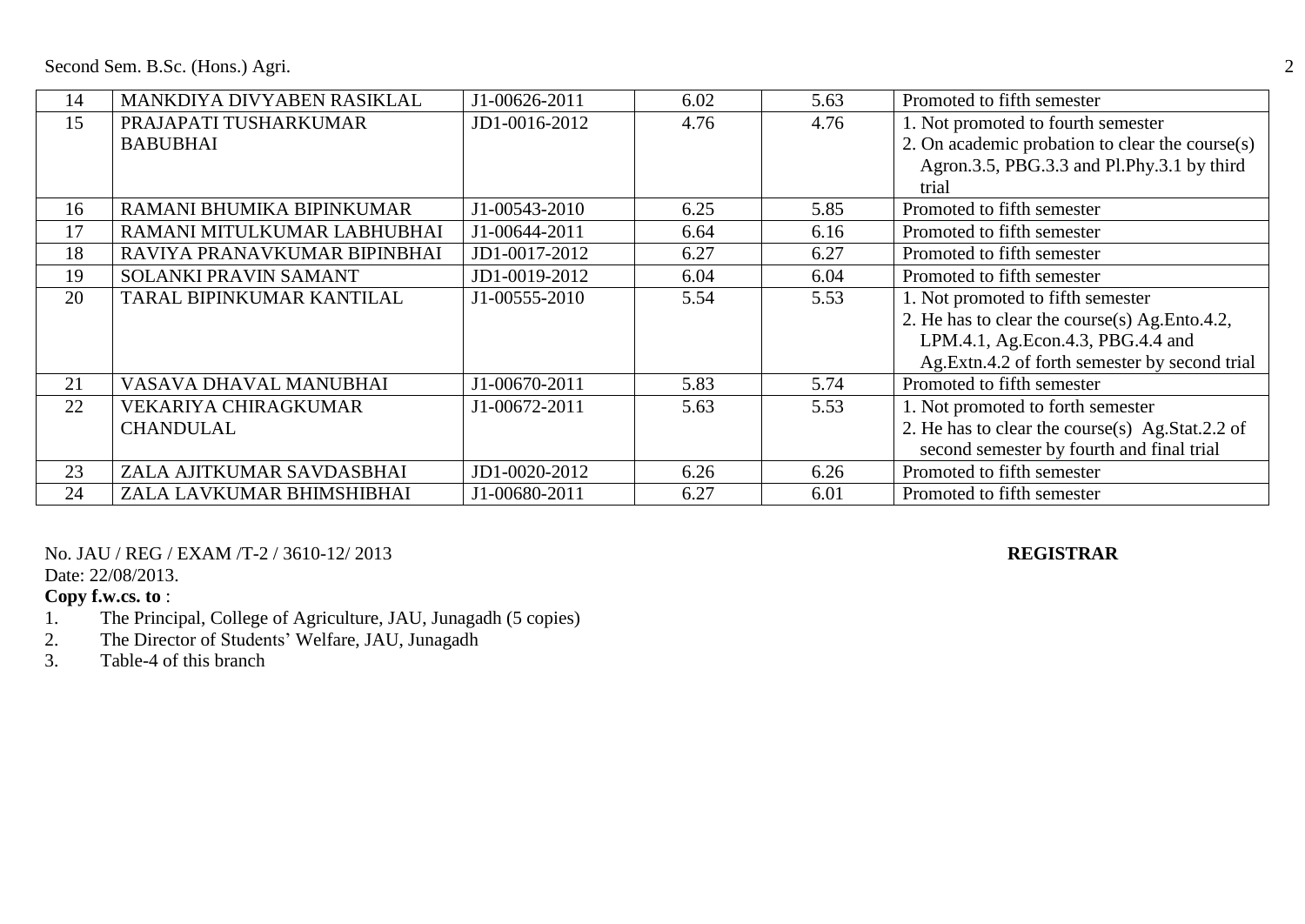# **JUNAGADH AGRICULTURAL UNIVERSITY, JUNAGADH FACULTY OF AGRICULTURE NOTIFICATION OF RESULT**

The result of **FOURTH SEMESTER (New Regular)** of **B.Sc. (Hons.) Agri.** degree course examination conducted by the Junagadh Agricultural University in the month of **June-2013** at College of Agriculture, JAU, Junagadh is declared as under.

| Seat           | <b>NAME</b>                    | Registration   | G.P.A.   | C.G.P.A. | <b>REMARKS</b>                                  |
|----------------|--------------------------------|----------------|----------|----------|-------------------------------------------------|
| No.            |                                | Number         | obtained | obtained |                                                 |
|                |                                |                | (10.00)  | (10.00)  |                                                 |
|                |                                |                | basis    | basis    |                                                 |
|                | AGHERA DIVYESH KANJIBHAI       | J1-00572-2011  | 7.49     | 6.57     | Promoted to fifth semester                      |
| $\overline{2}$ | AKABARI PIYUSHKUMAR RAMNIKBHAI | J1-00573-2011  | 7.54     | 6.85     | Promoted to fifth semester                      |
| $\overline{3}$ | BAJANIYA MEHULKUMAR DHIRAJLAL  | JD1-00001-2012 | 7.17     | 6.81     | Promoted to fifth semester                      |
| $\overline{4}$ | <b>BAJANIYA VITHTHALKUMAR</b>  | JD1-00002-2012 | 6.58     | 6.33     | Promoted to fifth semester                      |
|                | <b>GIRADHARBHAI</b>            |                |          |          |                                                 |
| 5              | BALDANIYA UMESHBHAI BABUBHAI   | J1-00482-2010  | 5.86     | 5.60     | 1. Promoted to fifth semester                   |
|                |                                |                |          |          | 2. On academic probation to clear the course(s) |
|                |                                |                |          |          | LPM.4.1 by second trial                         |
| 6              | BALWANI ANMOL KANUBHAI         | S1-00504-2011  | 8.52     | 8.23     | Promoted to fifth semester                      |
| 7              | <b>BAM U FARUK SULEMANBHAI</b> | S1-00505-2011  | 7.45     | 6.61     | Promoted to fifth semester                      |
| 8              | <b>BARAD SHEETAL LAKHABHAI</b> | J1-00574-2011  | 7.19     | 6.69     | Promoted to fifth semester                      |
| 9              | BARVALIYA MITALBEN MANSUKHBHAI | J1-00575-2011  | 7.30     | 6.45     | Promoted to fifth semester                      |
| 10             | <b>BHALODIYA KRISHNABEN</b>    | J1-00576-2011  | 8.24     | 7.28     | Promoted to fifth semester                      |
|                | <b>NATVARBHAI</b>              |                |          |          |                                                 |
| 11             | BHANDERI NIRAJKUMAR RASIKBHAI  | J1-00577-2011  | 7.79     | 7.56     | Promoted to fifth semester                      |
| 12             | BHEDA MARKHI KARNABHAI         | J1-00579-2011  | 7.64     | 7.26     | Promoted to fifth semester                      |
| 13             | BHIMANI MONA DHARAMSHIBHAI     | J1-00580-2011  | 7.75     | 7.10     | Promoted to fifth semester                      |
| 14             | BORICHA RAHULKUMAR HARJIBHAI   | JD1-00004-2012 | 6.00     | 6.08     | 1. Promoted to fifth semester                   |
|                |                                |                |          |          | 2. On academic probation to clear the course(s) |
|                |                                |                |          |          | Ag.Econ.4.3 by second trial                     |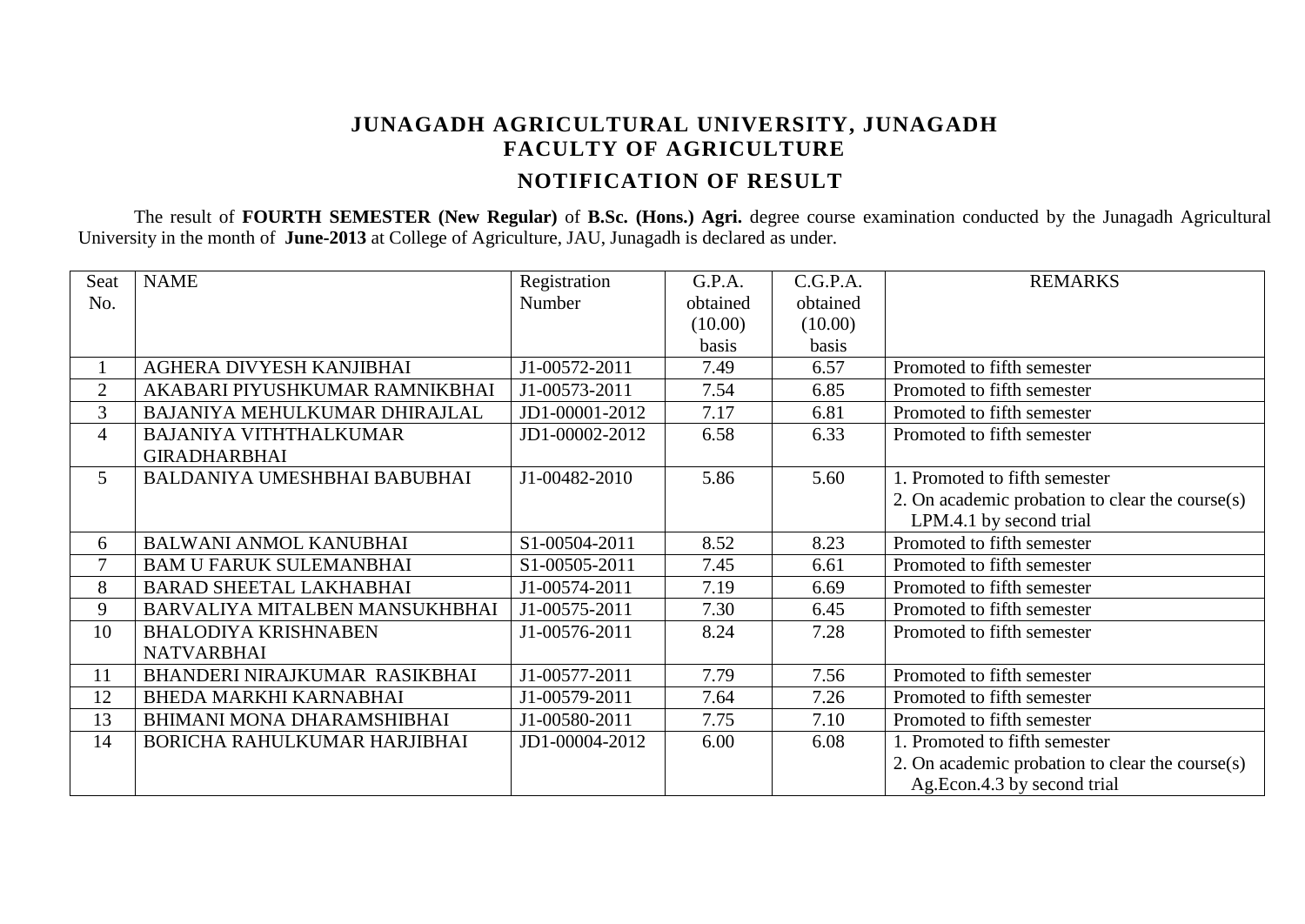| 15 | CHANDRA SHEKHAR DANODIA           | J1-00581-2011  | 7.62 | 7.46 | Promoted to fifth semester                      |
|----|-----------------------------------|----------------|------|------|-------------------------------------------------|
| 16 | CHAVDA HIRENKUMAR TRIKAMBHAI      | JD1-00005-2012 | 6.90 | 6.72 | Promoted to fifth semester                      |
| 17 | CHAVDA JAYESHKUMAR NATHALAL       | J1-00582-2011  | 6.69 | 6.58 | Promoted to fifth semester                      |
| 18 | CHODVADIYA JITENDRA               | JD1-00006-2012 | 7.76 | 7.58 | Promoted to fifth semester                      |
|    | <b>CHHAGANBHAI</b>                |                |      |      |                                                 |
| 19 | CHOTALIYA JANKI AMRUTLAL          | J1-00583-2011  | 7.33 | 7.19 | Promoted to fifth semester                      |
| 20 | CHOTALIYA POOJABEN SAVJIBHAI      | J1-00584-2011  | 7.71 | 7.05 | Promoted to fifth semester                      |
| 21 | DABHI NAGJI GOVINDBHAI            | JD1-00007-2012 | 6.06 | 6.10 | Promoted to fifth semester                      |
| 22 | DESAI CHETANKUMAR JIVANBHAI       | J1-00586-2011  | 8.11 | 7.45 | Promoted to fifth semester                      |
| 23 | DHOLU ROHIT DALSUKHBHAI           | J1-00500-2010  | 6.93 | 6.21 | Promoted to fifth semester                      |
| 24 | DHORAJIYA RUSHIKA ARVINDBHAI      | J1-00588-2011  | 8.12 | 7.72 | Promoted to fifth semester                      |
| 25 | DOBARIYA PARTHKUMAR BALUBHAI      | J1-00589-2011  | 6.03 | 5.93 | Promoted to fifth semester                      |
| 26 | <b>FULMALIYA AMITKUMAR</b>        | J1-00590-2011  | 7.09 | 6.36 | Promoted to fifth semester                      |
|    | <b>MATHURBHAI</b>                 |                |      |      |                                                 |
| 27 | <b>GADHESARIYA KOMALBEN</b>       | J1-00591-2011  | 7.21 | 6.43 | Promoted to fifth semester                      |
|    | <b>VITHALBHAI</b>                 |                |      |      |                                                 |
| 28 | <b>GAJERA CHIRAG CHATURBHAI</b>   | JD1-00009-2012 | 5.80 | 5.84 | Promoted to fifth semester                      |
| 29 | GAJERA GHANSHYAM KESHAVBHAI       | JD1-00010-2012 | 6.75 | 6.57 | Promoted to fifth semester                      |
| 30 | <b>GHINAIYA HASAMUKH KANUBHAI</b> | J1-00593-2011  | 7.58 | 6.63 | Promoted to fifth semester                      |
| 31 | <b>GODHANI BHAVESH PREMJIBHAI</b> | J1-00594-2011  | 7.73 | 6.96 | Promoted to fifth semester                      |
| 32 | <b>GOLAKIYA BHARGAVKUMAR</b>      | JD1-00011-2012 | 8.19 | 8.08 | Promoted to fifth semester                      |
|    | <b>BHIMAJIBHAI</b>                |                |      |      |                                                 |
| 33 | GONDALIYA VIVEK HASMUKHBHAI       | JD1-00012-2012 | 6.11 | 6.18 | Promoted to fifth semester                      |
| 34 | GUDRASIYA ANILKUMAR RAMJIBHAI     | J1-00507-2010  | 5.89 | 5.64 | 1. Promoted to fifth semester                   |
|    |                                   |                |      |      | 2. On academic probation to clear the course(s) |
|    |                                   |                |      |      | LPM.4.1 by second trial                         |
| 35 | HADIYA GITABEN DEVAYATBHAI        | J1-00596-2011  | 8.12 | 7.08 | Promoted to fifth semester                      |
| 36 | HIRPARA DHARMIKKUMAR              | J1-00599-2011  | 7.34 | 6.64 | Promoted to fifth semester                      |
|    | <b>VALLABHBHAI</b>                |                |      |      |                                                 |
| 37 | HIRPARA JATINKUMAR RAMESHBHAI     | S1-00540-2011  | 7.75 | 7.06 | Promoted to fifth semester                      |
| 38 | HUN RIDDHI KAMALESHBHAI           | J1-00600-2011  | 7.56 | 6.76 | Promoted to fifth semester                      |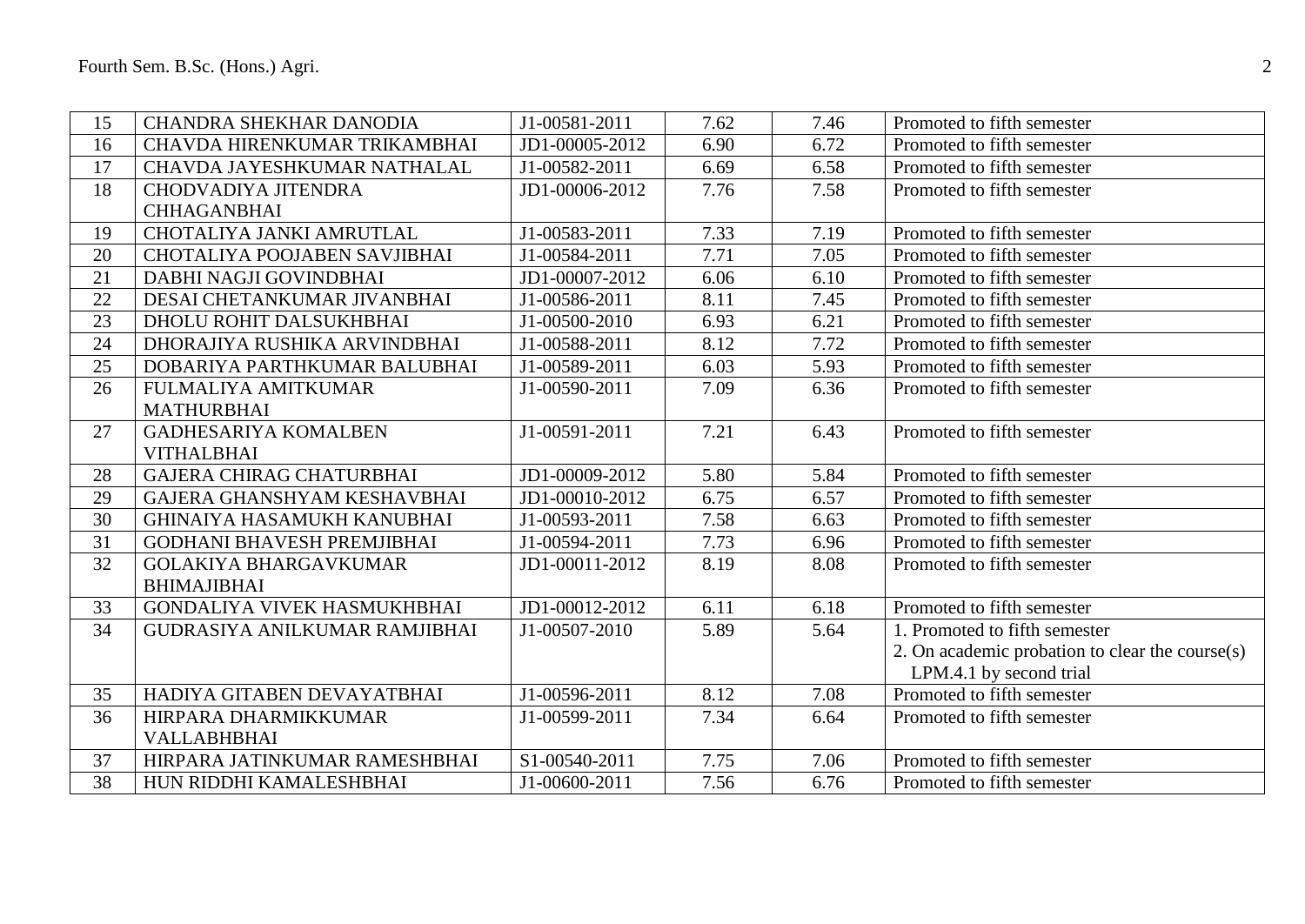| 39 | ICHCHHUDA PARESHKUMAR KALABHAI   J1-00601-2011 |                | 7.50 | 7.04 | Promoted to fifth semester |
|----|------------------------------------------------|----------------|------|------|----------------------------|
| 40 | <b>INDRAJEET KUMAR YADAV</b>                   | J1-00602-2011  | 6.29 | 5.97 | Promoted to fifth semester |
| 41 | <b>ITALIYA CHIRAG JERAMBHAI</b>                | J1-00603-2011  | 7.33 | 6.89 | Promoted to fifth semester |
| 42 | <b>JADAV KIRANBEN ARJANBHAI</b>                | J1-00604-2011  | 7.04 | 6.44 | Promoted to fifth semester |
| 43 | <b>JALU ROHIT KANABHAI</b>                     | J1-00605-2011  | 7.90 | 7.25 | Promoted to fifth semester |
| 44 | <b>JATAKIYA DEVANG PARESHBHAI</b>              | J1-00606-2011  | 8.24 | 7.75 | Promoted to fifth semester |
| 45 | KACHHADIYA HARDIKBHAI SAVJIBHAI                | JD1-00013-2012 | 7.77 | 7.60 | Promoted to fifth semester |
| 46 | KACHOT AKASH VAJSHIBHAI                        | J1-00608-2011  | 7.20 | 6.61 | Promoted to fifth semester |
| 47 | KADRI NIHA IMTIYAZ AHEMAD                      | N1-00547-2011  | 7.96 | 7.15 | Promoted to fifth semester |
| 48 | KALARIA HIREN SURESHBHAI                       | J1-00609-2011  | 6.59 | 6.18 | Promoted to fifth semester |
| 49 | KALSARIA ROHITKUMAR NAGJIBHAI                  | J1-00611-2011  | 8.08 | 7.48 | Promoted to fifth semester |
| 50 | <b>KALURAM MAIDA</b>                           | J1-00612-2011  | 7.25 | 7.02 | Promoted to fifth semester |
| 51 | KANJIYA RAVI RAMESHBHAI                        | J1-00613-2011  | 7.32 | 6.47 | Promoted to fifth semester |
| 52 | KATARIYA PRAVINKUMAR ZINABHAI                  | J1-00615-2011  | 7.21 | 6.57 | Promoted to fifth semester |
| 53 | <b>KAUSHAL KISHOR</b>                          | J1-00617-2011  | 8.52 | 8.50 | Promoted to fifth semester |
| 54 | KORAT VISHALKUMAR RAMESHBHAI                   | J1-00619-2011  | 7.98 | 7.07 | Promoted to fifth semester |
| 55 | LADUMOR SANDIPKUMAR ANANDBHAI                  | J1-00620-2011  | 6.81 | 6.24 | Promoted to fifth semester |
| 56 | LAKHANA PRAKASHKUMAR RAMJIBHAI                 | J1-00621-2011  | 7.24 | 6.64 | Promoted to fifth semester |
| 57 | LAKHNOTRA BHOOMI HARSURBHAI                    | J1-00622-2011  | 7.95 | 7.15 | Promoted to fifth semester |
| 58 | MALAKIYA NARSEEBHAI JERAMBHAI                  | J1-00623-2011  | 6.84 | 6.61 | Promoted to fifth semester |
| 59 | MANGANI CHANDNI HIRANANDBHAI                   | J1-00624-2011  | 8.01 | 7.54 | Promoted to fifth semester |
| 60 | MANGROLIYA RUSHITAKUMARI                       | J1-00625-2011  | 7.81 | 7.07 | Promoted to fifth semester |
|    | <b>JIVANBHAI</b>                               |                |      |      |                            |
| 61 | MANKDIYA DIVYABEN RASIKLAL                     | J1-00626-2011  | 6.29 | 5.78 | Promoted to fifth semester |
| 62 | <b>MANOJ KUMAR</b>                             | J1-00627-2011  | 8.14 | 8.44 | Promoted to fifth semester |
| 63 | MANTHANKUMAR DABHI                             | J1-00628-2011  | 7.99 | 7.50 | Promoted to fifth semester |
| 64 | MER ASHWINKUMAR JINABHAI                       | JD1-00014-2012 | 7.09 | 6.93 | Promoted to fifth semester |
| 65 | MODHAVADIYA VIJAY LILABHAI                     | J1-00629-2011  | 7.21 | 6.58 | Promoted to fifth semester |
| 66 | MOVALIA JANAKI AMBALAL                         | J1-00630-2011  | 6.40 | 6.21 | Promoted to fifth semester |
| 67 | MOVALIYA HARDIKKUMAR                           | J1-00631-2011  | 8.01 | 7.34 | Promoted to fifth semester |
|    | <b>MUKESHBHAI</b>                              |                |      |      |                            |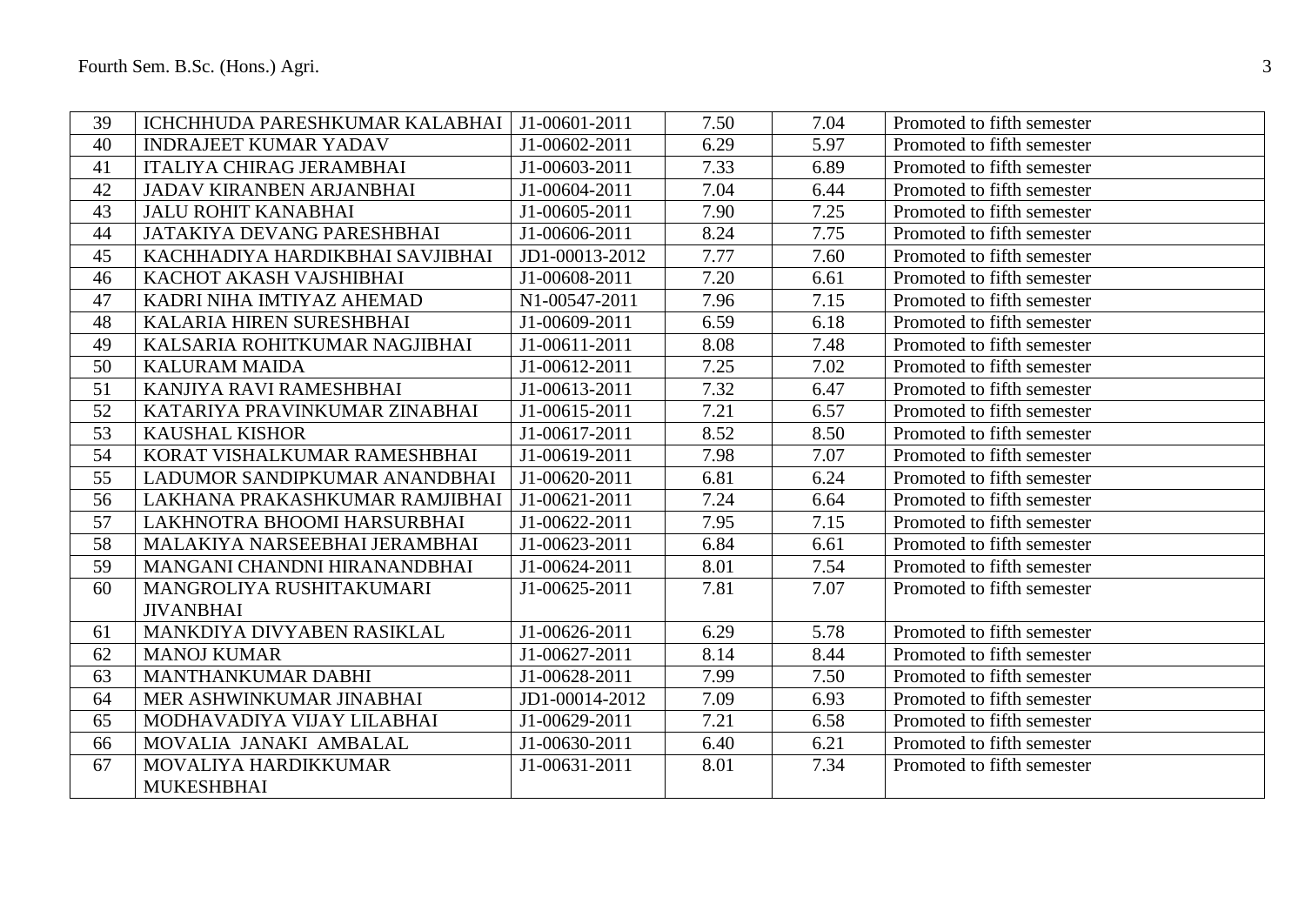| 68 | <b>MS.PRAVITA NAGAR</b>        | J1-00632-2011  | 8.08 | 7.66 | Promoted to fifth semester                      |
|----|--------------------------------|----------------|------|------|-------------------------------------------------|
| 69 | NAKUM POOJA BALVANTBHAI        | J1-00633-2011  | 7.70 | 7.17 | Promoted to fifth semester                      |
| 70 | PANELIYA MEHULKUMAR            | JD1-00015-2012 | 7.99 | 7.68 | Promoted to fifth semester                      |
|    | <b>RAMESHBHAI</b>              |                |      |      |                                                 |
| 71 | PARGI KAUSHIKKUMAR LEMSINGBHAI | J1-00637-2011  | 7.14 | 7.02 | Promoted to fifth semester                      |
| 72 | PARGI SANJAYKUMAR RAVAJIBHAI   | J1-00451-2009  | 5.31 | 5.35 | 1. Promoted to fifth semester                   |
|    |                                |                |      |      | 2. On academic probation to clear the course(s) |
|    |                                |                |      |      | Ag.Ento.4.2 by second trial                     |
| 73 | PARMAR HARSHIL VINODBHAI       | J1-00638-2011  | 7.30 | 6.67 | Promoted to fifth semester                      |
| 74 | PIPALIYA HARDIK RAMESHBHAI     | J1-00640-2011  | 6.67 | 6.04 | Promoted to fifth semester                      |
| 75 | PITHIYA PRAVINABEN HAMIRBHAI   | J1-00641-2011  | 7.50 | 6.70 | Promoted to fifth semester                      |
| 76 | RAM HARDIKKUMAR NARANBHAI      | J1-00642-2011  | 6.55 | 6.23 | Promoted to fifth semester                      |
| 77 | RAMANI BHUMIKA BIPINKUMAR      | J1-00543-2010  | 6.50 | 6.00 | Promoted to fifth semester                      |
| 78 | RAMANI JAYDEEP RAVJIBHAI       | J1-00643-2011  | 7.43 | 6.71 | Promoted to fifth semester                      |
| 79 | RAMANI MITULKUMAR LABHUBHAI    | J1-00644-2011  | 7.23 | 6.41 | Promoted to fifth semester                      |
| 80 | RANPARIYA VATSAL SANJAYBHAI    | J1-00645-2011  | 7.75 | 7.07 | Promoted to fifth semester                      |
| 81 | RATHOD RUCHI BHUPATBHAI        | J1-00646-2011  | 7.40 | 6.74 | Promoted to fifth semester                      |
| 82 | RATHWA HARDIKKUMAR KANUBHAI    | J1-00647-2011  | 6.88 | 6.56 | Promoted to fifth semester                      |
| 83 | <b>RAVI PANDEY</b>             | J1-00649-2011  | 7.60 | 7.54 | Promoted to fifth semester                      |
| 84 | RAVIYA PRANAVKUMAR BIPINBHAI   | JD1-00017-2012 | 6.12 | 6.20 | Promoted to fifth semester                      |
| 85 | <b>RONIT JAISWAL</b>           | J1-00650-2011  | 8.37 | 8.63 | Promoted to fifth semester                      |
| 86 | RUPARELIYA VIMALKUMAR VRAJALAL | J1-00651-2011  | 8.04 | 7.43 | Promoted to fifth semester                      |
| 87 | SAKARIYA SURESHBHAI GOVINDBHAI | JD1-00018-2012 | 7.06 | 6.70 | Promoted to fifth semester                      |
| 88 | SAPAVADIYA SUNILKUMAR BABUBHAI | J1-00550-2010  | 7.20 | 6.69 | Promoted to fifth semester                      |
| 89 | SAVALIYA CHINTAN MAGANBHAI     | J1-00653-2011  | 7.54 | 6.63 | Promoted to fifth semester                      |
| 90 | SAVALIYA PIYUSHBHAI GOVINDBHAI | J1-00654-2011  | 8.34 | 7.97 | Promoted to fifth semester                      |
| 91 | SAVARIYA KRISHNA NATVARLAL     | J1-00655-2011  | 7.59 | 6.61 | Promoted to fifth semester                      |
| 92 | <b>SEJAL BEN MUNIYA</b>        | J1-00656-2011  | 8.32 | 7.86 | Promoted to fifth semester                      |
| 93 | SHAH KRUPABEN VIPINCHANDRA     | J1-00657-2011  | 8.39 | 7.29 | Promoted to fifth semester                      |
| 94 | SODAVADIA HARINANANDAN         | J1-00659-2011  | 7.96 | 7.46 | Promoted to fifth semester                      |
|    | <b>BABUBHAI</b>                |                |      |      |                                                 |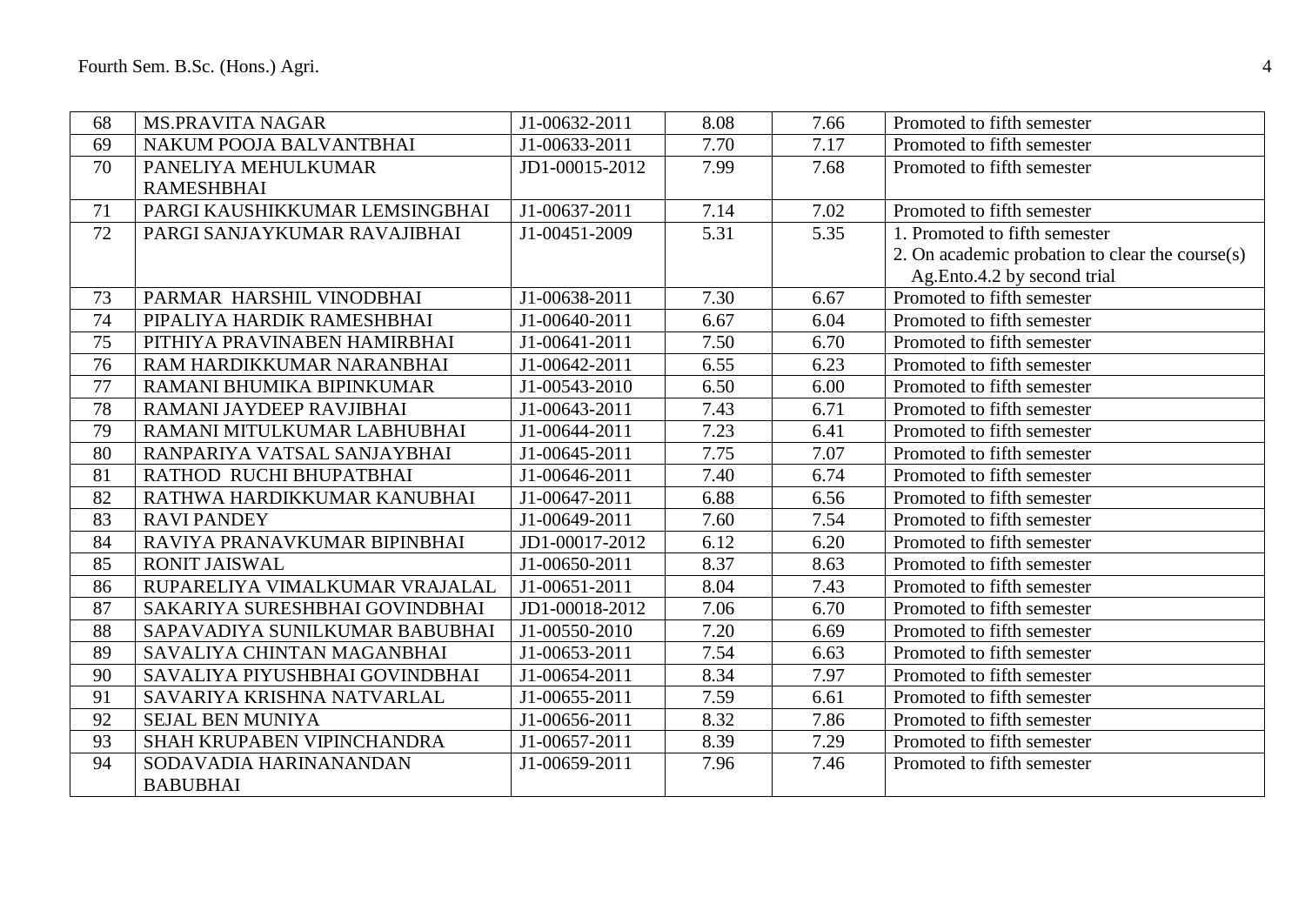| 95  | <b>SOLANKI PRAVIN SAMANT</b>  | JD1-00019-2012 | 6.28 | 6.15 | Promoted to fifth semester                      |
|-----|-------------------------------|----------------|------|------|-------------------------------------------------|
| 96  | SONDARVA YAGNESH MANSUKHBHAI  | J1-00660-2011  | 8.44 | 7.83 | Promoted to fifth semester                      |
| 97  | TARAL BIPINKUMAR KANTILAL     | J1-00555-2010  | 4.91 | 5.39 | 1. Not promoted to fifth semester               |
|     |                               |                |      |      | 2. On academic probation to clear the course(s) |
|     |                               |                |      |      | Ag.Ento.4.2, LPM.4.1, Ag.Econ.4.3, PBG.4.4      |
|     |                               |                |      |      | and Ag.Extn.4.2 by second trial                 |
| 98  | TARAL MAYANKKUMAR LAXMANBHAI  | J1-00556-2010  | 5.61 | 5.70 | 1. Promoted to fifth semester                   |
|     |                               |                |      |      | 2. On academic probation to clear the course(s) |
|     |                               |                |      |      | Ag.Econ.4.3 by second trial                     |
| 99  | THUMAR DIVYESH PRAVINBHAI     | J1-00663-2011  | 7.18 | 6.74 | Promoted to fifth semester                      |
| 100 | <b>UMESH CHAUHAN</b>          | J1-00664-2011  | 7.68 | 7.72 | Promoted to fifth semester                      |
| 101 | VADALIYA AJAY KESARBHAI       | J1-00558-2010  | 6.35 | 6.34 | Promoted to fifth semester                      |
| 102 | VADHER ARTIBEN ASHOKBHAI      | J1-00665-2011  | 8.32 | 7.45 | Promoted to fifth semester                      |
| 103 | VADHER JAYVEERKUMAR           | J1-00666-2011  | 6.54 | 6.14 | Promoted to fifth semester                      |
|     | <b>ARAVINDBHAI</b>            |                |      |      |                                                 |
| 104 | VAGHELA GAURANG MANILAL       | J1-00667-2011  | 7.44 | 6.81 | Promoted to fifth semester                      |
| 105 | VAKALIYA MUSTUFA ABDULRAHIM   | J1-00668-2011  | 7.88 | 7.69 | Promoted to fifth semester                      |
| 106 | VALA FEMI GAURANGBHAI         | J1-00562-2010  | 6.73 | 6.16 | Promoted to fifth semester                      |
| 107 | VASAVA DHAVAL MANUBHAI        | J1-00670-2011  | 5.74 | 5.74 | 1. Promoted to fifth semester                   |
|     |                               |                |      |      | 2. On academic probation to clear the course(s) |
|     |                               |                |      |      | LPM.4.1 by second trial                         |
| 108 | VEKARIYA ANIRUDDH NILESHKUMAR | J1-00671-2011  | 6.83 | 6.13 | Promoted to fifth semester                      |
| 109 | VEKARIYA SAGARKUMAR           | J1-00673-2011  | 8.35 | 8.10 | Promoted to fifth semester                      |
|     | <b>JAGDISHBHAI</b>            |                |      |      |                                                 |
| 110 | VEKARIYA SANDIP RAMESHBHAI    | J1-00674-2011  | 6.70 | 6.37 | Promoted to fifth semester                      |
| 111 | <b>VIKRAM CHAUHAN</b>         | J1-00675-2011  | 7.63 | 7.05 | Promoted to fifth semester                      |
| 112 | VIRADIA PINAK SURESHBHAI      | J1-00676-2011  | 6.56 | 6.38 | Promoted to fifth semester                      |
| 113 | VYAS SANDIPKUMAR VISHNUBHAI   | J1-00677-2011  | 6.98 | 6.46 | Promoted to fifth semester                      |
| 114 | ZALA AJITKUMAR SAVDASBHAI     | JD1-00020-2012 | 5.79 | 6.03 | 1. Promoted to fifth semester                   |
|     |                               |                |      |      | 2. On academic probation to clear the course(s) |
|     |                               |                |      |      | LPM.4.1 by second trial                         |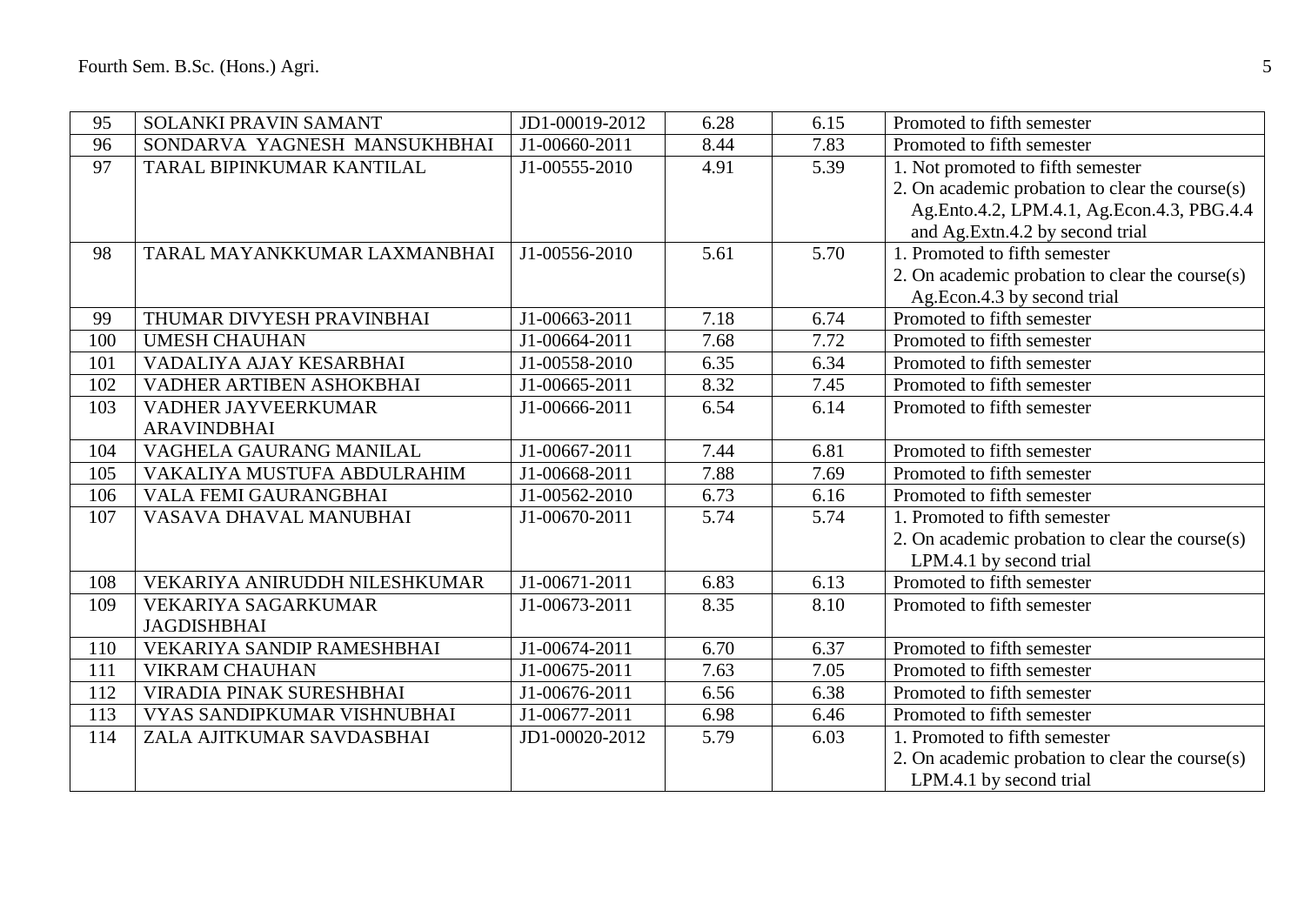| $\sim$ | <b>APBHAI</b><br>$\mathsf{T} \mathsf{PR} \, \mathsf{A}$<br>m<br>.BEN<br>1 N I<br>$\lambda$<br>. N. I | 201<br>$1 - 0067$ °<br>$4 - 7$     | ۔۔<br>$\cdot\,$      | . .           | $\sim$<br>Promoted<br>r semester<br>tith.<br>' u |
|--------|------------------------------------------------------------------------------------------------------|------------------------------------|----------------------|---------------|--------------------------------------------------|
| 116    | <b>RHIMSHIBHA1</b><br>MAR<br>$\lambda$<br>1 N I                                                      | 201<br>$1 - 00680 -$ <sup>27</sup> | $\cap$ $\cap$<br>◡.↩ | $0.0^{\circ}$ | $\sim$<br>Promoted<br>r semester<br>titth        |

No. JAU / REG / EXAM /T-2 / 3613-15/ 2013 **REGISTRAR** Date: 22/08/2013.

- 1. The Principal, College of Agriculture, JAU, Junagadh (5 copies)<br>2. The Director of Students' Welfare, JAU, Junagadh
- 2. The Director of Students' Welfare, JAU, Junagadh<br>3. Table-4 of this branch
- Table-4 of this branch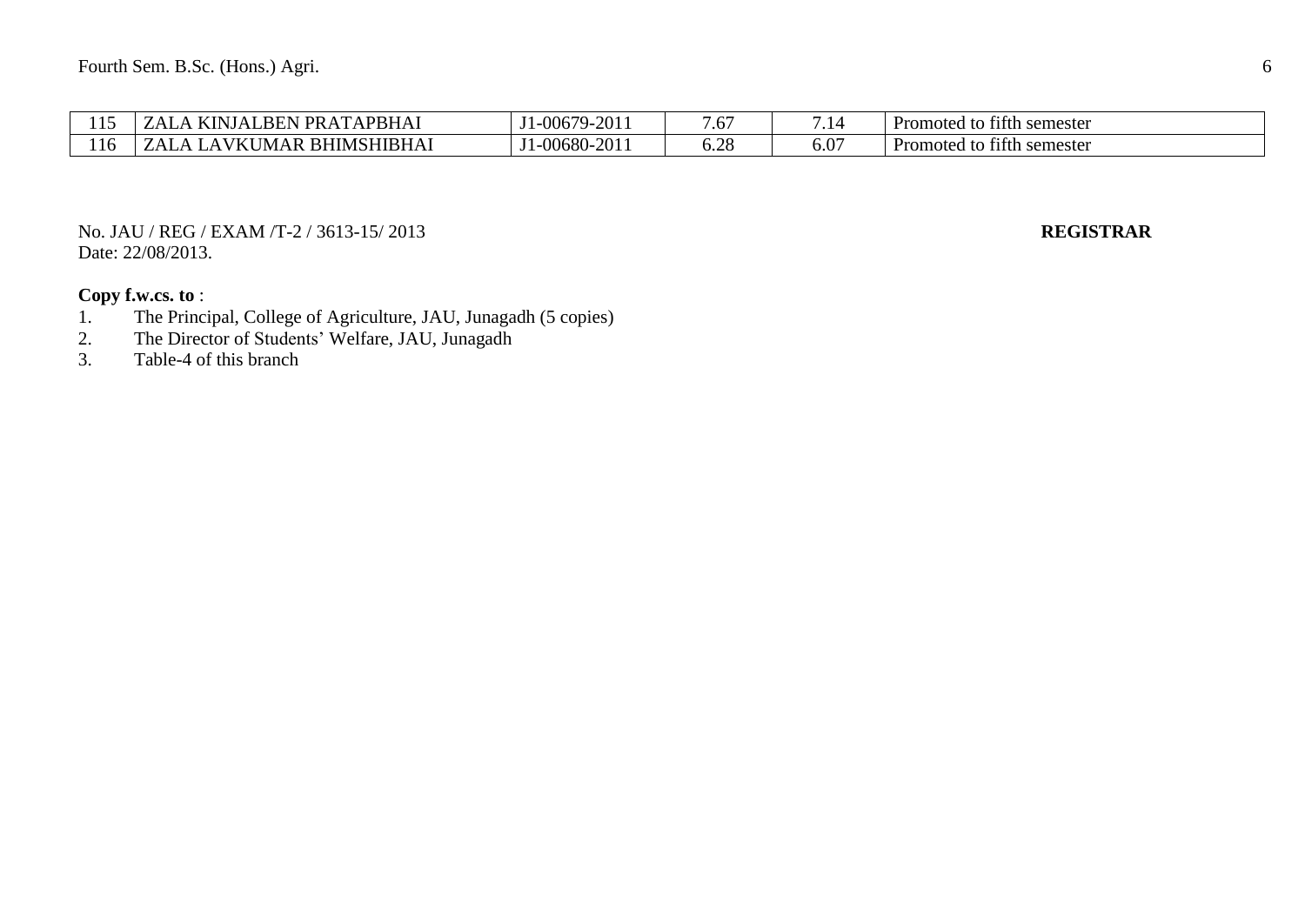# **JUNAGADH AGRICULTURAL UNIVERSITY, JUNAGADH FACULTY OF AGRICULTURE**

# **NOTIFICATION OF RESULTS**

The result of **FIFTH SEMESTER (New Supple.)** of **B.Sc. (Hons.) Agri.** degree course examination conducted by the Junagadh Agricultural University in the month of **June-2013** at College of Agriculture, JAU, Junagadh is declared as under.

| Seat           | <b>NAME</b>                           | Registration  | G.P.A.   | C.G.P.A.        | <b>REMARKS</b>                               |
|----------------|---------------------------------------|---------------|----------|-----------------|----------------------------------------------|
| No.            |                                       | Number        | obtained | obtained        |                                              |
|                |                                       |               | (10.00)  | $(10.00)$ basis |                                              |
|                |                                       |               | basis    |                 |                                              |
|                | BHORANIYA PARTH JAYANTILAL            | J1-00492-2010 | 2.80     | 6.06            | 1. Not promoted to sixth semester            |
|                |                                       |               |          |                 | 2. He has to repeat the course(s) Agron.5.7, |
|                |                                       |               |          |                 | Ag.Ento.5.3, LPM.5.2, Pl.Path.5.3 and        |
|                |                                       |               |          |                 | Ag. Extn. 5.3 by second trial as and when    |
|                |                                       |               |          |                 | offered                                      |
| $\overline{2}$ | <b>CHAREL JIGNESHKUMAR</b>            | J1-00397-2009 | 6.20     | 5.85            | Promoted to seventh semester                 |
|                | <b>MAHENDRASINH</b>                   |               |          |                 |                                              |
| $\overline{3}$ | <b>CHAUDHARI SHREYANSKUMAR</b>        | J1-00304-2008 | 5.87     | 5.67            | Promoted to seventh semester                 |
|                | <b>NARENDRABHAI</b>                   |               |          |                 |                                              |
| 4              | CHAUHAN SHITAL AMRUTBHAI              | N1-00443-2010 | 6.25     | 5.98            | Promoted to seventh semester                 |
| 5              | DAMOR VIJAYKUMAR AMARABHAI            | J1-00499-2010 | 6.18     | 5.82            | Promoted to seventh semester                 |
| 6              | GADHIYA ROHIT GORADHANBHAI            | J1-00504-2010 | 6.15     | 5.74            | Promoted to seventh semester                 |
| 7              | HADIYA BHARATBHAI MAGANBHAI           | J1-00508-2010 | 5.63     | 5.63            | Promoted to seventh semester                 |
| 8              | <b>JAMBUKIYA RONAKBHAI ISHVARBHAI</b> | J1-00513-2010 | 6.55     | 5.93            | Promoted to seventh semester                 |
| 9              | KAVAR NIKUNJKUMAR RAMESHBHAI          | J1-00432-2009 | 6.15     | 5.87            | Promoted to seventh semester                 |
| 10             | KOTHIYA ANKUR JAYANTIBHAI             | J1-00436-2009 | 6.29     | 5.62            | Promoted to seventh semester                 |
| 11             | LADUMOR VISHALKUMAR MAGANBHAI         | J1-00525-2010 | 6.06     | 5.92            | Promoted to seventh semester                 |
| 12             | PAMPANIYA ARASHI GOVINDBHAI           | J1-00448-2009 | 6.06     | 5.96            | Promoted to seventh semester                 |
| 13             | RAJPUT RUDRADATSINH PRATAPSINH        | J1-00456-2009 | 6.79     | 6.29            | Promoted to seventh semester                 |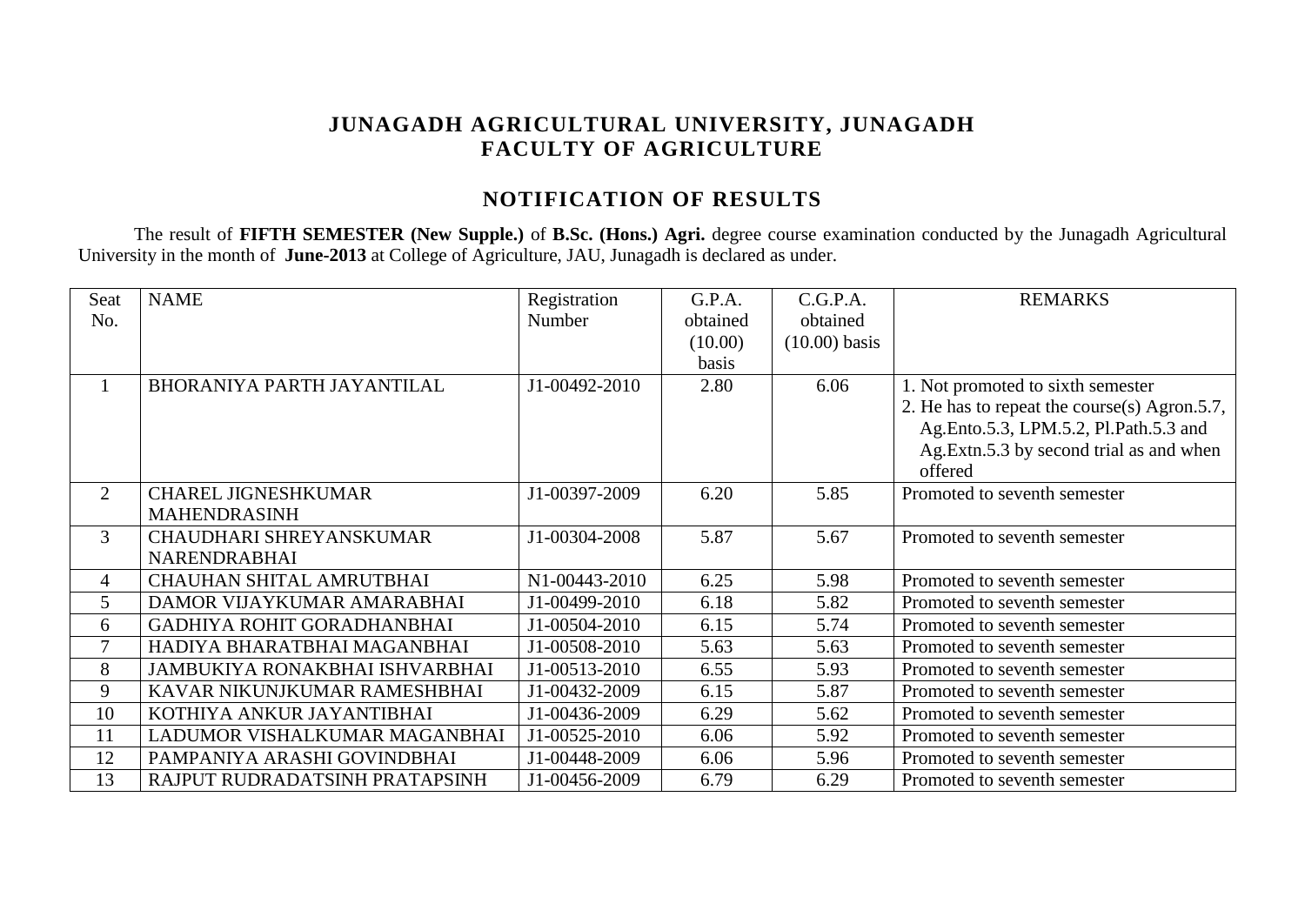No. JAU / REG / EXAM /T-2 / 3616-18/ 2013 **REGISTRAR** Date: 22/08/2013.

- 1. The Principal, College of Agriculture, JAU, Junagadh (5 copies)
- 2. The Director of Students' Welfare, JAU, Junagadh<br>3. Table-4 of this branch
- Table-4 of this branch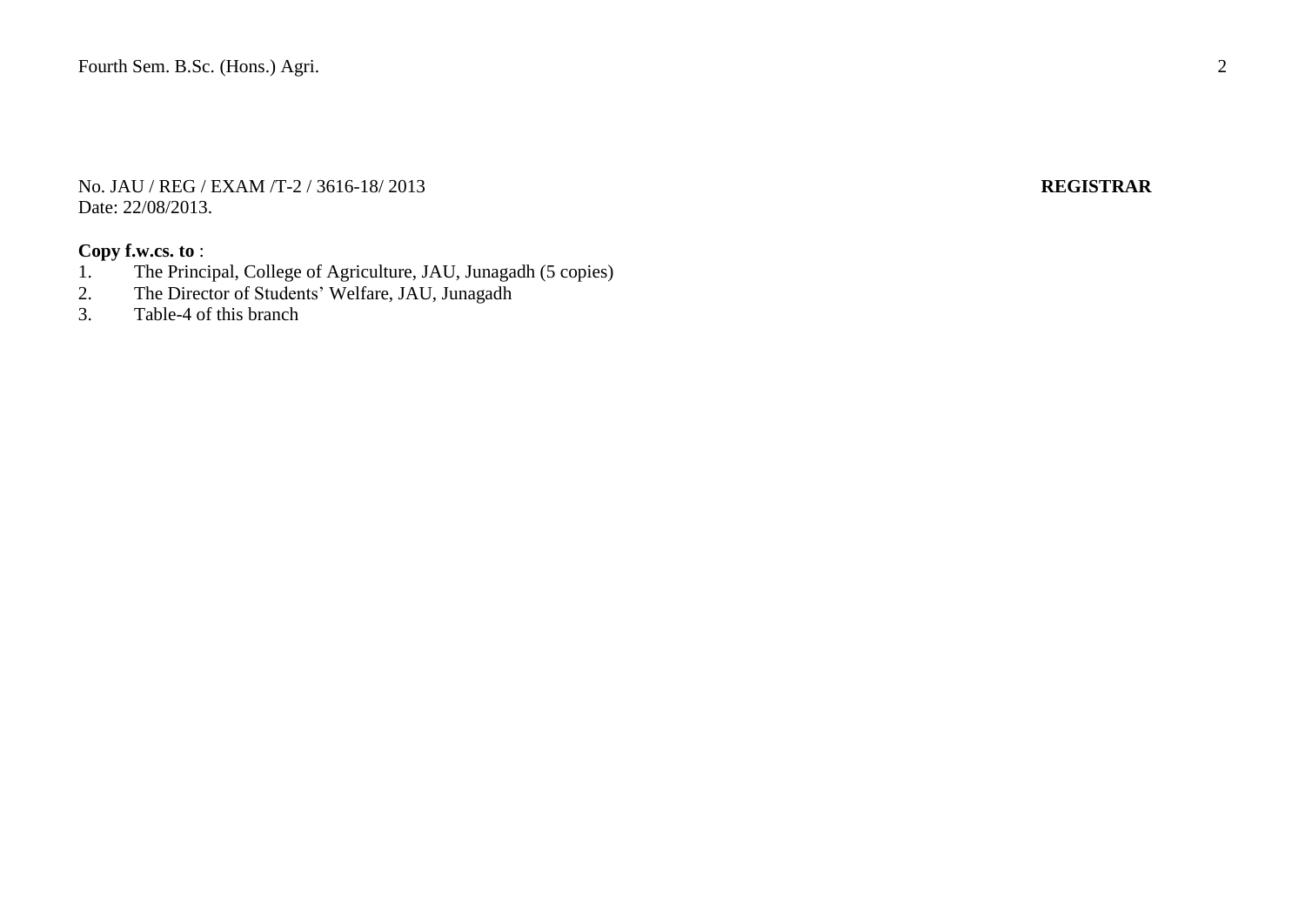# **JUNAGADH AGRICULTURAL UNIVERSITY, JUNAGADH FACULTY OF AGRICULTURE NOTIFICATION OF RESULT**

The result of **SIXTH SEMESTER (New Regular)** of **B.Sc. (Hons.) Agri.** degree course examination conducted by the Junagadh Agricultural University in the month of **June-2013** at College of Agriculture, JAU, Junagadh is declared as under.

| Seat           | <b>NAME</b>                        | Registration  | G.P.A.   | C.G.P.A.        | <b>REMARKS</b>                                  |
|----------------|------------------------------------|---------------|----------|-----------------|-------------------------------------------------|
| No.            |                                    | Number        | obtained | obtained        |                                                 |
|                |                                    |               | (10.00)  | $(10.00)$ basis |                                                 |
|                |                                    |               | basis    |                 |                                                 |
|                | <b>ADITYA KUMAR</b>                | J1-00472-2010 | 8.30     | 8.33            | Promoted to seventh semester                    |
| $\overline{2}$ | ADROJA HARDIK LAXMANBHAI           | J1-00473-2010 | 7.12     | 6.70            | Promoted to seventh semester                    |
| 3              | AHIR DHARMESHKUMAR KANUBHAI        | J1-00474-2010 | 7.21     | 6.60            | Promoted to seventh semester                    |
| $\overline{4}$ | <b>AMAR SINGH OHARI</b>            | J1-00475-2010 | 7.60     | 7.42            | Promoted to seventh semester                    |
| 5              | AMRELIYA MAULIKKUMAR               | J1-00476-2010 | 6.77     | 6.55            | Promoted to seventh semester                    |
|                | <b>GANESHBHAI</b>                  |               |          |                 |                                                 |
| 6              | <b>ARPIT GAUR</b>                  | J1-00477-2010 | 6.91     | 7.10            | Promoted to seventh semester                    |
| $\tau$         | <b>BADI ZIYAUDDIN ALIBHAI</b>      | J1-00478-2010 | 7.90     | 7.31            | Promoted to seventh semester                    |
| 8              | <b>BAGATHARIYA HIRAL DIPAKBHAI</b> | J1-00479-2010 | 8.11     | 7.22            | Promoted to seventh semester                    |
| 9              | <b>BALADANIYA BHAVESHBHAI</b>      | J1-00480-2010 | 7.27     | 6.61            | Promoted to seventh semester                    |
|                | <b>KABABHAI</b>                    |               |          |                 |                                                 |
| 10             | <b>BALAS TUSHAR KARSHANBHAI</b>    | J1-00387-2009 | 6.60     | 6.19            | Promoted to seventh semester                    |
| 11             | BALDANIYA JAGDISHBHAI DULABHAI     | J1-00481-2010 | 7.10     | 6.37            | Promoted to seventh semester                    |
| 12             | <b>BAMANIYA VIMALKUMAR</b>         | J1-00483-2010 | 6.84     | 6.46            | Promoted to seventh semester                    |
|                | <b>PARVATSINH</b>                  |               |          |                 |                                                 |
| 13             | <b>BARAD HARISINH LAXMANSINH</b>   | J1-00296-2008 | 6.52     | 6.07            | 1. Promoted to seventh semester                 |
|                |                                    |               |          |                 | 2. On academic probation to clear the course(s) |
|                |                                    |               |          |                 | PBG.6.6 by second trial                         |
| 14             | <b>BARAD DANA ARAJANBHAI</b>       | J1-00485-2010 | 6.62     | 6.27            | Promoted to seventh semester                    |
| 15             | <b>BHAD MAMTABEN DHIRUBHAI</b>     | J1-00487-2010 | 7.71     | 6.94            | Promoted to seventh semester                    |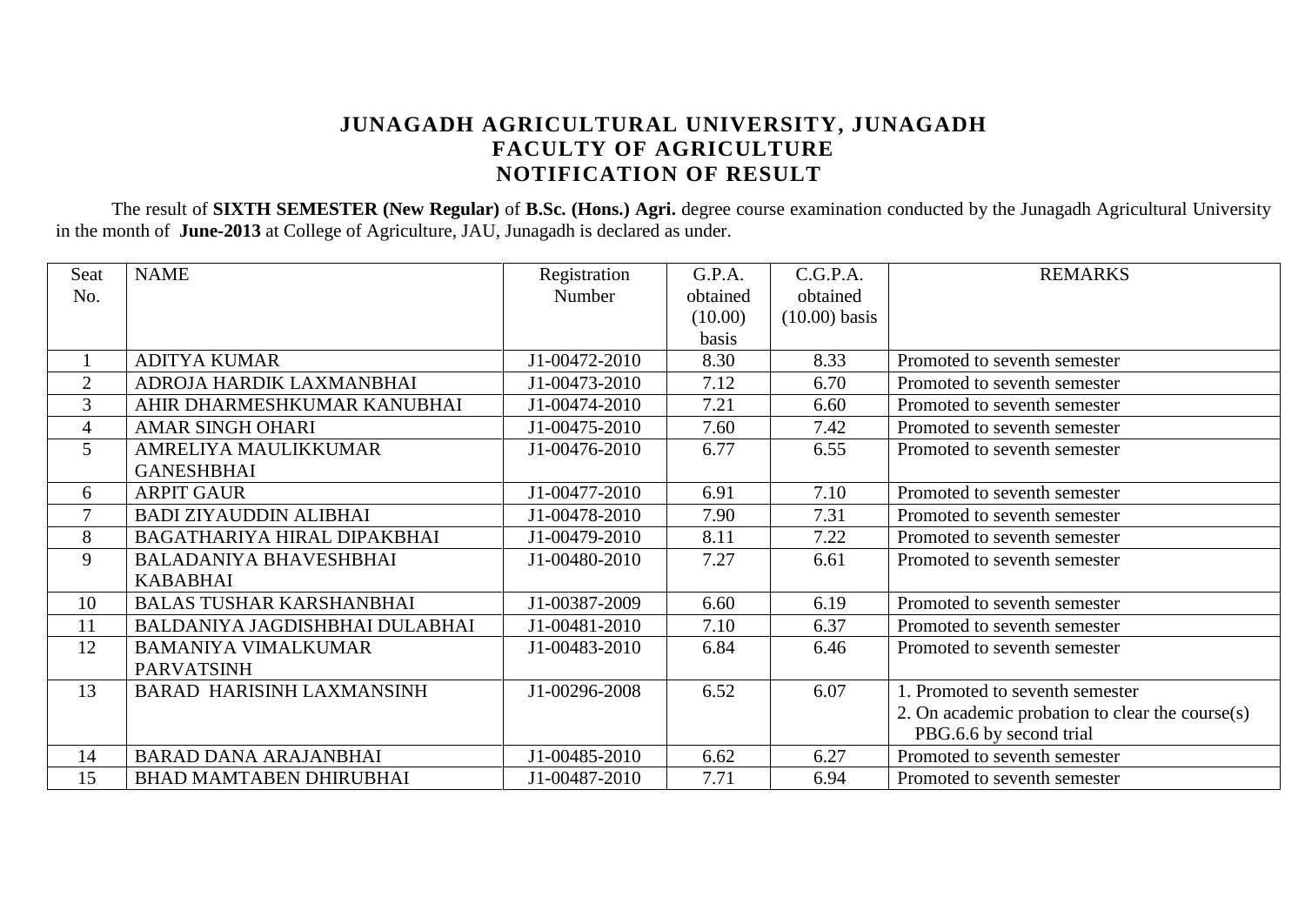| 16              | <b>BHADANI DHAVALKUMAR</b>          | J1-00488-2010 | 8.18 | 7.43 | Promoted to seventh semester                    |
|-----------------|-------------------------------------|---------------|------|------|-------------------------------------------------|
|                 | <b>JAYSUKHLAL</b>                   |               |      |      |                                                 |
| 17              | BHALODIA NILKUMAR ASHOKBHAI         | J1-00489-2010 | 7.62 | 6.76 | Promoted to seventh semester                    |
| 18              | <b>BHANDERI KEYUR RANCHHODBHAI</b>  | J1-00490-2010 | 7.43 | 6.44 | Promoted to seventh semester                    |
| 19              | BHANDERI TUSHAR JAYANTILAL          | J1-00491-2010 | 8.10 | 7.58 | Promoted to seventh semester                    |
| 20              | <b>BHOI RITESHKUMAR DALSINGBHAI</b> | J1-00394-2009 | 6.19 | 6.07 | 1. Promoted to seventh semester                 |
|                 |                                     |               |      |      | 2. On academic probation to clear the course(s) |
|                 |                                     |               |      |      | PBG.6.6 by second trial                         |
| 21              | CHANDRAVADIYA TEJALBEN              | J1-00493-2010 | 7.77 | 7.46 | Promoted to seventh semester                    |
|                 | <b>KHIMJIBHAI</b>                   |               |      |      |                                                 |
| 22              | CHAPDIYA FORAMBEN ASHOKBHAI         | J1-00494-2010 | 7.68 | 7.15 | Promoted to seventh semester                    |
| 23              | <b>CHAREL JIGNESHKUMAR</b>          | J1-00397-2009 | 5.98 | 5.88 | 1. Promoted to seventh semester                 |
|                 | <b>MAHENDRASINH</b>                 |               |      |      | 2. On academic probation to clear the course(s) |
|                 |                                     |               |      |      | PBG.6.6 by second trial                         |
| 24              | CHAUDHARI SHREYANSKUMAR             | J1-00304-2008 | 5.67 | 5.67 | 1. Promoted to seventh semester                 |
|                 | NARENDRABHAI                        |               |      |      | 2. On academic probation to clear the course(s) |
|                 |                                     |               |      |      | PBG.6.6 by second trial                         |
| 25              | <b>CHAUDHRY GOPALKUMAR</b>          | J1-00306-2008 | 6.62 | 6.01 | Promoted to seventh semester                    |
|                 | <b>JAGJIVANDAS</b>                  |               |      |      |                                                 |
| 26              | CHAUHAN SHITAL AMRUTBHAI            | N1-00443-2010 | 6.75 | 6.12 | Promoted to seventh semester                    |
| 27              | CHAVADHARI RATILAL MOTIBHAI         | J1-00495-2010 | 8.24 | 8.06 | Promoted to seventh semester                    |
| 28              | CHETARIYA CHANA PITHABHAI           | J1-00496-2010 | 7.44 | 6.75 | Promoted to seventh semester                    |
| 29              | CHHOTALA MAHESHKUMAR                | J1-00497-2010 | 6.90 | 6.37 | Promoted to seventh semester                    |
|                 | <b>ABHALBHAI</b>                    |               |      |      |                                                 |
| 30              | CHOTHANI RAVIKUMAR VALLABHBHAI      | J1-00402-2009 | 7.14 | 6.36 | Promoted to seventh semester                    |
| 31              | DADHANIA VAIBHAV PRAVINKUMAR        | J1-00498-2010 | 7.64 | 6.71 | Promoted to seventh semester                    |
| 32              | DALVADI ANKUR CHANDULAL             | J1-00404-2009 | 6.92 | 6.11 | Promoted to seventh semester                    |
| 33              | DAMOR VIJAYKUMAR AMARABHAI          | J1-00499-2010 | 6.38 | 5.92 | Promoted to seventh semester                    |
| 34              | <b>DINESH KUMAR YADAV</b>           | J1-00501-2010 | 8.84 | 8.74 | Promoted to seventh semester                    |
| $\overline{35}$ | DODIYA KALAPI DUDABHAI              | J1-00502-2010 | 7.46 | 6.91 | Promoted to seventh semester                    |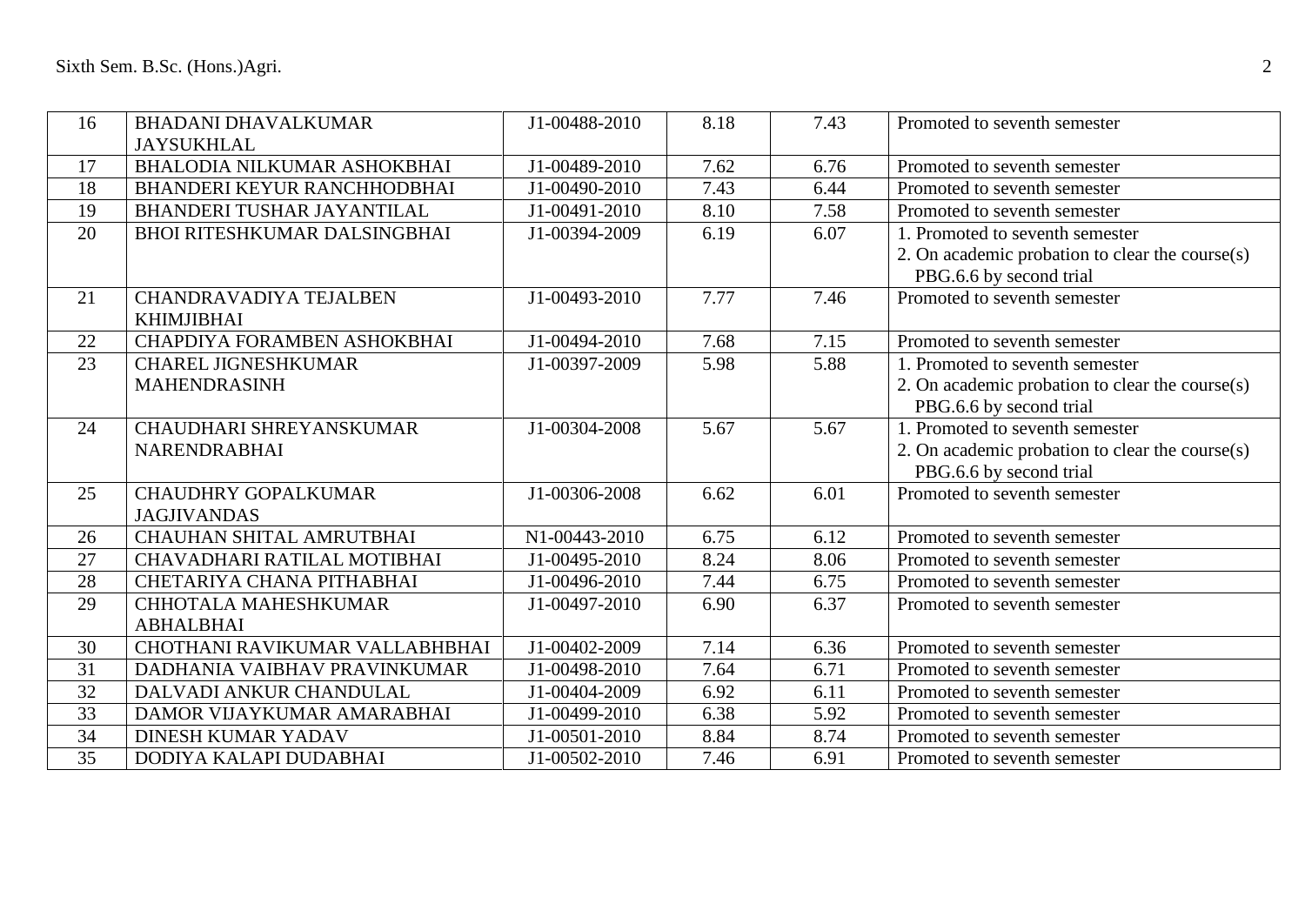| 36              | DOMADIYA HIRALKUMAR            | J1-00503-2010 | 8.12 | 7.40 | Promoted to seventh semester                    |
|-----------------|--------------------------------|---------------|------|------|-------------------------------------------------|
|                 | <b>MAHESHBHAI</b>              |               |      |      |                                                 |
| 37              | GADHIYA ROHIT GORADHANBHAI     | J1-00504-2010 | 6.54 | 5.89 | 1. Promoted to seventh semester                 |
|                 |                                |               |      |      | 2. On academic probation to clear the course(s) |
|                 |                                |               |      |      | PBG.6.6 by second trial                         |
| 38              | <b>GOHIL RAJU MADHUBHAI</b>    | J1-00505-2010 | 6.92 | 6.08 | Promoted to seventh semester                    |
| 39              | GOSWAMI GAYATRI JANAKGIRI      | J1-00506-2010 | 7.33 | 6.50 | Promoted to seventh semester                    |
| 40              | HADIYA BHARATBHAI MAGANBHAI    | J1-00508-2010 | 6.01 | 5.70 | 1. Promoted to seventh semester                 |
|                 |                                |               |      |      | 2. On academic probation to clear the course(s) |
|                 |                                |               |      |      | PBG.6.6 by second trial                         |
| 41              | HADIYA BHARATKUMAR             | J1-00321-2008 | 6.34 | 6.11 | 1. Promoted to seventh semester                 |
|                 | VASHRAMBHAI                    |               |      |      | 2. On academic probation to clear the course(s) |
|                 |                                |               |      |      | PBG.6.6 by second trial                         |
| 42              | HADIYA LALJI MASARIBHAI        | J1-00510-2010 | 6.29 | 6.32 | 1. Promoted to seventh semester                 |
|                 |                                |               |      |      | 2. On academic probation to clear the course(s) |
|                 |                                |               |      |      | PBG.6.6 by second trial                         |
| 43              | HARIPARA KALPESHKUMAR          | J1-00511-2010 | 6.44 | 5.93 | 1. Promoted to seventh semester                 |
|                 | <b>RAMESHBHAI</b>              |               |      |      | 2. On academic probation to clear the course(s) |
|                 |                                |               |      |      | PBG.6.6 by second trial                         |
| 44              | JADEJA AMARDIPSINH SUKHDEVSINH | J1-00512-2010 | 6.74 | 6.23 | Promoted to seventh semester                    |
| 45              | JAMBUKIYA RONAKBHAI ISHVARBHAI | J1-00513-2010 | 6.83 | 6.10 | Promoted to seventh semester                    |
| 46              | JAVIYA PRATIKKUMAR PRAVINBHAI  | J1-00514-2010 | 7.80 | 7.51 | Promoted to seventh semester                    |
| 47              | <b>JIGNESH KADIYARA</b>        | J1-00515-2010 | 7.52 | 7.40 | Promoted to seventh semester                    |
| 48              | <b>JITENDRA KUMAR</b>          | J1-00516-2010 | 7.71 | 7.00 | Promoted to seventh semester                    |
| 49              | KANANI ATULKUMAR RAMESHBHAI    | J1-00517-2010 | 7.12 | 6.26 | Promoted to seventh semester                    |
| 50              | KANERIA SAGAR CHANDUBHAI       | J1-00518-2010 | 7.40 | 6.82 | Promoted to seventh semester                    |
| $\overline{51}$ | KANTARIYA JAGDISHBHAI          | J1-00519-2010 | 8.50 | 7.83 | Promoted to seventh semester                    |
|                 | <b>KARASHANBHAI</b>            |               |      |      |                                                 |
| 52              | KARANGIA NARAN KESURBHAI       | J1-00520-2010 | 7.05 | 6.67 | Promoted to seventh semester                    |
| $\overline{53}$ | KAVAR NIKUNJKUMAR RAMESHBHAI   | J1-00432-2009 | 6.42 | 5.97 | Promoted to seventh semester                    |
| $\overline{54}$ | KHUNT ANKITKUMAR RAMESHBHAI    | J1-00521-2010 | 7.82 | 7.01 | Promoted to seventh semester                    |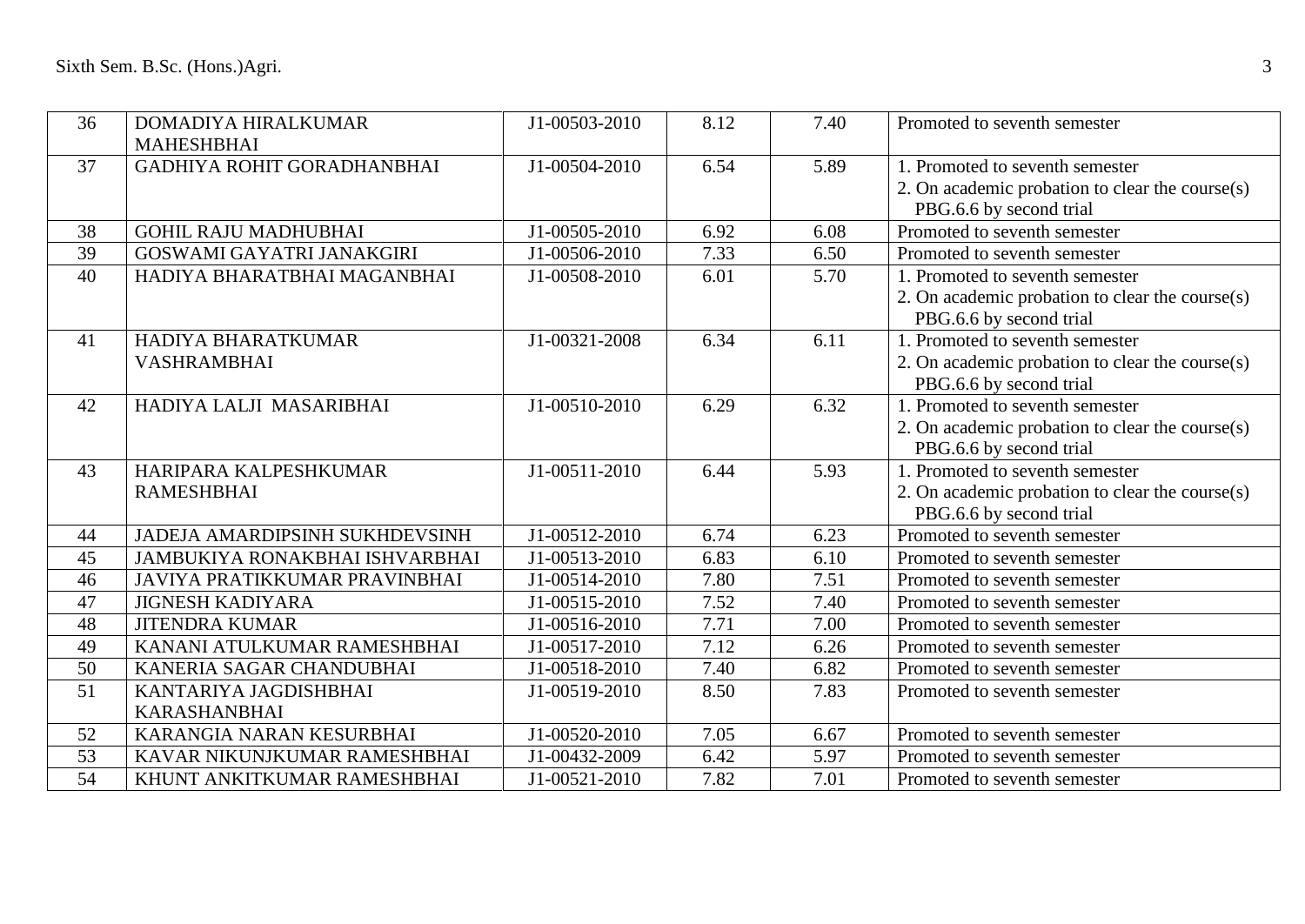| 55 | KOKNI PRITIKUMARI DHIRUBHAI    | J1-00522-2010 | 7.58 | 6.39 | Promoted to seventh semester                    |
|----|--------------------------------|---------------|------|------|-------------------------------------------------|
| 56 | KOTADIYA NARAYANBHAI           | J1-00523-2010 | 7.78 | 7.08 | Promoted to seventh semester                    |
|    | <b>JAYSUKHBHAI</b>             |               |      |      |                                                 |
| 57 | KOTHIYA ANKUR JAYANTIBHAI      | J1-00436-2009 | 6.33 | 5.75 | 1. Promoted to seventh semester                 |
|    |                                |               |      |      | 2. On academic probation to clear the course(s) |
|    |                                |               |      |      | PBG.6.6 by second trial                         |
| 58 | LADUMOR JAGADISH GOVINDBHAI    | J1-00524-2010 | 7.02 | 6.18 | Promoted to seventh semester                    |
| 59 | LADUMOR VISHALKUMAR MAGANBHAI  | J1-00525-2010 | 6.33 | 5.99 | Promoted to seventh semester                    |
| 60 | LAKHLANI ANURAG MUKESHBHAI     | J1-00437-2009 | 6.56 | 6.05 | Promoted to seventh semester                    |
| 61 | <b>MAHESH CHOUHAN</b>          | J1-00527-2010 | 7.98 | 7.74 | Promoted to seventh semester                    |
| 62 | MAKWANA AKASHKUMAR BHUPATRAI   | J1-00338-2008 | 6.22 | 5.98 | 1. Promoted to seventh semester                 |
|    |                                |               |      |      | 2. On academic probation to clear the course(s) |
|    |                                |               |      |      | PBG.6.6 by second trial                         |
| 63 | MER SANJAYBHAI KHIMABHAI       | J1-00530-2010 | 1.25 | 5.45 | 1. Not promoted to seventh semester             |
|    |                                |               |      |      | 2. On academic probation to clear the           |
|    |                                |               |      |      | course(s)Pl.Path.6.4, Ag.Extn.6.4,              |
|    |                                |               |      |      | Ag.Engg.6.4, Agron.6.8, Agron.6.9,              |
|    |                                |               |      |      | Ag.Chem.6.3, PBG.6.6, Pl.Path.6.5 and           |
|    |                                |               |      |      | Ag.Ento.6.4 by second trial                     |
| 64 | PADSALA SEJALBEN KANUBHAI      | J1-00532-2010 | 8.03 | 6.94 | Promoted to seventh semester                    |
| 65 | PAMPANIYA ARASHI GOVINDBHAI    | J1-00448-2009 | 6.15 | 5.99 | Promoted to seventh semester                    |
| 66 | PANSARA TRUPTIBEN DEVAJIBHAI   | J1-00535-2010 | 8.30 | 7.44 | Promoted to seventh semester                    |
| 67 | PATEL CHINTAN VRAJLAL          | J1-00537-2010 | 8.14 | 7.74 | Promoted to seventh semester                    |
| 68 | PATEL KASHYAPKUMAR VASANBHAI   | J1-00538-2010 | 6.76 | 6.78 | Promoted to seventh semester                    |
| 69 | PATEL RAJESH HARIBHAI          | J1-00454-2009 | 7.18 | 6.66 | Promoted to seventh semester                    |
| 70 | PATEL RAKESHKUMAR SURESHBHAI   | J1-00539-2010 | 7.98 | 7.66 | Promoted to seventh semester                    |
| 71 | PATEL VIJAY RAMESHBHAI         | J1-00540-2010 | 7.34 | 6.59 | Promoted to seventh semester                    |
| 72 | RAJPUT RUDRADATSINH PRATAPSINH | J1-00456-2009 | 7.04 | 6.42 | Promoted to seventh semester                    |
| 73 | RAKESH KUMAR MAIDA             | J1-00541-2010 | 7.30 | 6.76 | Promoted to seventh semester                    |
| 74 | RAKHOLIYA JAYDIP HARSUKHBHAI   | J1-00542-2010 | 7.69 | 6.87 | Promoted to seventh semester                    |
| 75 | RANOLIYA PRATIKKUMAR DHIRAJLAL | J1-00544-2010 | 7.10 | 6.63 | Promoted to seventh semester                    |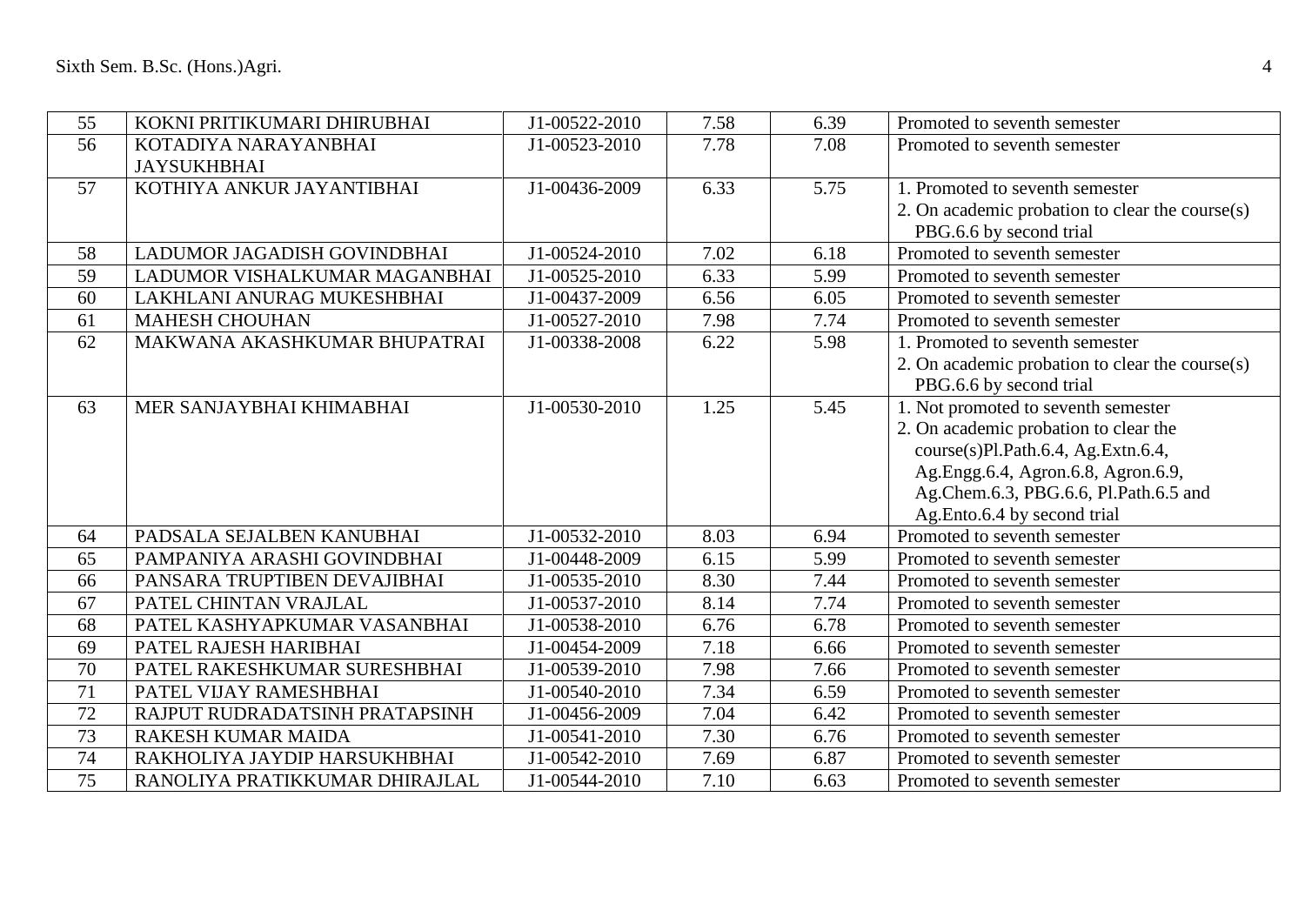| 76 | RATHWA ALPESHBHAI DAMABHAI     | J1-00459-2009 | 6.54 | 6.05 | Promoted to seventh semester                    |
|----|--------------------------------|---------------|------|------|-------------------------------------------------|
| 77 | RATHWA DHANSINGBHAI            | J1-00546-2010 | 6.58 | 6.45 | Promoted to seventh semester                    |
|    | <b>KHUMSINGBHAI</b>            |               |      |      |                                                 |
| 78 | RATHWA MINESHBHAI GAMJIBHAI    | J1-00547-2010 | 6.18 | 6.11 | 1. Promoted to seventh semester                 |
|    |                                |               |      |      | 2. On academic probation to clear the course(s) |
|    |                                |               |      |      | PBG.6.6 by second trial                         |
| 79 | RAVAL DILIPKUMAR TEJABHAI      | J1-00548-2010 | 7.48 | 7.06 | Promoted to seventh semester                    |
| 80 | SABHAYA ANKIT GORDHAN          | J1-00549-2010 | 7.31 | 6.62 | Promoted to seventh semester                    |
| 81 | SARADHARA AKASH DINESHBHAI     | J1-00551-2010 | 7.18 | 6.79 | Promoted to seventh semester                    |
| 82 | SAVALIYA NAYANABEN VINUBHAI    | J1-00552-2010 | 8.23 | 7.59 | Promoted to seventh semester                    |
| 83 | SAVALIYA ROHITKUMAR RAMESHBHAI | J1-00553-2010 | 6.96 | 6.23 | Promoted to seventh semester                    |
| 84 | SOLANKI JIGNASA NATHABHAI      | J1-00554-2010 | 7.76 | 6.70 | Promoted to seventh semester                    |
| 85 | THUMMAR CHIRAGKUMAR UKABHAI    | J1-00464-2009 | 6.58 | 5.87 | Promoted to seventh semester                    |
| 86 | TRAMBADIYA RAJKUMAR DILIPBHAI  | J1-00557-2010 | 6.60 | 6.12 | 1. Promoted to seventh semester                 |
|    |                                |               |      |      | 2. On academic probation to clear the course(s) |
|    |                                |               |      |      | PBG.6.6 by second trial                         |
| 87 | VAISHNAV NILESH MANSUKHBHAI    | J1-00559-2010 | 8.12 | 7.70 | Promoted to seventh semester                    |
| 88 | VAJA ARPANABEN DEVABHAI        | J1-00560-2010 | 7.62 | 6.85 | Promoted to seventh semester                    |
| 89 | VALA ANIRUDH KALUBHAI          | J1-00561-2010 | 7.00 | 6.78 | Promoted to seventh semester                    |
| 90 | VASAVA ASHISHKUMAR KARASANBHAI | J1-00564-2010 | 6.63 | 6.43 | Promoted to seventh semester                    |
| 91 | VORA ZARNA NARENDRABHAI        | J1-00566-2010 | 7.96 | 7.53 | Promoted to seventh semester                    |
| 92 | VRUSHANK MUKESH TRIVEDI        | J1-00567-2010 | 7.72 | 7.65 | Promoted to seventh semester                    |
| 93 | YUSUFZAI SANA AFTABKHAN        | J1-00568-2010 | 7.21 | 7.03 | Promoted to seventh semester                    |
| 94 | ZALA ISHITABEN MANSING         | J1-00569-2010 | 7.35 | 6.52 | Promoted to seventh semester                    |
| 95 | ZALA MOHITKUMAR JAYSINHBHAI    | J1-00570-2010 | 7.73 | 6.92 | Promoted to seventh semester                    |
| 96 | ZAPADIYA DALSUKHBHAI MANJIBHAI | J1-00571-2010 | 7.47 | 6.82 | Promoted to seventh semester                    |

The result of **SIXTH SEMESTER (Old Regular)** of **B.Sc. (Agri.)** degree course examination conducted by the Junagadh Agricultural University in the month of **June-2013** at College of Agriculture, JAU, Junagadh is declared as under.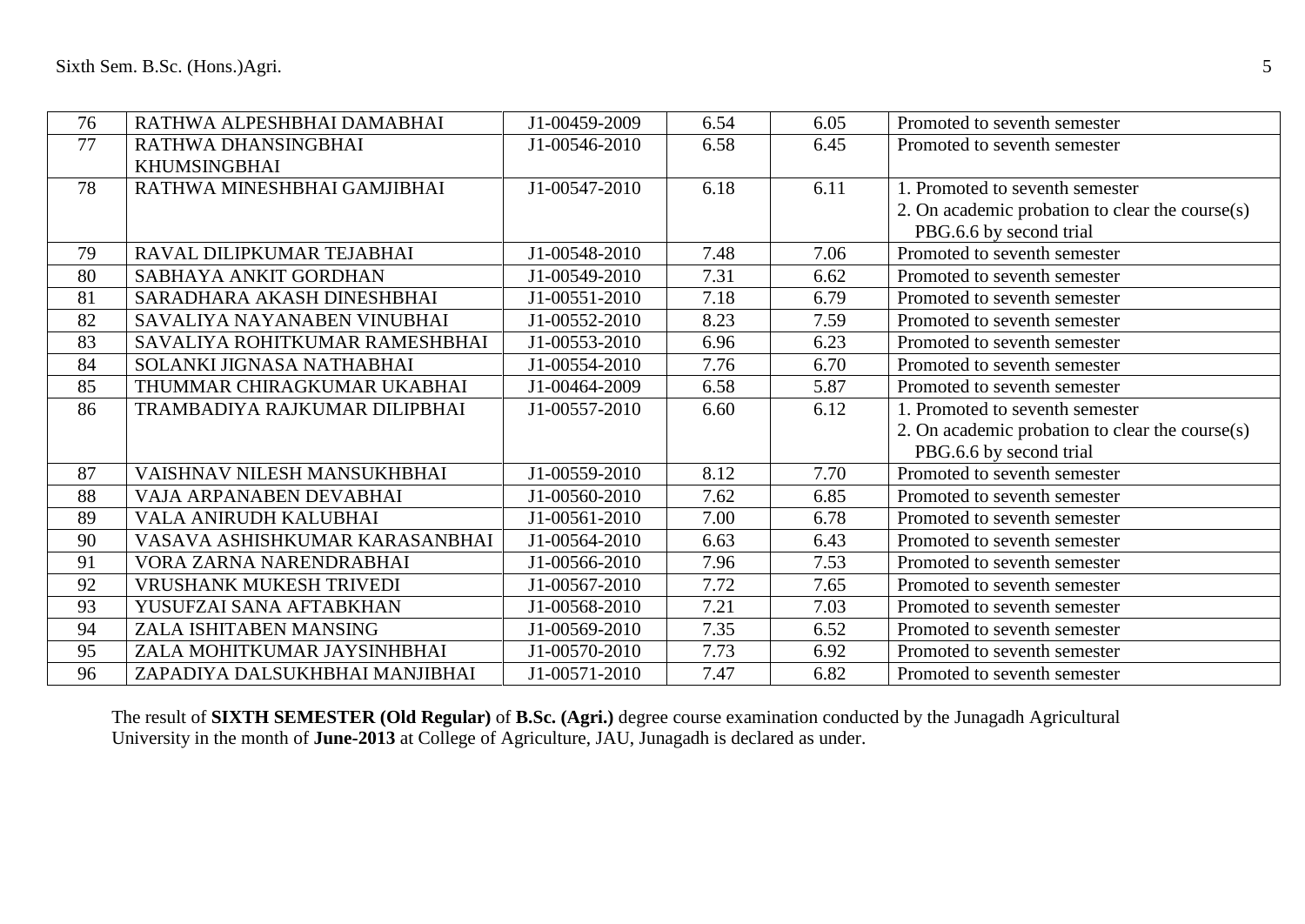| Seat | <b>NAME</b>                | <b>Registration Number</b> | G.P.A.          | C.G.P.A.        |                                                              |
|------|----------------------------|----------------------------|-----------------|-----------------|--------------------------------------------------------------|
| No.  |                            |                            | obtained        | obtained        | <b>REMARKS</b>                                               |
|      |                            |                            | $(10.00)$ basis | $(10.00)$ basis |                                                              |
|      | <b>MALIVAD SHIVAMKUMAR</b> |                            |                 |                 | 1. Promoted to seventh semester                              |
|      | <b>BACHUBHAI</b>           | J1-00177-2006              | 4.99            | 5.33            | $\frac{1}{2}$ . On academic probation to clear the course(s) |
|      |                            |                            |                 |                 | Hort.6.4, by second trial                                    |

No. JAU / REG / EXAM /T-2 / 3619-21/ 2013 **REGISTRAR** Date: 22/08/2013.

- 1. The Principal, College of Agriculture, JAU, Junagadh (5 copies)
- 2. The Director of Students' Welfare, JAU, Junagadh
- 3. Table-4 of this branch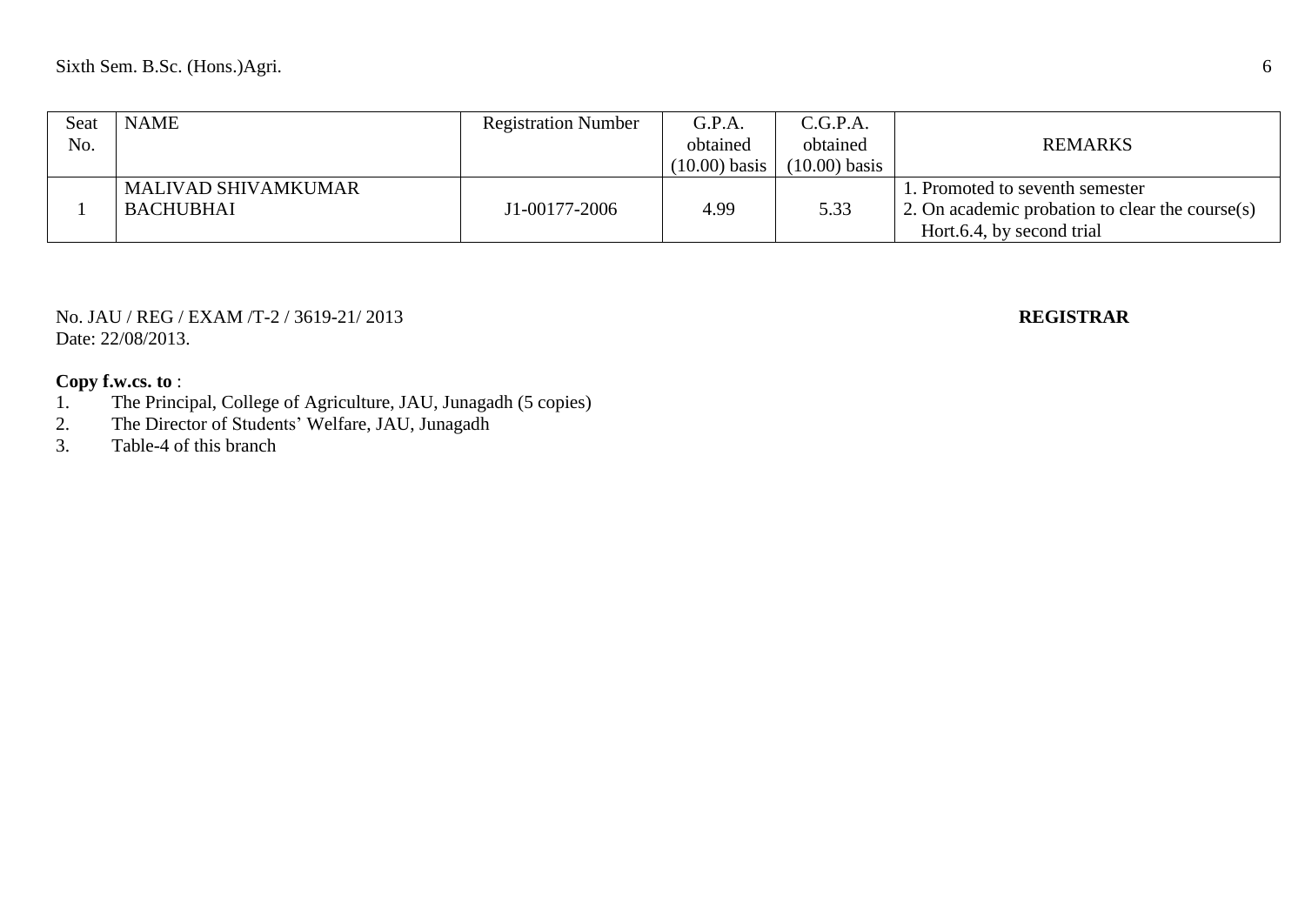# **JUNAGADH AGRICULTURAL UNIVERSITY, JUNAGADH FACULTY OF AGRICULTURE NOTIFICATION OF RESULT**

The result of EIGHTH SEMESTER (Regular) of **B.Sc. (Hons.) Agri.** degree course examination conducted by the Junagadh Agricultural University in the month of **June-2013** at College of Agriculture, JAU, Junagadh is declared as under.

| Seat No.       | <b>NAME</b>                       | Registration  | G.P.A. | O.G.P.A. | Remarks                             |
|----------------|-----------------------------------|---------------|--------|----------|-------------------------------------|
|                | <b>ABHAI KUMAR</b>                | J1-00383-2009 | 7.77   | 7.38     | <b>First Class</b>                  |
| 2              | <b>BARAD BHAVNABEN BHIKHABHAI</b> | J1-00390-2009 | 9.06   | 7.94     | <b>First Class with Distinction</b> |
| $\overline{3}$ | <b>CHANDRABHAN AHIRWAR</b>        | J1-00396-2009 | 7.72   | 7.22     | <b>First Class</b>                  |
| $\overline{4}$ | <b>DAMOR KAVITA SAMSUBHAI</b>     | J1-00405-2009 | 7.29   | 6.47     | <b>Second Class</b>                 |
| 5              | DAVE VISHALKUMAR CHANDULAL        | J1-00406-2009 | 7.64   | 6.54     | <b>First Class</b>                  |
| 6              | DESAI ARPANA JAYANTILAL           | J1-00408-2009 | 7.62   | 6.48     | <b>Second Class</b>                 |
| 7              | HARI MOHAN MEENA                  | J1-00419-2009 | 8.08   | 7.48     | <b>First Class</b>                  |
| 8              | JADAV DHARMESHKUMAR VRAJLAL       | J1-00422-2009 | 7.87   | 6.82     | <b>First Class</b>                  |
| 9              | <b>JADAV JAYESHBHAI VINUBHAI</b>  | J1-00423-2009 | 7.71   | 6.92     | <b>First Class</b>                  |
| 10             | KALSARIYA MAHESH CHHAGANBHAI      | J1-00427-2009 | 8.07   | 7.37     | <b>First Class</b>                  |
| 11             | <b>MER ASHOK NARSHI</b>           | J1-00442-2009 | 7.82   | 6.88     | <b>First Class</b>                  |
| 12             | MORI VAISHALI KALUSINH            | J1-00445-2009 | 8.26   | 7.23     | <b>First Class</b>                  |
| 13             | NANDANIYA KISHOR UGABHAI          | J1-00447-2009 | 8.35   | 6.71     | <b>First Class</b>                  |
| 14             | RATHOD VIJAYKUMAR GOBARBHAI       | J1-00363-2008 | 7.38   | 6.40     | <b>Second Class</b>                 |
| 15             | SAVALIYA DHARMESHKUMAR VASANTBHAI | J1-00460-2009 | 7.66   | 6.61     | <b>First Class</b>                  |
| 16             | UKANI PIYUSH KANTILAL             | J1-00465-2009 | 6.88   | 6.18     | <b>Second Class</b>                 |
| 17             | VAGHELA TUSHARKUMAR DHIRUBHAI     | J1-00467-2009 | 7.01   | 6.47     | <b>Second Class</b>                 |
| 18             | ZALA RANJITKUMAR SAVDAS           | J1-00471-2009 | 6.50   | 6.14     | <b>Second Class</b>                 |
| 19             | GADHIYA CHIRAG CHANDUBHAI         | J1-00415-2009 | 8.77   | 7.36     | <b>First Class</b>                  |
| 20             | KAMALIYA RANCHHODBHAI PUNABHAI    | J1-00428-2009 | 8.38   | 7.99     | First Class with Distinction        |
| 21             | KAPURIYA BHAVIN DINESHBHAI        | J1-00429-2009 | 8.19   | 7.01     | <b>First Class</b>                  |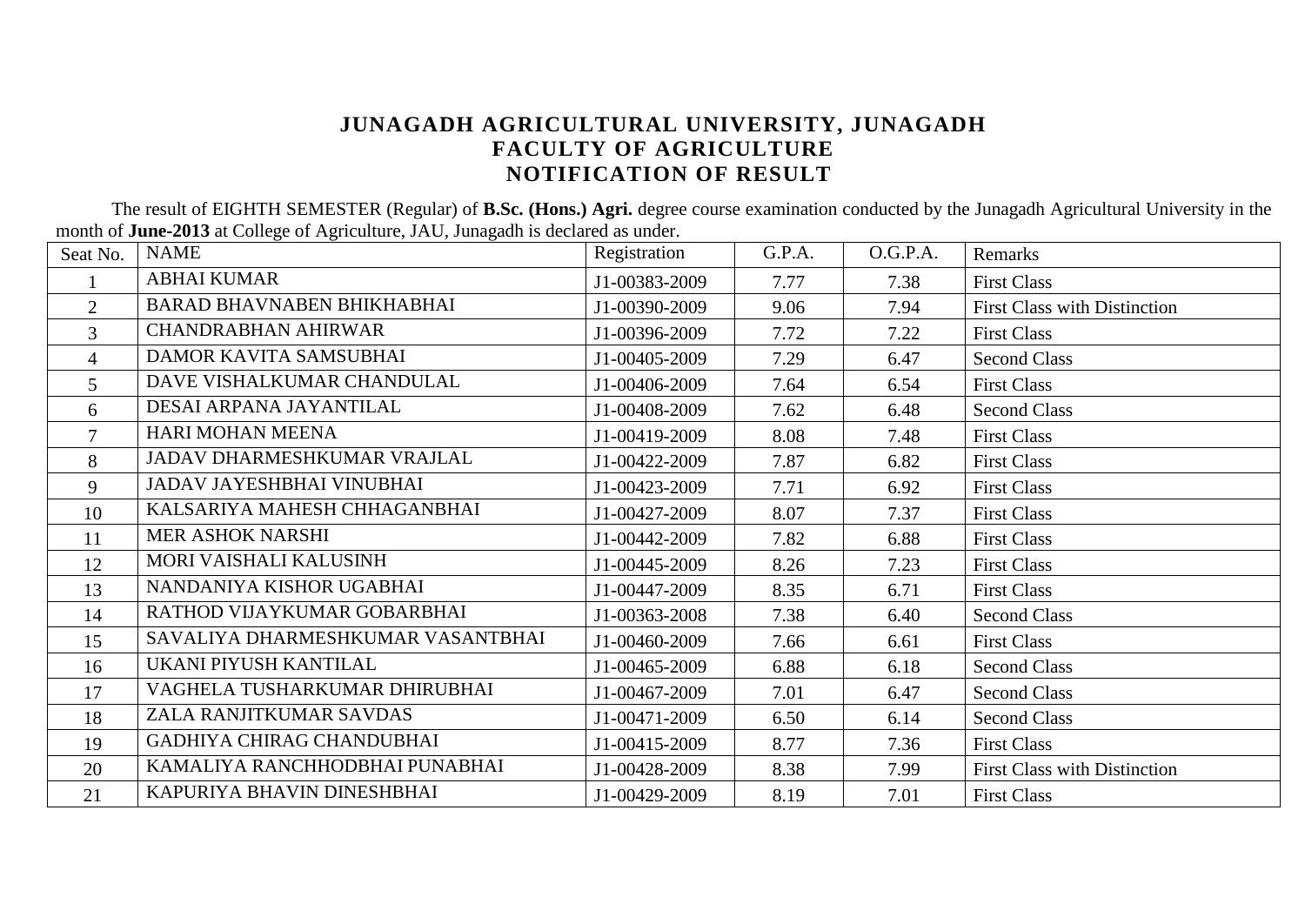| 22 | KHORAJIYA KUTBUDIN USMANGANI        | J1-00434-2009 | 8.00 | 6.76 | <b>First Class</b>                  |
|----|-------------------------------------|---------------|------|------|-------------------------------------|
| 23 | KOLI RAGHUBHAI BALABHAI             | J1-00435-2009 | 8.30 | 7.24 | <b>First Class</b>                  |
| 24 | MUNGALPARA CHIRAG GOKALBHAI         | J1-00446-2009 | 7.45 | 6.44 | <b>Second Class</b>                 |
| 25 | PANSURIYA KALPESH RAVJIBHAI         | J1-00449-2009 | 7.85 | 6.48 | <b>Second Class</b>                 |
| 26 | PAREKH KIRITKUMAR MANILAL           | J1-00450-2009 | 7.66 | 6.54 | <b>First Class</b>                  |
| 27 | SARDHARA MAYURKUMAR JAYANTILAL      | J1-00367-2008 | 7.37 | 6.24 | <b>Second Class</b>                 |
| 28 | SAVALIYA VISHAL ARVINDBHAI          | J1-00461-2009 | 8.93 | 7.68 | <b>First Class with Distinction</b> |
| 29 | SOLANKI DHARMIK RATILAL             | J1-00372-2008 | 6.93 | 6.21 | <b>Second Class</b>                 |
| 30 | VALA SHIVARAJ DADUBHAI              | J1-00468-2009 | 7.85 | 7.02 | <b>First Class</b>                  |
| 31 | AGHERA SAMIRKUMAR RAMESHBHAI        | J1-00384-2009 | 7.70 | 6.48 | <b>Second Class</b>                 |
| 32 | <b>BALADHA RINKAL FULLABHAI</b>     | J1-00386-2009 | 8.38 | 7.11 | <b>First Class</b>                  |
| 33 | BALDANIYA BHARAT DAYABHAI           | J1-00388-2009 | 7.10 | 6.91 | <b>First Class</b>                  |
| 34 | <b>BODAR KISHAN HARESHBHAI</b>      | J1-00395-2009 | 7.72 | 6.43 | <b>Second Class</b>                 |
| 35 | CHHATROLA JAYDEEP CHANDULAL         | J1-00400-2009 | 7.47 | 6.76 | <b>First Class</b>                  |
| 36 | CHHODAVADIYA HEPILKUMAR JAYSUKHBHAI | J1-00401-2009 | 7.24 | 6.89 | <b>First Class</b>                  |
| 37 | CHOVATIYA VIRAL MANSUKHBHAI         | J1-00403-2009 | 7.43 | 6.44 | <b>Second Class</b>                 |
| 38 | HADIYA JYOTI MANGALBHAI             | J1-00417-2009 | 7.91 | 6.88 | <b>First Class</b>                  |
| 39 | HIRAPARA VAISHALI ASHOKBHAI         | J1-00421-2009 | 8.45 | 7.08 | <b>First Class</b>                  |
| 40 | KAVA KHYATIBEN PRAFULBHAI           | J1-00430-2009 | 8.73 | 7.61 | <b>First Class with Distinction</b> |
| 41 | KOTADIYA DIVYESHKUMAR GORDHANBHAI   | J1-00334-2008 | 7.32 | 6.59 | <b>First Class</b>                  |
| 42 | MAHETA POOJABEN VINODRAY            | J1-00439-2009 | 7.56 | 6.62 | <b>First Class</b>                  |
| 43 | MAKWANA ANKITA RAMESHKUMAR          | J1-00440-2009 | 7.87 | 6.94 | <b>First Class</b>                  |
| 44 | PARTH KHIMJIBHAI DUDHAGARA          | J1-00349-2008 | 7.60 | 6.54 | <b>First Class</b>                  |
| 45 | RAIYANI NOOTAN PARSOTAMBHAI         | J1-00455-2009 | 7.63 | 6.64 | <b>First Class</b>                  |
| 46 | RATHOD JYOTIKABEN GANDALAL          | J1-00458-2009 | 7.47 | 6.31 | <b>Second Class</b>                 |
| 47 | VADALIA JAYDEEPKUMAR JAYANTILAL     | J1-00466-2009 | 8.13 | 7.09 | <b>First Class</b>                  |
| 48 | AMRELIYA PRATIKSHABEN GANESHBHAI    | J1-00385-2009 | 7.92 | 7.77 | <b>First Class with Distinction</b> |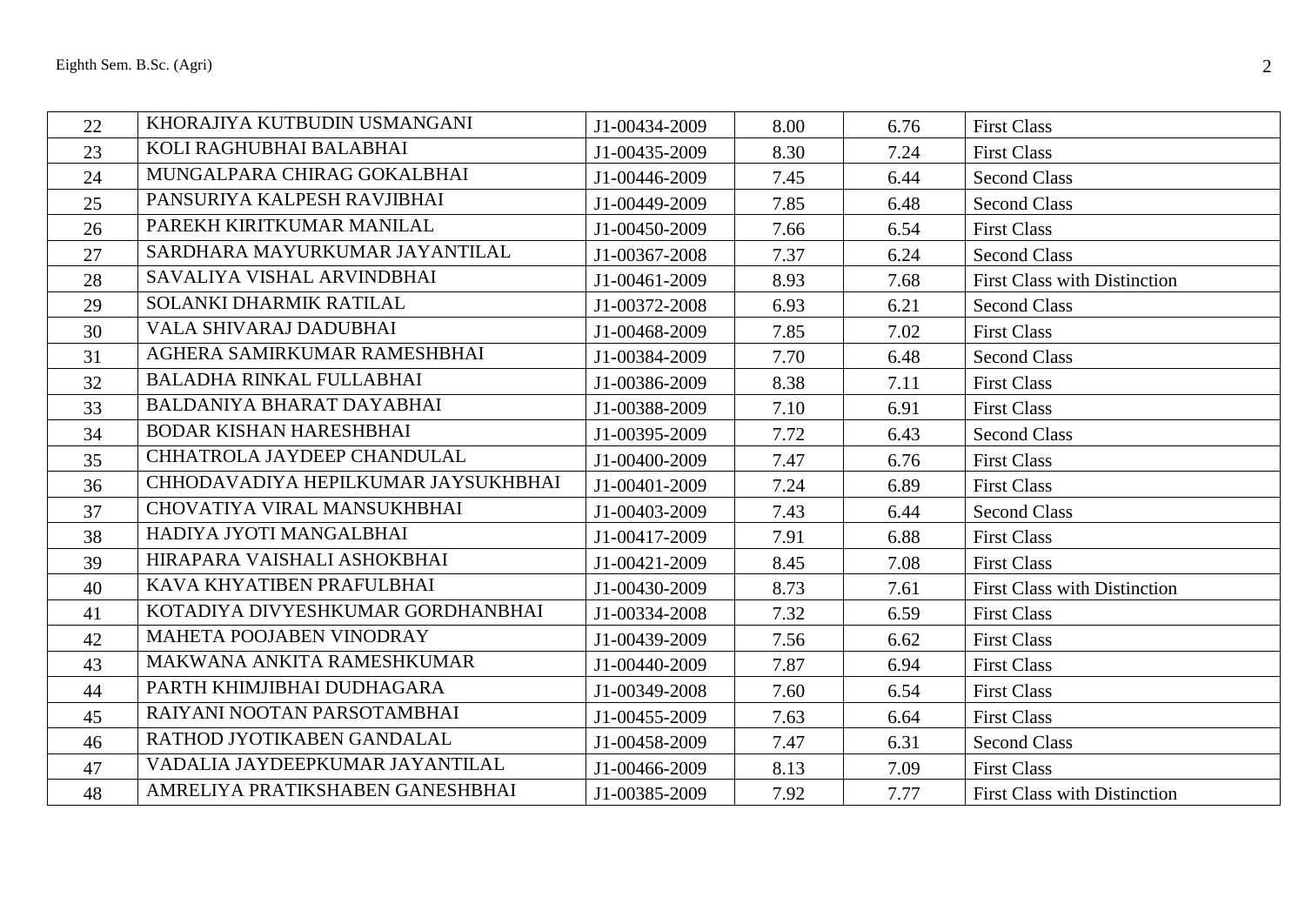| 49 | <b>BAMROTIYA MEHUL MULUBHAI</b> | J1-00389-2009 | 7.31 | 6.90 | <b>First Class</b>                  |
|----|---------------------------------|---------------|------|------|-------------------------------------|
| 50 | BHANDERI RAHULKUMAR LAXMANBHAI  | J1-00392-2009 | 6.87 | 6.93 | <b>First Class</b>                  |
| 51 | <b>BHEDA MAHENDI VAJASIBHAI</b> | J1-00393-2009 | 8.00 | 6.91 | <b>First Class</b>                  |
| 52 | CHAVADA JAGDISHKUMAR NARANBHAI  | J1-00398-2009 | 7.32 | 6.50 | <b>First Class</b>                  |
| 53 | CHAVDA PARESH RAMBHAI           | J1-00308-2008 | 5.54 | 6.13 | <b>Fail: Academic Probation</b>     |
| 54 | DER MAYURKUMAR LAKHABHAI        | J1-00407-2009 | 5.75 | 5.93 | <b>Fail: Academic Probation</b>     |
| 55 | DHARAIYA BHARGAVBHAI KHETABHAI  | J1-00411-2009 | 6.97 | 7.13 | <b>First Class</b>                  |
| 56 | <b>DIKSHA PATEL</b>             | J1-00414-2009 | 8.50 | 8.19 | <b>First Class with Distinction</b> |
| 57 | <b>GOJIYA SOMAT KARABHAI</b>    | J1-00416-2009 | 6.81 | 5.90 | Pass Class                          |
| 58 | HADIYA LATA HAKABHAI            | J1-00418-2009 | 8.22 | 7.41 | <b>First Class</b>                  |
| 59 | JALANDRA AKASHBHAI RANCHHODBHAI | J1-00425-2009 | 6.72 | 6.41 | <b>Second Class</b>                 |
| 60 | MARKANA JIGNESH GORDHANBHAI     | J1-00441-2009 | 8.49 | 6.99 | <b>First Class</b>                  |
| 61 | MORDAV KANJI HIRABHAI           | J1-00444-2009 | 7.06 | 6.40 | <b>Second Class</b>                 |
| 62 | PARMAR SANJAY KANJIBHAI         | J1-00452-2009 | 6.37 | 6.09 | <b>Second Class</b>                 |
| 63 | UKANI JATINKUMAR DHIRAJLAL      | N1-00419-2009 | 7.82 | 6.59 | <b>First Class</b>                  |
| 64 | VYAS BHAUMIK NAVINCHANDRA       | J1-00381-2008 | 5.23 | 7.19 | <b>Fail: Academic Probation</b>     |
| 65 | <b>DEV KISHAN</b>               | J1-00409-2009 | 8.40 | 7.76 | <b>First Class with Distinction</b> |
| 66 | KAVAD NITINBHAI BHOPABHAI       | J1-00431-2009 | 8.09 | 7.36 | <b>First Class</b>                  |
| 67 | MITESH KUMAR GODHASARA          | J1-00443-2009 | 8.34 | 7.67 | <b>First Class with Distinction</b> |
| 68 | SHAH SIDDHI HITENDRAKUMAR       | J1-00462-2009 | 7.78 | 7.02 | <b>First Class</b>                  |
| 69 | THUMBER BHARGAV RAMESHBHAI      | J1-00463-2009 | 8.28 | 7.03 | <b>First Class</b>                  |
| 70 | <b>VIJAY KUMAR</b>              | J1-00470-2009 | 8.85 | 8.59 | <b>First Class with Distinction</b> |

No. JAU / REG / EXAM / T-2 / 2172-74 / 2013 **REGISTRAR** Date: 20 / 06 / 2013.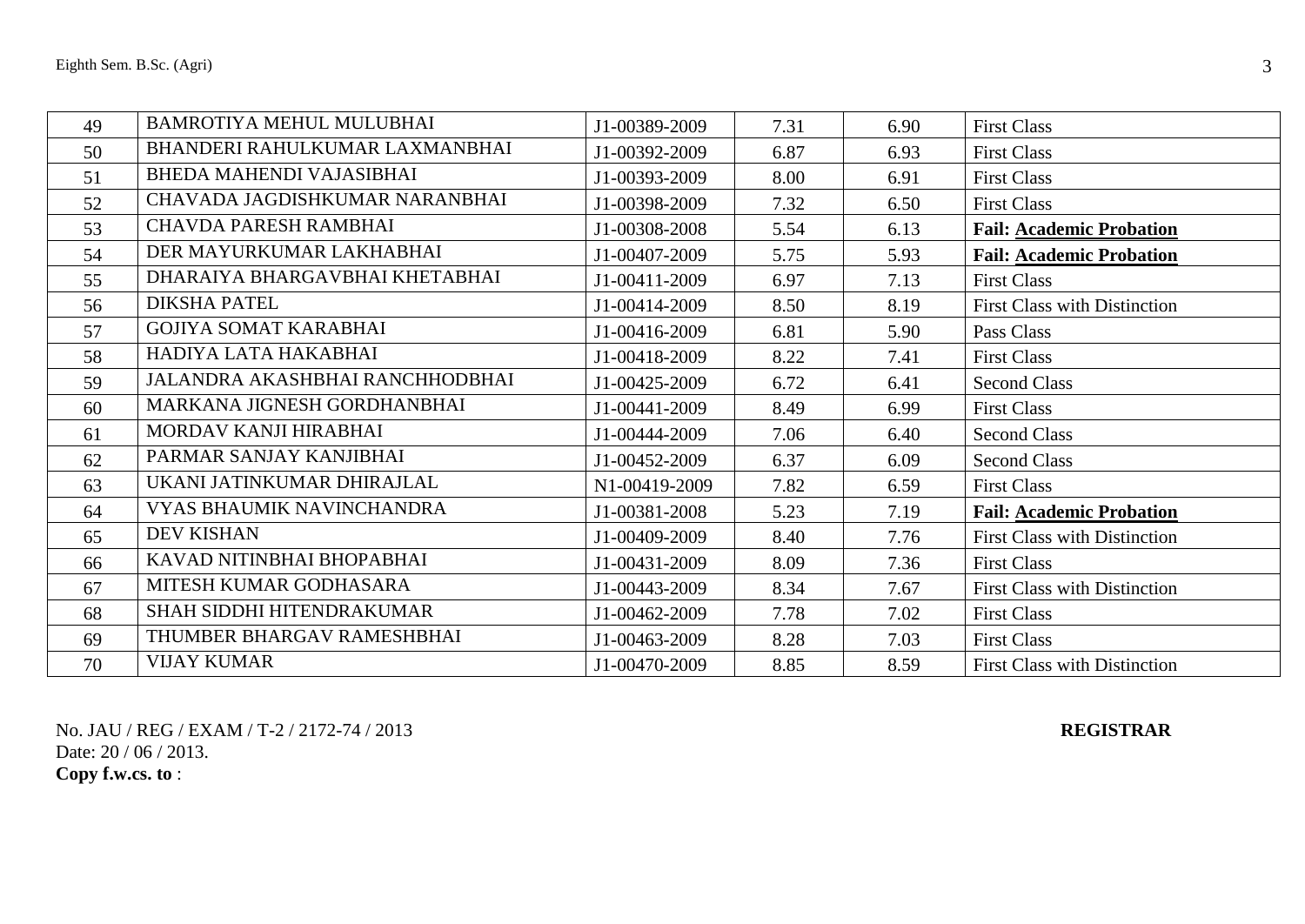- 1. The Principal, College of Agriculture, JAU, Junagadh (5 copies)<br>2. The Director of Students' Welfare, JAU, Junagadh
- 2. The Director of Students' Welfare, JAU, Junagadh<br>3. Table-4 of this branch
- 3. Table -4 of this branch

### **SUMMARY** (Academic Year **:** 2012 -2013)

| Class / Gender                  | Bov       | Girl | <b>Total</b> |
|---------------------------------|-----------|------|--------------|
| First Class with Distinction    |           |      |              |
| <b>First Class</b>              | 30        | ГO   | 40           |
| <b>Second Class</b>             |           |      |              |
| Pass Class                      |           |      |              |
| <b>Fail: Academic Probation</b> |           |      |              |
| <b>Total</b>                    | г о<br>აა |      | 70           |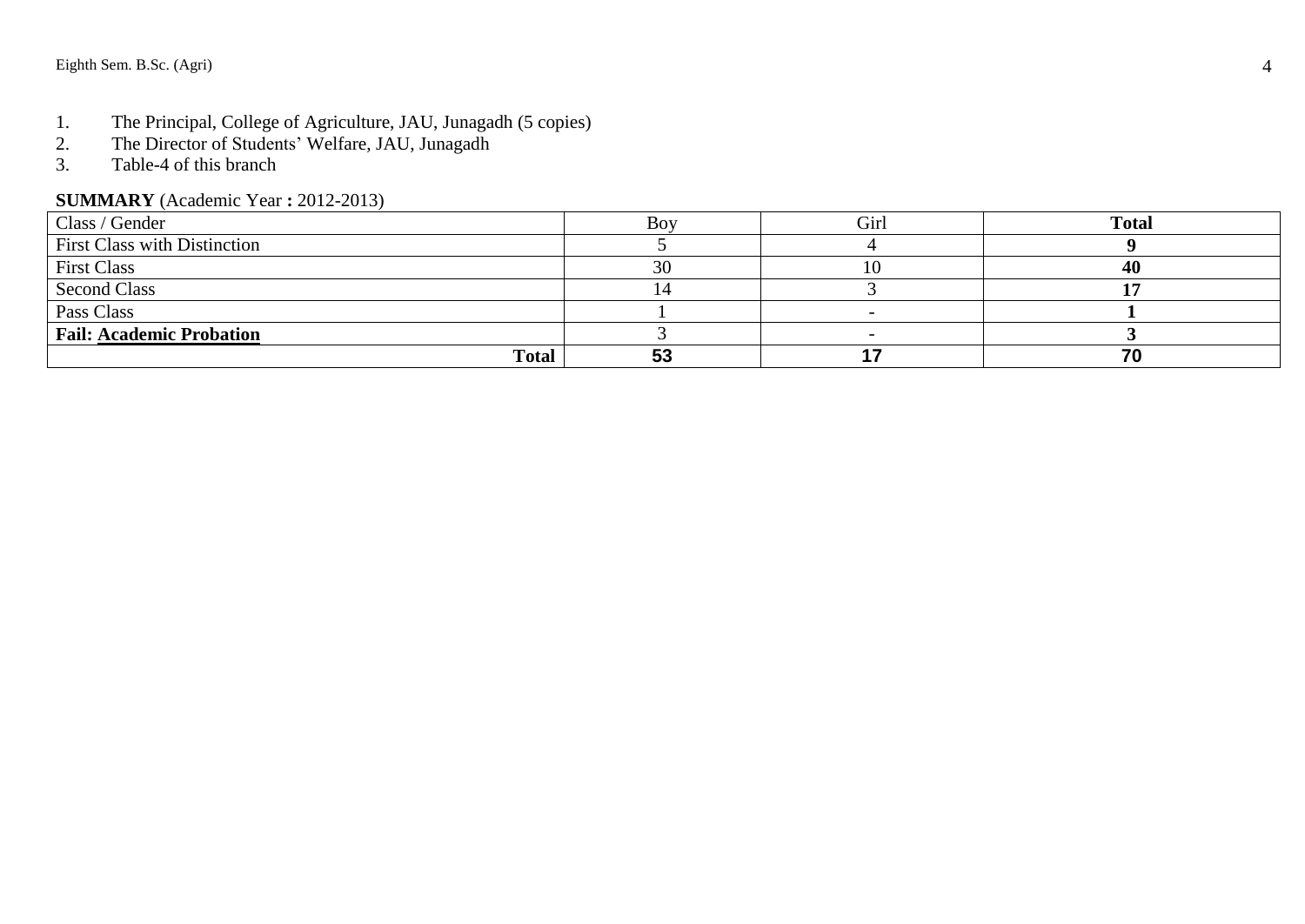### **JUNAGADH AGRICULTURAL UNIVERSITY, JUNAGADH FACULTY OF AGRICULTURE NOTIFICATION OF RESULT**

The result of **FIRST SEMESTER (New Supple.)** of **B.Sc. (Hons.) Horti.** Degree course examination conducted by the Junagadh Agricultural University in the month of **June-2013** at College of Agriculture, JAU, Junagadh is de clared as under.

| Seat           | <b>NAME</b>                     | Registration  | G.P.A.       | C.G.P.A. | <b>REMARKS</b>                                  |
|----------------|---------------------------------|---------------|--------------|----------|-------------------------------------------------|
| No.            |                                 | Number        | obtained     | obtained |                                                 |
|                |                                 |               | (10.00)      | (10.00)  |                                                 |
|                |                                 |               | <b>basis</b> | basis    |                                                 |
| $\mathbf{1}$   | AGRAVAL PARIKSHITKUMAR          | J7-00001-2012 | 5.30         | 5.30     |                                                 |
|                | <b>HIRALAL</b>                  |               |              |          | Promoted to Third semester                      |
| $\overline{2}$ | <b>CHANDERA HINALBEN</b>        | J7-00004-2012 | 5.81         | 5.81     |                                                 |
|                | <b>GOVINDBHAI</b>               |               |              |          | Promoted to Third semester                      |
| 3              | DAMOR NAYNABEN KAMJIBHAI        | J7-00005-2012 | 5.53         | 5.53     | Promoted to second semester                     |
| 4              | <b>GADHAVI AJAYDAN VIJAYDAN</b> | J7-00007-2012 | 5.59         | 5.59     | 1. Not promoted to third semester               |
|                |                                 |               |              |          | 2. On academic probation to clear the course(s) |
|                |                                 |               |              |          | FRT.1.2 and FLR.1.1 by third trial              |
| $5^{\circ}$    | <b>GADHIYA SAGAR KESHUBHAI</b>  | J7-00008-2012 | 2.70         | 2.70     | 1. Not promoted to second semester              |
|                |                                 |               |              |          | 2. On academic probation to clear the course(s) |
|                |                                 |               |              |          | FRT.1.2, FLR.1.1, BSC.1.3, BSC.1.4 and BSC.1.7  |
|                |                                 |               |              |          | by third trial                                  |
| 6              | KOTADIYA NILESHKUMAR            | J7-00017-2012 | 5.61         | 5.61     | 1. Not promoted to second semester              |
|                | <b>RASIKBHAI</b>                |               |              |          | 2. On academic probation to clear the course(s) |
|                |                                 |               |              |          | FRT.1.2 and FLR.1.1 by third trial              |
| $\overline{7}$ | MAHLA JAYKUMAR KHANDUBHAI       | J7-00020-2012 | 6.06         | 6.06     | Promoted to Third semester                      |
| 8              | PARMAR VIJAYKUMAR KABABHAI      | J7-00023-2012 | 6.77         | 6.77     | Promoted to Third semester                      |
| 9              | PATEL AKSHAYKUMAR               | J7-00024-2012 | 5.47         | 5.47     |                                                 |
|                | <b>HARISHBHAI</b>               |               |              |          | Promoted to second semester                     |
| 10             | PATEL PARIMAL AMRATBHAI         | J7-00026-2012 | 5.00         | 5.00     | 1. Not promoted to second semester              |
|                |                                 |               |              |          | 2. On academic probation to clear the course(s) |
|                |                                 |               |              |          | FRT.1.2, FLR.1.1, NRMH.1.1 and BSC.1.7 by third |
|                |                                 |               |              |          | trial                                           |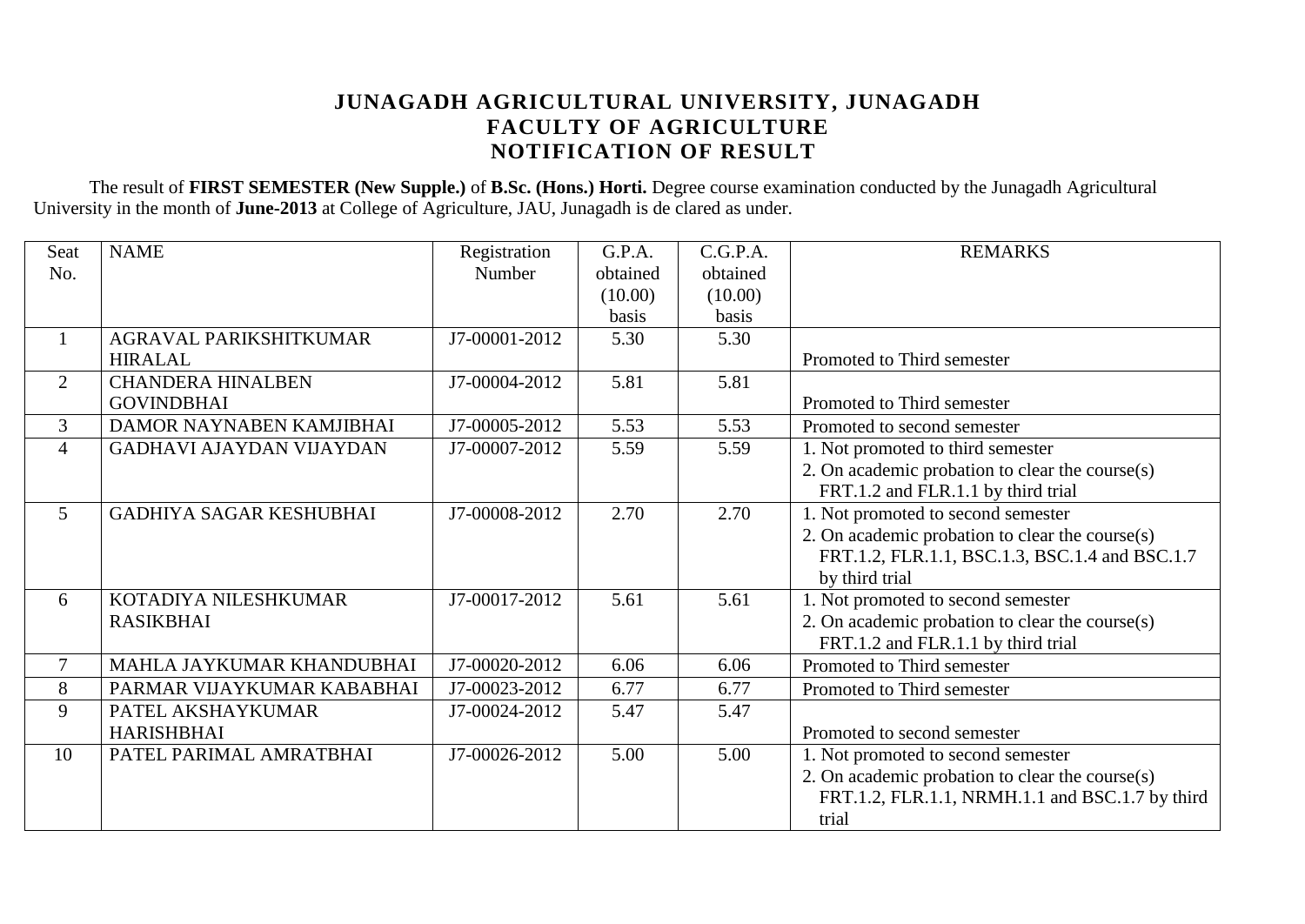First Sem. B.Sc. (Hons.) Horti. 2

| 11 | RABADIYA VANDANA DILIPBHAI  | J7-00029-2012 | 5.70 | 5.70 | Promoted to Third semester  |
|----|-----------------------------|---------------|------|------|-----------------------------|
| 12 | RAIYANI RAJANIKUMAR         | J7-00030-2012 | 5.71 | 5.71 |                             |
|    | <b>RAMESHBHAI</b>           |               |      |      | Promoted to Third semester  |
| 13 | RATHOD UDAYSINH HAMIRBHAI   | J7-00033-2012 | 5.83 | 5.83 | Promoted to second semester |
| 14 | RATHWA JITUBHAI JAMSINGBHAI | J7-00034-2012 | 5.62 | 5.62 | Promoted to second semester |
| 15 | SAVALIYA ANJALI SURESHBHAI  | J7-00035-2012 | 6.14 | 6.14 | Promoted to Third semester  |
| 16 | SHEKHADA DIVYESH ARVINDBHAI | J7-00036-2012 | 5.67 | 5.67 | Promoted to Third semester  |
| 17 | <b>SHINGALA HEMANGEE</b>    | J7-00037-2012 | 5.85 | 5.85 |                             |
|    | PARMANANDBHAI               |               |      |      | Promoted to Third semester  |
| 18 | THUMMAR CHANDRESH           | J7-00042-2012 | 5.83 | 5.83 | Promoted to second semester |
|    | <b>MUKESHBHAI</b>           |               |      |      |                             |
| 19 | THUMMAR SHRADDHA            | J7-00044-2012 | 5.94 | 5.94 | Promoted to second semester |
|    | <b>DINESHBHAI</b>           |               |      |      |                             |
| 20 | VASAVA DARSHANABEN RATILAL  | J7-00048-2012 | 5.82 | 5.82 | Promoted to Third semester  |
| 21 | VEKARIYA VAISHALI CHANDULAL | J7-00049-2012 | 6.15 | 6.15 | Promoted to Third semester  |

No. JAU / REG / EXAM / T-2 /3020-22/ 2013 REGISTRAR

Date: 22/07/2013.

# **Copy f.w.cs. to** :<br>1. The Princ

- 1. The Principal, College of Agriculture, JAU, Junagadh (5 copies)<br>2. The Director of Students' Welfare, JAU, Junagadh
- 2. The Director of Students' Welfare, JAU, Junagadh<br>3. Table-4 of this branch
- Table-4 of this branch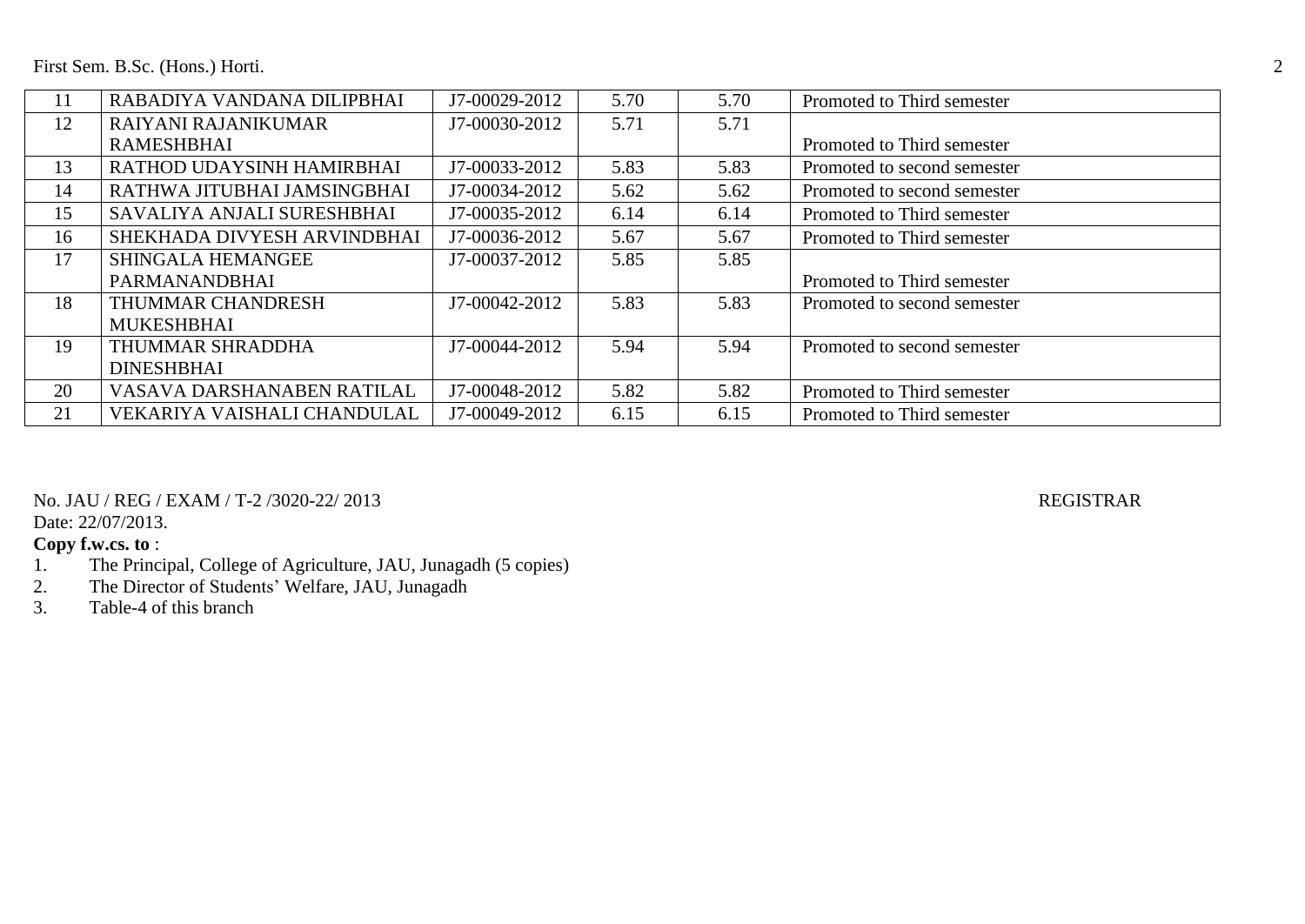# **JUNAGADH AGRICULTURAL UNIVERSITY, JUNAGADH FACULTY OF AGRICULTURE**

# **NOTIFICATION OF RESULT**

The result of **SECOND SEMESTER (New Regular)** of **B.Sc. (Hons.) Horti.** degree course examination conducted by the Junagadh Agricultural University in the month of **June-2013** at College of Agriculture, JAU, Junagadh is declared as under.

| Seat No.       | <b>NAME</b>                         | Registration  | G.P.A.   | C.G.P.A.        | <b>REMARKS</b>                                     |
|----------------|-------------------------------------|---------------|----------|-----------------|----------------------------------------------------|
|                |                                     | Number        | obtained | obtained        |                                                    |
|                |                                     |               | (10.00)  | $(10.00)$ basis |                                                    |
|                |                                     |               | basis    |                 |                                                    |
|                | AGRAVAL PARIKSHITKUMAR HIRALAL      | J7-00001-2012 | 5.98     | 5.61            | 1. Promoted to third semester                      |
|                |                                     |               |          |                 | 2. On academic probation to clear the course(s)    |
|                |                                     |               |          |                 | BSC.2.2 by second trial                            |
| 2              | BHESANIYA UMANG UKABHAI             | J7-00002-2012 | 6.29     | 5.92            | Promoted to third semester                         |
| 3              | BHUVA CHIRAGKUMAR MAHESHBHAI        | J7-00003-2012 | 6.20     | 5.92            | 1. Promoted to third semester                      |
|                |                                     |               |          |                 | 2. On academic probation to clear the course(s)    |
|                |                                     |               |          |                 | BSC.2.2 by second trial                            |
| $\overline{4}$ | <b>CHANDERA HINALBEN GOVINDBHAI</b> | J7-00004-2012 | 6.30     | 6.03            | 1. Promoted to third semester                      |
|                |                                     |               |          |                 | 2. On academic probation to clear the course(s)    |
|                |                                     |               |          |                 | BSC.2.2 by second trial                            |
| 5              | DAVARIYA POOJA VINODBHAI            | J7-00006-2012 | 6.39     | 6.03            | Promoted to third semester                         |
| 6              | <b>GADHAVI AJAYDAN VIJAYDAN</b>     | J7-00007-2012 | 6.49     | 5.99            | 1. Not promoted to third semester                  |
|                |                                     |               |          |                 | 2. On academic probation to clear the course $(s)$ |
|                |                                     |               |          |                 | FRT.1.2 and FLR.1.1 of First semester by           |
|                |                                     |               |          |                 | third trial                                        |
| $\tau$         | <b>GOHEL BHAVIN CHANDRAKANT</b>     | J7-00009-2012 | 6.39     | 6.21            | Promoted to third semester                         |
| 8              | <b>GOHIL MULAJIBHAI GOVINDBHAI</b>  | J7-00010-2012 | 7.37     | 6.99            | Promoted to third semester                         |
| 9              | <b>GOHIL PREETIBEN ARJANBHAI</b>    | J7-00011-2012 | 7.49     | 7.03            | Promoted to third semester                         |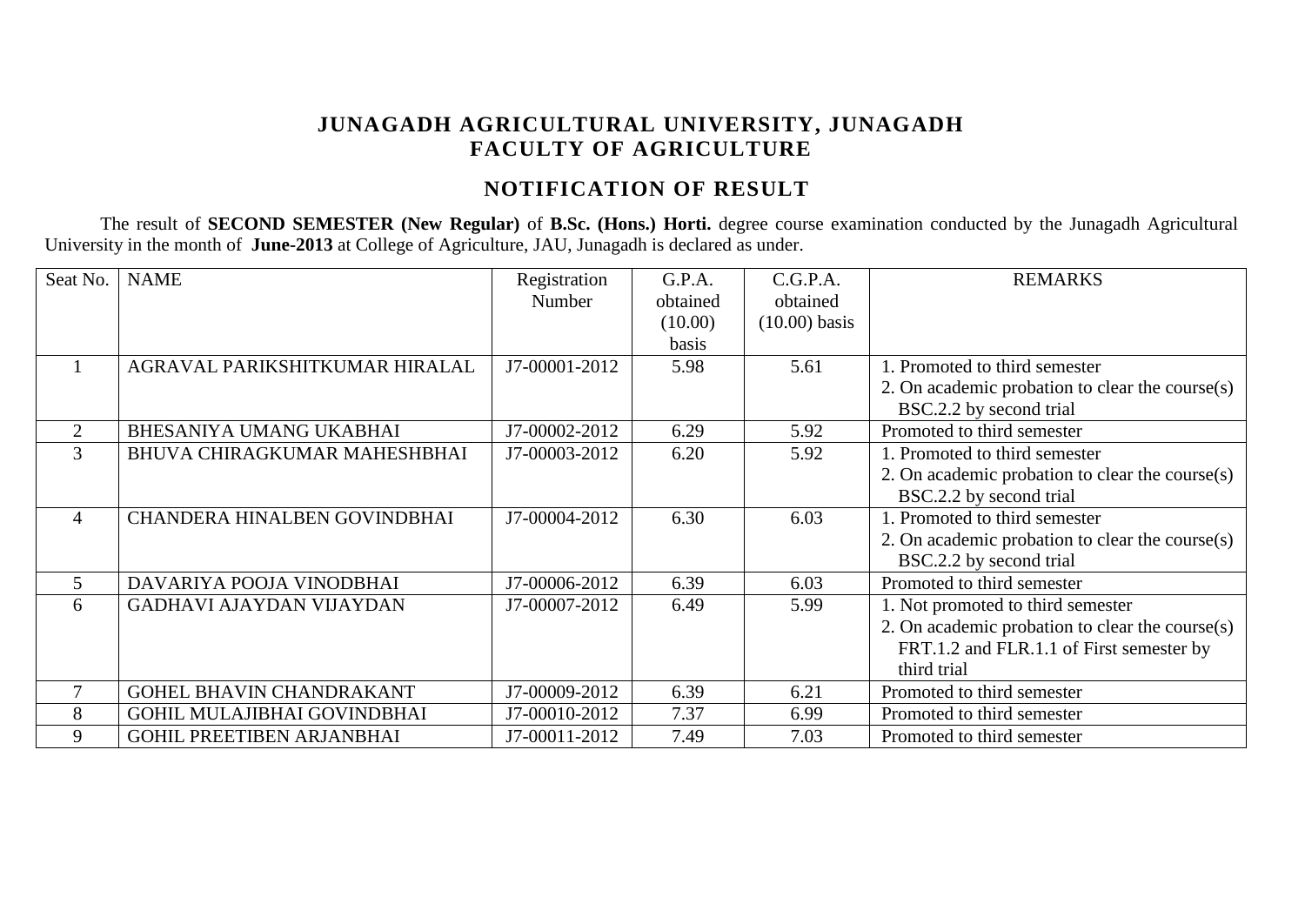| 10 | GORAVIYALA JAHNAVI AMBADANBHAI | J7-00012-2012 | 6.07 | 6.13 | 1. Promoted to third semester                   |
|----|--------------------------------|---------------|------|------|-------------------------------------------------|
|    |                                |               |      |      | 2. On academic probation to clear the course(s) |
|    |                                |               |      |      | BSC.2.2 by second trial                         |
| 11 | HALEPOTARA FARHEEN HARUNBHAI   | J7-00013-2012 | 8.12 | 7.77 | Promoted to third semester                      |
| 12 | KALAVADIYA HARDIK DINESHBHAI   | J7-00014-2012 | 6.37 | 6.08 | 1. Promoted to third semester                   |
|    |                                |               |      |      | 2. On academic probation to clear the course(s) |
|    |                                |               |      |      | BSC.2.2 by second trial                         |
| 13 | KANDOLIYA RUSHANG UMESHKUMAR   | J7-00015-2012 | 7.13 | 7.07 | Promoted to third semester                      |
| 14 | KHODIFAD NAINISHABAHEN         | J7-00016-2012 | 7.16 | 6.63 | Promoted to third semester                      |
|    | PARASHOTAMBHAI                 |               |      |      |                                                 |
| 15 | LADUMOR PARESHBHAI MAGANBHAI   | J7-00018-2012 | 7.37 | 7.20 | Promoted to third semester                      |
| 16 | LAKHANI KOMALBEN GVALDAS       | J7-00019-2012 | 6.33 | 6.21 | Promoted to third semester                      |
| 17 | MAHLA JAYKUMAR KHANDUBHAI      | J7-00020-2012 | 6.68 | 6.34 | Promoted to third semester                      |
| 18 | MEGHNATHI DIVYABEN KANTIGIRI   | J7-00021-2012 | 6.36 | 6.20 | 1. Promoted to third semester                   |
|    |                                |               |      |      | 2. On academic probation to clear the course(s) |
|    |                                |               |      |      | BSC.2.2 by second trial                         |
| 19 | PARMAR RUTVI KAMLESHBHAI       | J7-00022-2012 | 6.63 | 6.59 | Promoted to third semester                      |
| 20 | PARMAR VIJAYKUMAR KABABHAI     | J7-00023-2012 | 7.12 | 6.93 | Promoted to third semester                      |
| 21 | PATEL KRUNALI BHARATBHAI       | J7-00025-2012 | 6.44 | 6.06 | Promoted to third semester                      |
| 22 | PRIYANKA BEN SOLANKI           | J7-00027-2012 | 6.02 | 6.38 | Promoted to third semester                      |
| 23 | RABADIYA SANDHYA DAMODARBHAI   | J7-00028-2012 | 6.20 | 6.00 | Promoted to third semester                      |
| 24 | RABADIYA VANDANA DILIPBHAI     | J7-00029-2012 | 6.24 | 5.94 | Promoted to third semester                      |
| 25 | RAIYANI RAJANIKUMAR RAMESHBHAI | J7-00030-2012 | 6.42 | 6.03 | Promoted to third semester                      |
| 26 | RAJATIYA JIGNASABEN HAMIRBHAI  | J7-00031-2012 | 8.15 | 7.70 | Promoted to third semester                      |
| 27 | RAMANI MEHUL NARSIHBHAI        | J7-00032-2012 | 6.98 | 6.77 | Promoted to third semester                      |
| 28 | SAVALIYA ANJALI SURESHBHAI     | J7-00035-2012 | 6.50 | 6.30 | Promoted to third semester                      |
| 29 | SHEKHADA DIVYESH ARVINDBHAI    | J7-00036-2012 | 6.29 | 5.95 | Promoted to third semester                      |
| 30 | <b>SHINGALA HEMANGEE</b>       | J7-00037-2012 | 6.02 | 5.93 | 1. Promoted to third semester                   |
|    | PARMANANDBHAI                  |               |      |      | 2. On academic probation to clear the course(s) |
|    |                                |               |      |      | BSC.2.2 by second trial                         |
| 31 | SHINGALA NIKUNJ MUKESHBHAI     | J7-00038-2012 | 7.68 | 7.26 | Promoted to third semester                      |